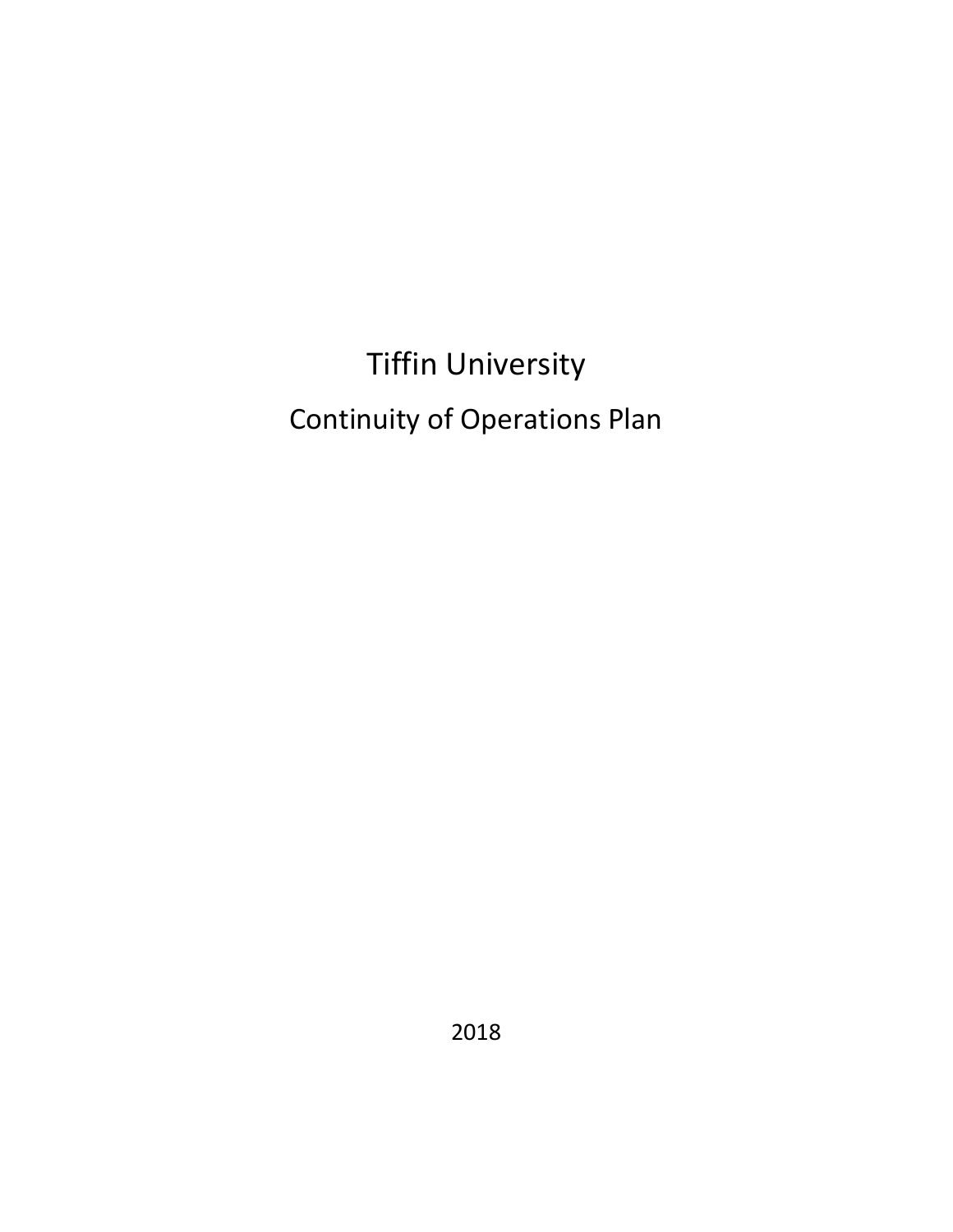# **Table of Contents**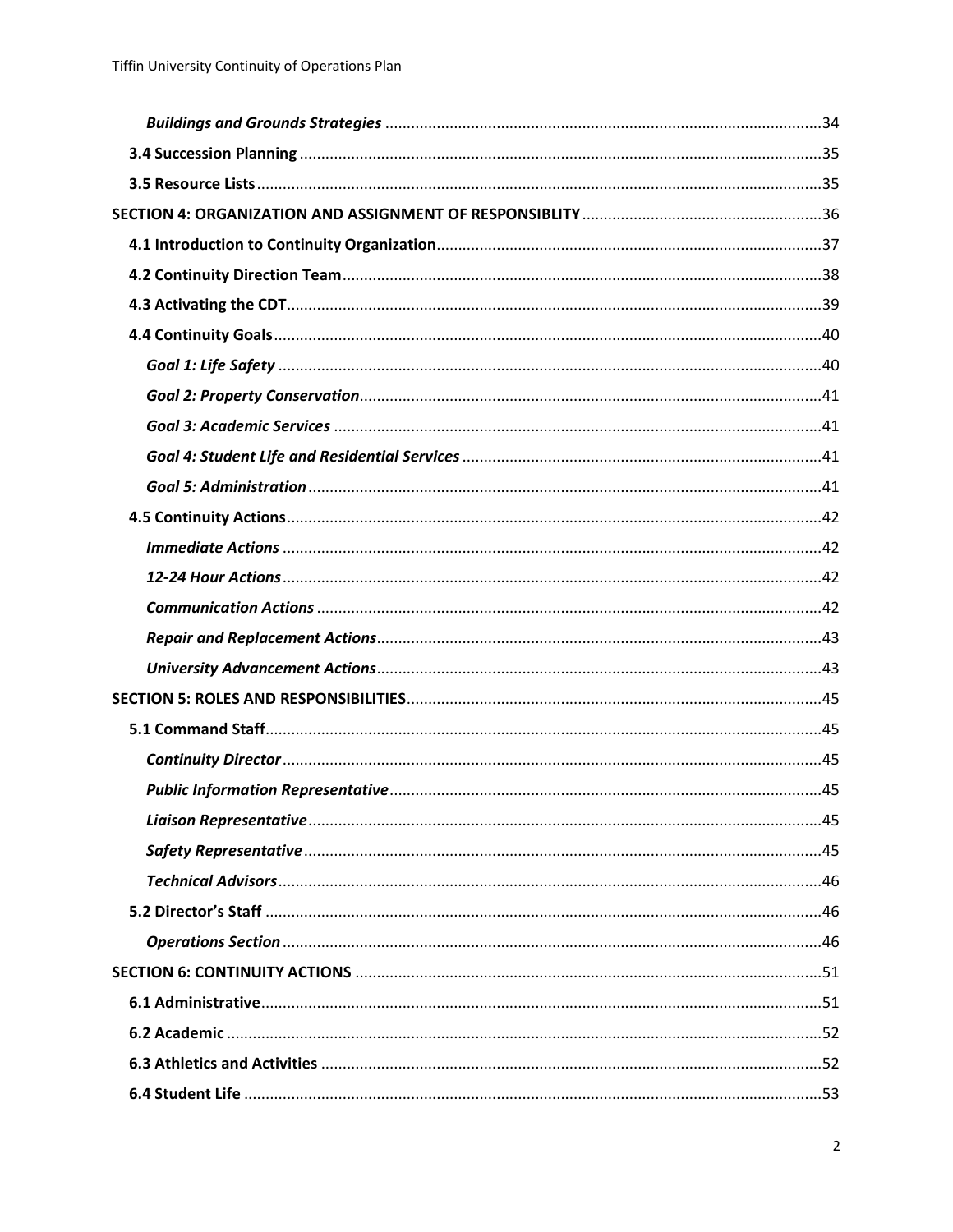| <b>APPENDIX A: Glossary and Definitions</b>        |  |
|----------------------------------------------------|--|
| <b>APPENDIX B: Hazard Rank</b>                     |  |
| <b>APPENDIX C: Continuity Direction Team Chart</b> |  |
| <b>APPENDIX D: Succession Planning</b>             |  |
| <b>APPENDIX E: Service Status</b>                  |  |
| <b>APPENDIX F: Facility Issues</b>                 |  |
| <b>APPENDIX G: Regulation and Response</b>         |  |
| <b>APPENDIX H: Alternate Resources</b>             |  |
|                                                    |  |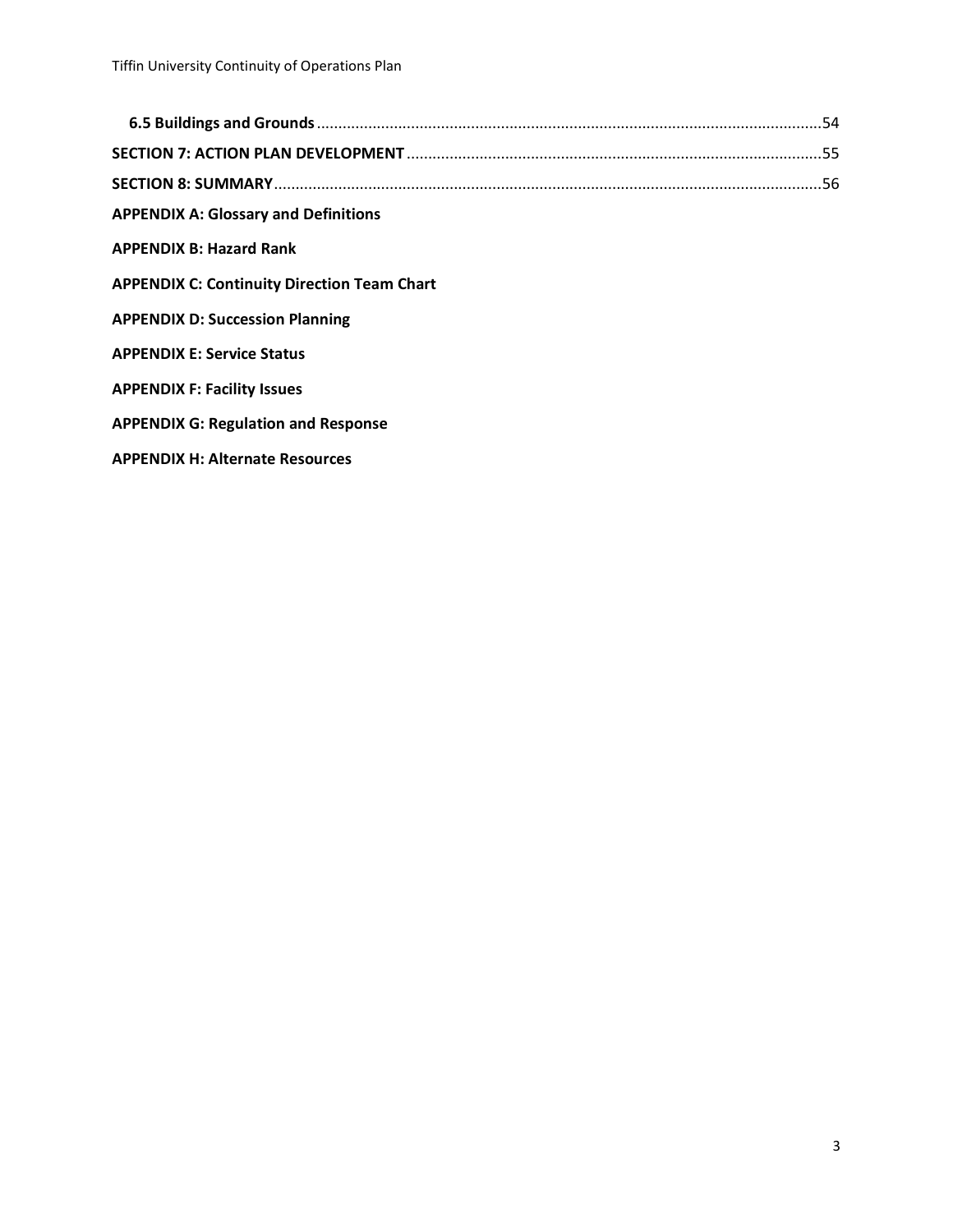# <span id="page-4-0"></span>**RECORD OF CHANGES**

All updates and changes to this plan should be recorded in this section. The recorded information should include the date of change, plan location, and brief description.

| Date | Location | <b>Description of Change</b> |
|------|----------|------------------------------|
|      |          |                              |
|      |          |                              |
|      |          |                              |
|      |          |                              |
|      |          |                              |
|      |          |                              |
|      |          |                              |
|      |          |                              |
|      |          |                              |
|      |          |                              |
|      |          |                              |
|      |          |                              |
|      |          |                              |
|      |          |                              |
|      |          |                              |
|      |          |                              |
|      |          |                              |
|      |          |                              |
|      |          |                              |
|      |          |                              |
|      |          |                              |
|      |          |                              |
|      |          |                              |
|      |          |                              |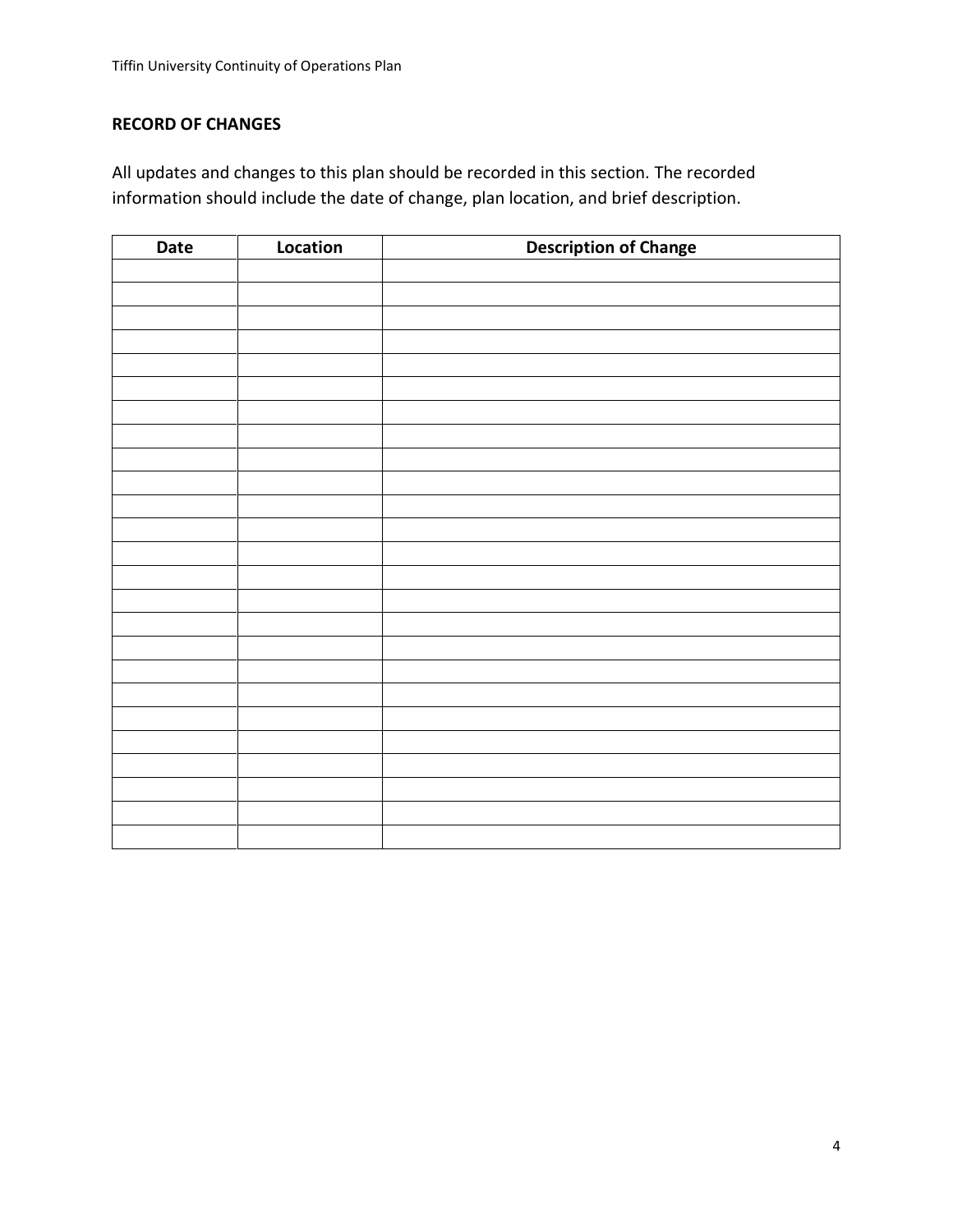#### <span id="page-5-0"></span>**SECTION 1: INTRODUCTION**

#### <span id="page-5-1"></span>**1.1 Purpose**

The purpose of the Continuity of Operations Plan (COOP) is to provide guidance to Tiffin University's Leadership Team to be utilized as the Leadership Team works to sustain university services after a significant event affects the operational status of the university. The COOP focuses on measures that manage the consequences of significant weather events, humancaused incidents, or other disasters. The plan provides guidance as Tiffin University (TU) administrators develop compensatory methods to continue to serve customers by identifying those services that are critical, very important, or optional.

The COOP is a companion to the Tiffin University Crisis Response Plan (CRP). Unlike the CRP, however, the COOP does not address the immediate assessment of and response to a weather event, human-caused crisis, or technological incident. The COOP provides guidance for the decision-making process that follows the initial response and focuses on the resumption and continuation of daily business operations by TU staff rather than at correcting the outcomes of the incident.

In many cases, the initial and ongoing response to a disaster event may occur simultaneously with business continuity operations. Once it is determined that campus is safe, at least in part, for occupancy, the re-initiation of business operations can begin. In some instances, this may occur almost immediately; for others, it may take hours or days. The President, or designee, with the help of the Leadership Team, will make the decision to initiate the COOP.

When it comes to continuity operations, few decisions can be made prior to an incident. This COOP provides guidance for establishing priority lines of service, assigning sustainment responsibilities, and identifying optional resources and procedures. At the time the plan is implemented, the President, or designee, will be responsible for making real-time determinations that are appropriate and effective under the unique circumstances of the specific incident. Solutions may be highly individualized adaptations of daily operational procedures and will reflect the priorities established in this document.

## <span id="page-5-2"></span>**1.2 Scope**

The COOP is established to assist with business continuation after incidents affect the TU campus in Tiffin, Ohio. If an incident negatively affects the student body, faculty and other employees, or operations of the campus proper, this plan should be used to provide guidance as the university sustains operational services.

This plan does not affect, and is not applicable to, business continuation for services that are provided at any other location. Off-site classrooms, places of internship or university-associated employment, or locations where university owned, purchased, or stored property is held are not considered a part of this sustainment plan.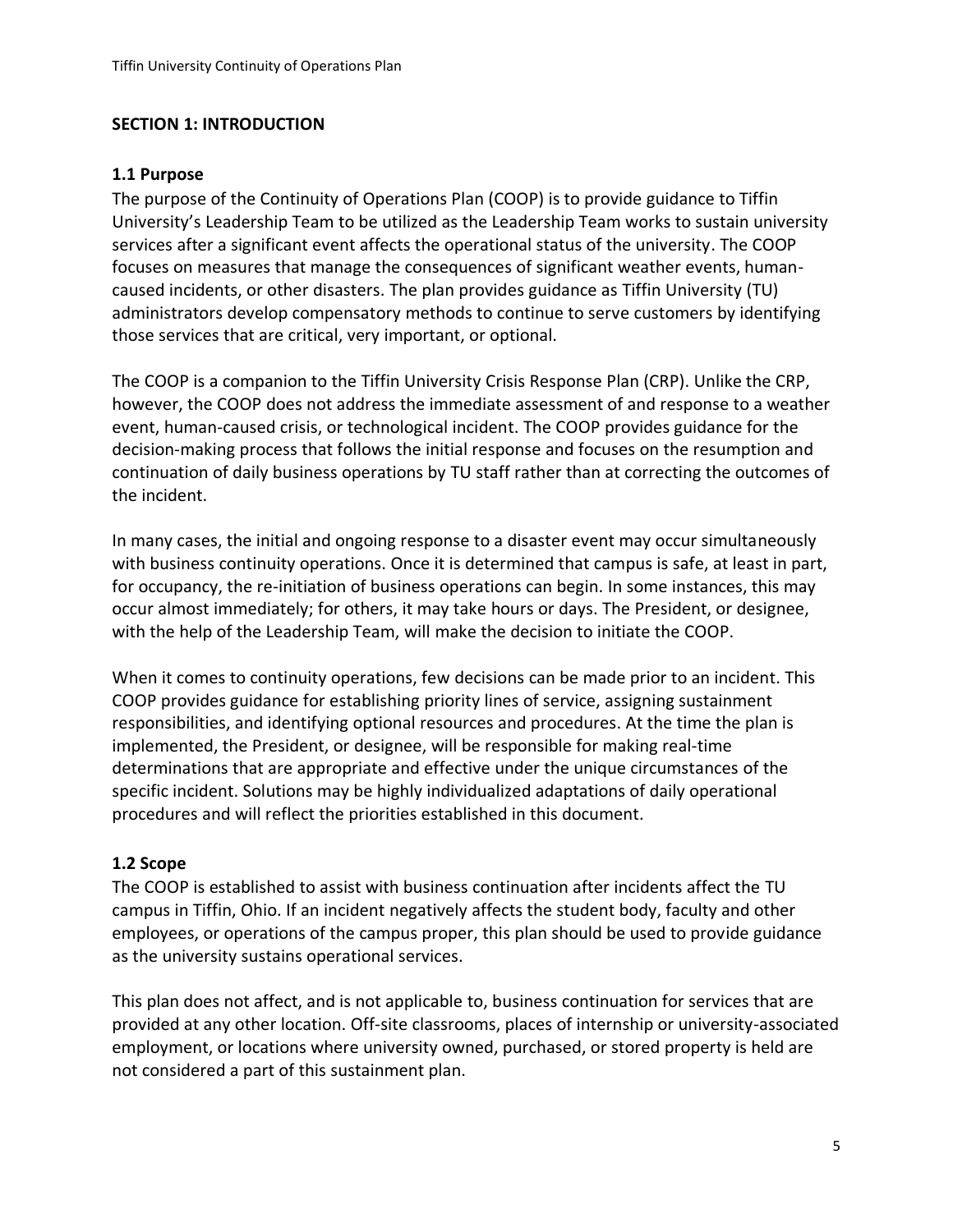## <span id="page-6-0"></span>**1.3 Development, Administration, and Authority**

This plan was developed by an independent contractor with the input and advice of university leaders. A business continuity committee consisting of one representative of the university administration, one safety and security representative, and one academic department head met regularly to develop a course of action that would result in a business continuity plan. The contractor provided leadership and assistance in developing data collection methods and tools. A graduate student assisted in the collection and processing of information and data. The university Leadership Team was involved in setting overall service priorities and in identifying alternatives to typical resources. This information was assembled into a COOP by the contractor, reviewed by the committee, and presented to the development committee.

In the case of an incident that affects the ability of the university to maintain and sustain daily operations for any period of time, a Continuity Direction Team (CDT) will be convened. This CDT will work in conjunction with the Leadership Team and the Emergency Operations Team (EOT), as established in the university's Crisis Response Plan (CRP). The CDT will focus on reestablishing daily operations and will develop a plan of action to sustain university operations in an orderly and logical manner, devoting efforts to re-establish specific operations in a systematic and progressive way.

## <span id="page-6-1"></span>**1.4 Definitions**

Terminology throughout this plan is consistent, where possible, with the Tiffin University Crisis Response Plan. Concepts and organization are consistent with the National Response Framework as written and adopted by the United States Department of Homeland Security, Ohio Emergency Management Agency (EMA), and Seneca County Emergency Management Agency and Department of Homeland Security. A complete glossary of acronyms, terms, and definitions is included as Appendix A. While consistent with NIMS principles, titles have been modified to prevent confusion with response plans and external agencies and roles. With only that exception, this plan is NIMS compliant.

#### <span id="page-6-2"></span>**1.5 Declaration of Campus Emergency**

When a campus emergency is declared by the proper university process, access to and use of campus facilities, equipment, and services may be limited. Students, faculty, and employees may find their access partially or temporarily eliminated based upon personal and physical safety concerns. Individuals present on university property may be asked to provide official identification and, if unable to do so, may be asked to leave and/or arrested for not complying with those orders if they refuse to leave.

At some logical point after the declaration of an emergency, the President or designee will activate and empower the CDT to develop a Continuity Action Plan for the purpose of guiding the sustainment of university operations. The Planning Coordinator will be responsible for this plan creation and all documentation. Roles will be filled to support the President, including an Operations Coordinator, Planning Coordinator, Logistics Coordinator, and Fiscal Coordinator to help oversee and supervise the continuity implementation. The CDT will work cooperatively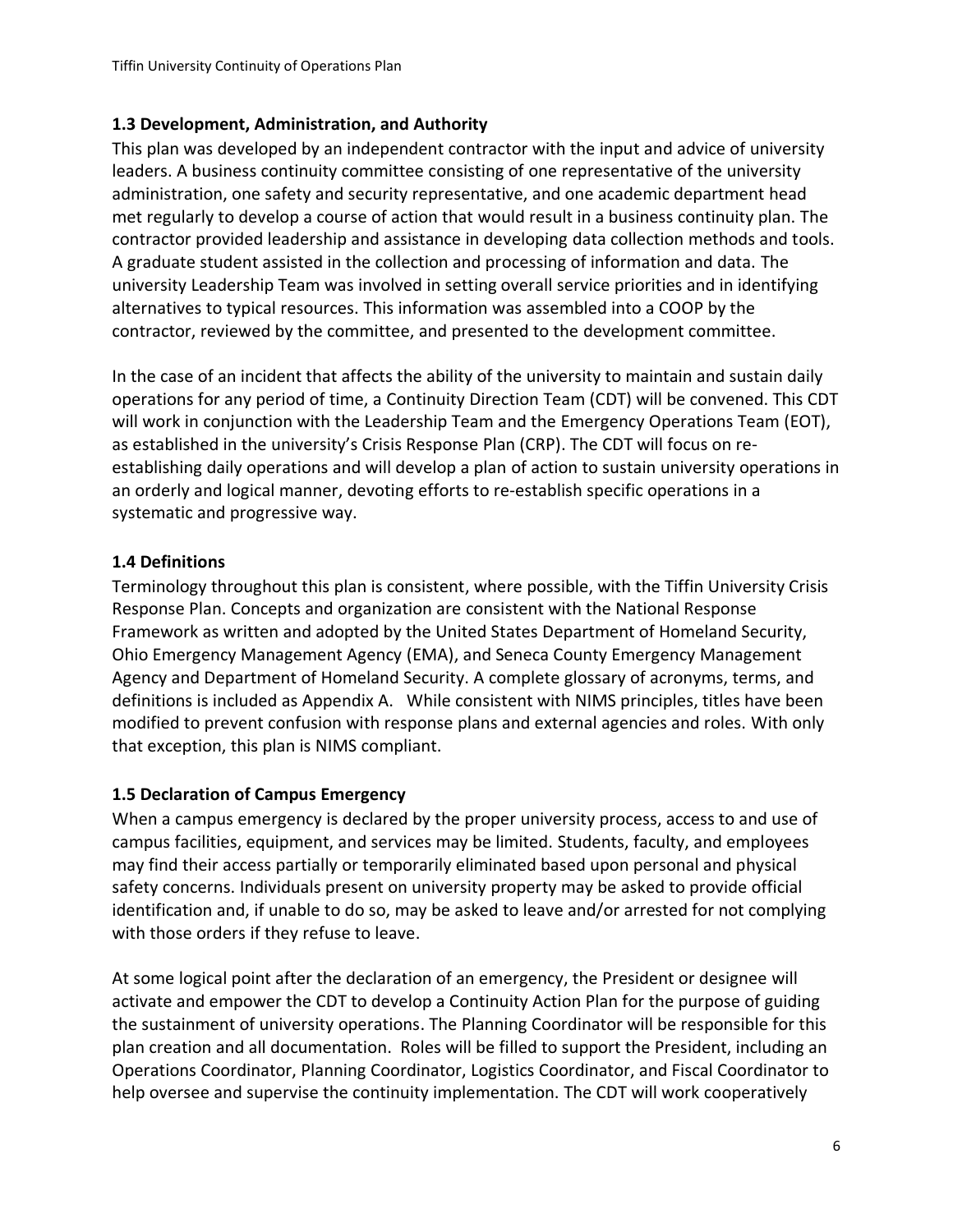with the EOT and local responders, government officials, and community organizations to establish a logical, safe, and effective transition back to full operational capacity of the university.

#### <span id="page-7-0"></span>**1.6 Campus Emergency Levels**

Campus emergency levels are defined by Tiffin University in the Crisis Response Plan.

- Level I: This emergency disrupts a portion of the TU campus. It can be resolved using only campus internal resources and does not require activation of the Emergency Operations Team (EOT). A Level I incident might include a report of an unusual odor, a utility failure localized to a single location, or the failure of a single equipment resource such as an elevator or a door.
- Level II: This type of emergency still affects only campus property but is more widespread than a Level I incident. It might include the interruption of services in an entire building or an entire section of campus and may require assistance from an external resource such as the fire department or a utility company or contractor. The EOT will be activated and the consequences of this incident will require assessment by the EOT. A Level II incident might be a large chemical spill that extends to more than a single location, a building fire, flooding in several locations on campus, or a widespread utility outage. The community external to the university may or may not be affected as well.
- Level III: This incident is widespread and affects both TU and the surrounding community. There may be injuries and/or casualties and property damage may be extensive. The EOT will be activated and significant collaboration and cooperation with the external community will be necessary. Outside resources such as public safety departments, city and county resources, and perhaps state resources may be necessary to respond to this kind of incident. It is likely that business operations will cease for a period of time, and the CDT will be activated to develop a COOP for the specific incident.

## <span id="page-7-1"></span>**1.7 COOP Activation**

The responsibility for initiating the CDT lies with the President or designee. At any point when daily operations are difficult or impossible to sustain, or when an incident has taken place that may affect the university's ability to sustain operations effectively, the President or designee is appropriately authorized to activate the CDT.

Should the President be unavailable, the normal TU chain of command will provide an alternate who can act on the President's behalf and activate the CDT as the President's designee.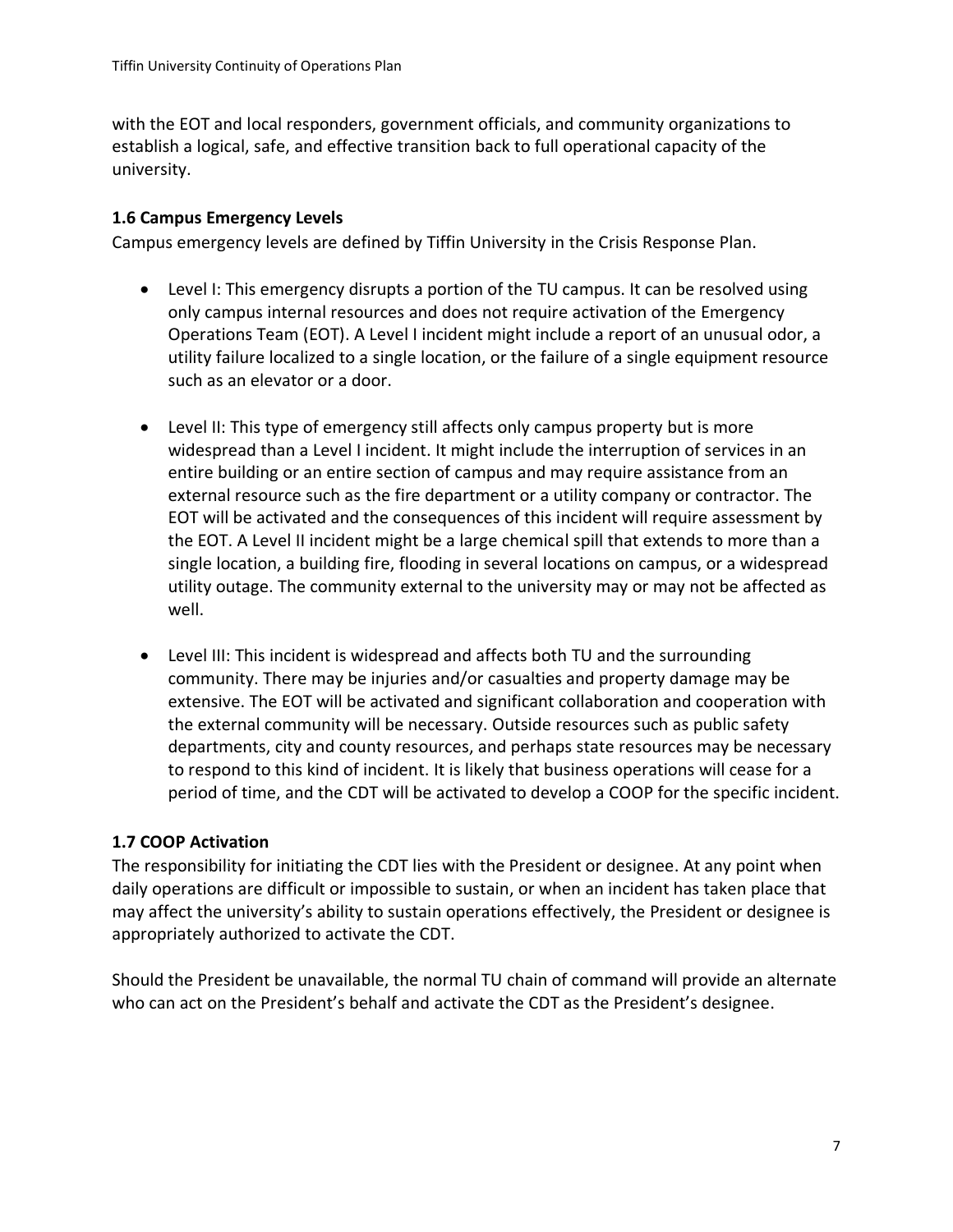#### <span id="page-8-0"></span>**SECTION 2: HAZARD IDENTIFICATION AND RISK ASSESSMENT**

The COOP is written to provide operational guidance and supporting information useful in sustaining the operations of Tiffin University in the aftermath of a disaster or widespread emergency that challenges daily operations. To most efficiently and effectively assess the university environment for dangers and threats, information about the hazards that invoke vulnerability on daily operations is necessary.

The hazard identification and risk assessment (HIRA) for a COOP is very different from that for an emergency response plan. A continuity plan addresses only those situations that would interrupt business for a significant period of time. In this case, the university has identified a 72 hour period as the initial duration of a shut down that would require activation of the COOP; shorter shut-downs can cause full or partial activation based upon specific conditions and other factors that must be considered. While storms and other incidents can necessitate activation of the crisis response plan, most emergency situations are short term and are resolved to the point that normal operations resume within a 72-hour period. The COOP addresses the exceptions due to duration or severity.

The HIRA discusses consequences TU is likely to experience if an incident causes compromise lasting over 72 hours. The vulnerabilities, or exposures, are described in the context of interference with daily operations that are critical to the support and sustainment of the mission of the university. That mission is primarily to provide high quality post-secondary educational services to university students. This plan then discusses how the actions necessary to educate are prioritized, and what alternate means to achieve them might exist.

The incidents that could cause a short-term emergency at Tiffin University are identified in various emergency plans developed by local agencies

- The Seneca County Emergency Operations Plan (EOP) and the Seneca County Natural Hazard Mitigation Plan identify the following natural hazards that may occur in Seneca County: dam failure, derecho (sustained wind storm), earthquake, erosion, flooding, hazardous materials incidents, severe thunderstorms, severe winter storms, and tornado. These severe storms include multiple components, such as hail, high winds, ice, rain, sleet, and snow.
- The Seneca County General Health District Community Emergency Preparedness Plan identifies contagious illness, epidemic and pandemic, food supply contamination, water emergency, hazardous materials incidents, and air quality events as possible hazards.
- Documents from law enforcement and other local and state law enforcement and homeland security agencies identify civil disturbance, criminal activity, and terrorism (both domestic and international) as possible events across the entire state, including Seneca County.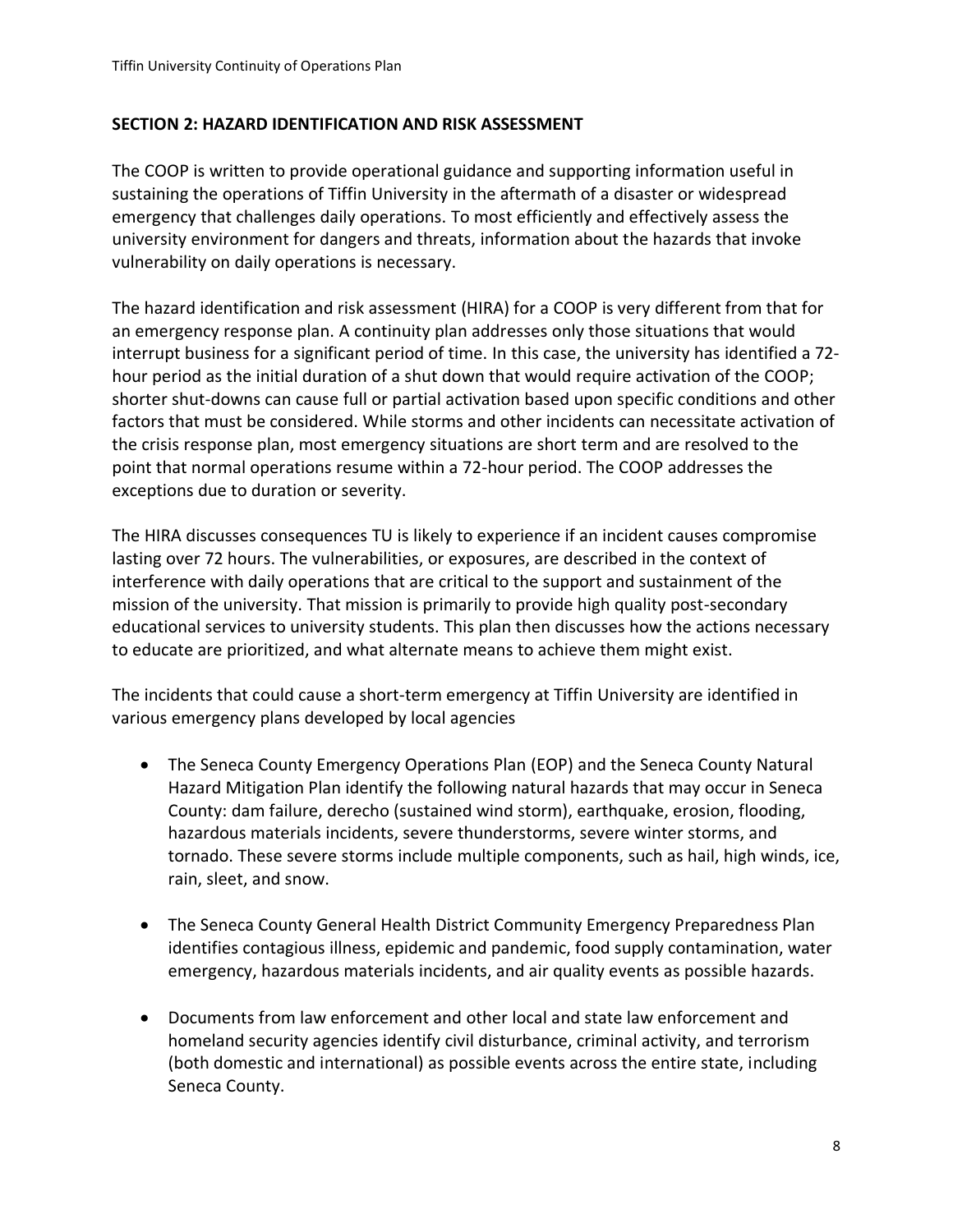• The TU Crisis Response Plan identifies hazards and potential incidents that would cause disruption specifically to the university and its population. These incidents include bomb threat, chemical and hazardous materials spill or release, civil disturbance and demonstration, elevator malfunction, evacuation and sheltering in place, explosion, fire, flood, infectious disease outbreak, life threatening emergency or death, medical and first aid incident, natural gas leak, power outage, psychological crisis, radiation emergency, severe winter weather and or school closure, sexual assault, suspicious mail or package, tornado and severe weather, unsafe water supply, and violent or criminal behavior. The CRP identifies specific step-by-step procedures for university employees and students to take under specific circumstances to contain or control these incident; therefore, each incident is listed separately.

It is impossible for Seneca County to experience a hurricane, landslide or mudslide, tsunami, volcano, or wildfire, according to the 2015 Seneca County Hazard Mitigation Plan. The requisite characteristics for these hazards are not present in Seneca Count. Similar incidents like a derecho, large field fire, or large area of erosion after a flood can occur and are part of the underlying hazard profile developed in the various plans. Other hazards are categorized as possible, but the probability is very low that they would cause widespread damage or casualty; these include dam failure, earthquake, and international terrorism.

The various plans formulated by the Seneca County EMA recommend preventive, preparatory, and response-oriented planning and training efforts be spent on those hazards that are most likely, cause the most damage or injury, and cost the most in recovery. Efforts to be prepared and capable of response, therefore, are most wisely spent prioritizing hazards and consequences, creating broad strategies to address the concept of response and recovery, and providing flexibility in how those concepts are applied and implemented to meet the needs of a current situation.

The Seneca County EMA and the Seneca County General Health District have prioritized the hazards listed above through extensive research and data collection, and the response that ensued. The data used in their evaluation includes disaster loss statistics on record through the National Weather Service, National Oceanic and Atmospheric Administration, and the University of South Carolina SHELDUS program. Emergency and disaster declaration information from the Federal Emergency Management Agency (FEMA) has been included in those plans as losses due to disaster were tabulated, discussed, and analyzed for development of mitigating and preventative measures. After development, the plans were examined and, where appropriate, issued approvals and adoptions by federal, state, and local entities. Therefore, those documents were used as a resource and reference for this COOP as hazards were assessed and damages were analyzed.

This COOP is intended to build upon and support the plans listed above in the context of carrying on with as many daily operations as possible in the late response and early recovery phase of incidents that last more than 72 hours. The plan is intended to guide the actions of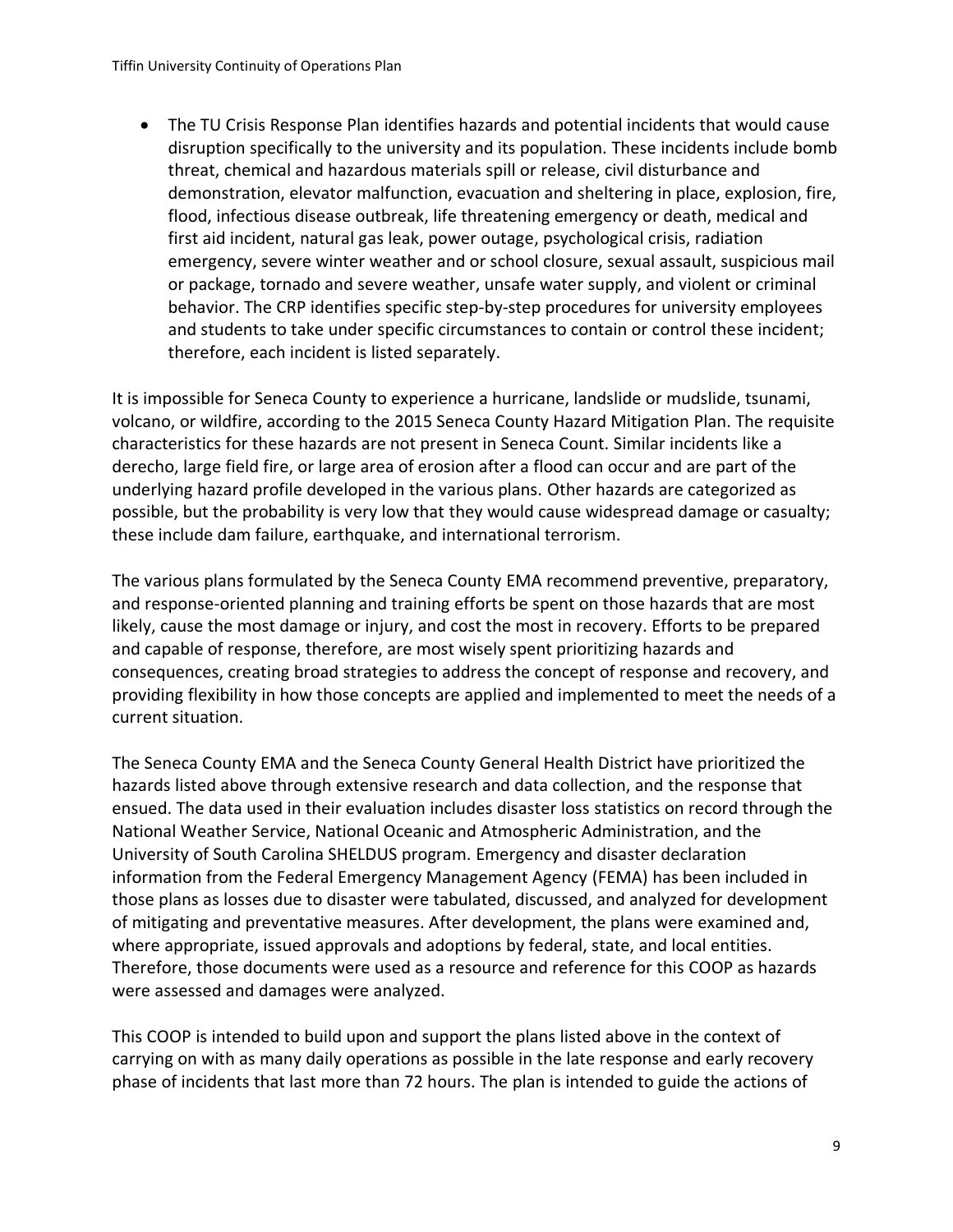university employees so they can sustain and maintain the highest level of function for university business in the aftermath of a critical and destructive incident.

Unlike response plans, a COOP deals with the consequences of a hazard rather than the hazard itself. For example, it does not address how to secure the campus after a tornado strike, but instead identifies with how to carry on with university business while tornado response and recovery occurs simultaneously. It does not consider how to identify, diagnose, and treat a widespread communicable illness, but how to carry on with university business while a widespread illness is present. Subsequent sections of the COOP will identify and prioritize daily operations and establish overarching objectives in efforts to continue and sustain the business operations of Tiffin University.

## <span id="page-10-0"></span>**2.1 Vulnerability Assessment**

Vulnerabilities present a "soft spot" in TU's ability to maintain and sustain normal business operations in the context of an ongoing emergency response. Of special interest are long-term consequences that take a period of time to correct, such as structural damage to university buildings. Vulnerabilities identify where gaps may exist between disaster resources and ongoing business operations. These may include resources that are in short supply for one reason or another, those that may be destroyed in the incident, or items that are not necessary on a daily basis but are critical in widespread incidents and mass casualty or broad scope responses.

When vulnerable points are impacted by an emergency incident, consequences follow. A lack of productivity ensues until repairs can be made, functions are restored, and resources become available. A lack of immediate prioritization of tasks, assignment of duties, and continuum of leadership can result in extended chaos and ineffective efforts. A COOP helps prioritize the actions that will facilitate and expand the effectiveness of recovery efforts and allow for a rapid return to normalcy for Tiffin University.

For the university, vulnerabilities can be categorized in three areas.

- Break-down in the function of systems
- Damages to facilities
- Negative impact on people

University operations depend on the efficient and effective function of many systems. When the individual components of a system fail through damage or destruction, tasks cannot be accomplished. TU is dependent upon many systems that are vulnerable to damage from emergency or disaster impact. System failure sometimes means that multiple failures are occurring and that the redundancies in place are insufficient to maintain service levels.

Examples of system failure include electrical service outages, water supply shortages for all uses and/or consumption, wastewater or sanitary sewer treatment and operation compromise, and natural gas distribution shortages, supply and distribution of propane gas and fuel oil, and the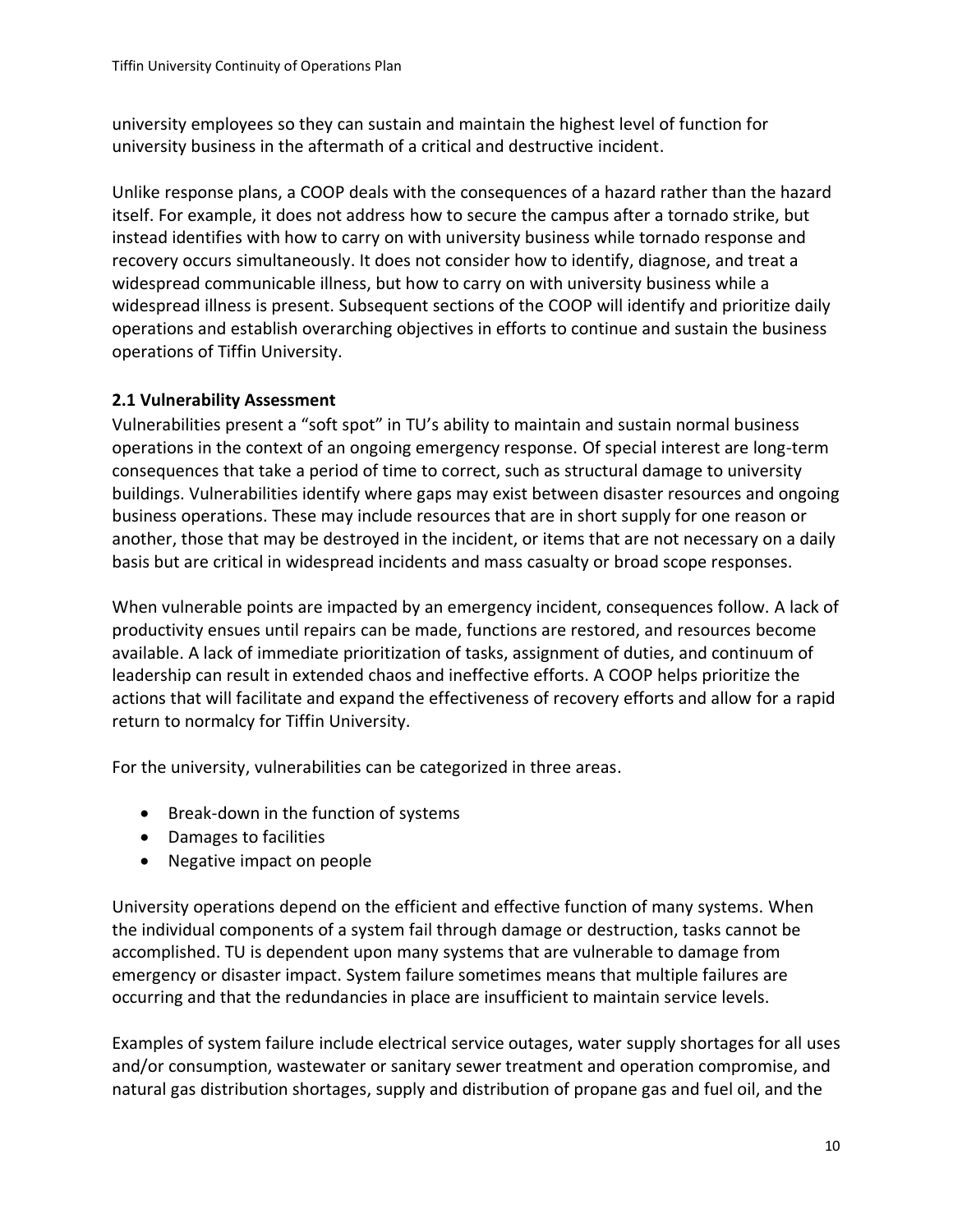sustainment of navigable roadways and streets. For the purpose of this plan, these items fall under the category of utility systems.

Other systems include complex and widespread technology components. This begins with Internet and world-wide web accessibility that provides a global network for both business and personal use. This enables credit cards to be used, bank accounts to be accessed, money to be transferred, and critical communication to be conveyed.

The availability of wireless networks, a more regional system, enables cellular phones, satellite devices, and other devices to connect without hard-wired infrastructure in an almost at-will connectivity. This involves the towers, repeaters, and amplifiers that transmit cell phone signals, public radio waves, two-way radio traffic, and other communication messages from one location to another.

Local networks, those that provide data storage and software access to users associated with Tiffin University, provide function to an organization or business by providing a digital space for all information and activities relevant to that organization. Tiffin University's Moodle-based digital classroom system is a perfect example of this resource. The network of files and software that enables TU employees, faculty and students to communicate is a critical digital resource. The disruption that results when these networks fail seriously hinders the productivity of staff and students.

## <span id="page-11-0"></span>*Utility Outage*

The following sections identify and describe the consequences that Tiffin University would manage as they work to sustain the general business of the university in spite of various utility system failures.

## *Electricity*

The generation and distribution of electrical service in Tiffin, Ohio is very reliable. Outages are infrequent and are generally caused by unusual circumstances, such as a very severe storm, vehicle crash that damages distribution lines, or failure of a transformer within the distribution channel. Electrical power generation is rarely a problem, with no history of interruptions at this stage of service. Outages generally occur as power is being distributed from the source.

For downed lines and transformer or sub-station repairs, work is generally completed quickly, and power outages last from 60-90 minutes to several hours. During this time, brief accommodations are made to compensate for the outage and there is little lasting effect. The power company tracks repairs online and the university is informed of the anticipated repair timeline, enabling temporary adjustments to schedules and services to be made. Events may be delayed or re-scheduled, but this is a relatively rare circumstance.

A long-term outage would be the result of an extremely damaging storm, a generation plant or distribution grid failure, or damage due to intentional destruction of the electric utility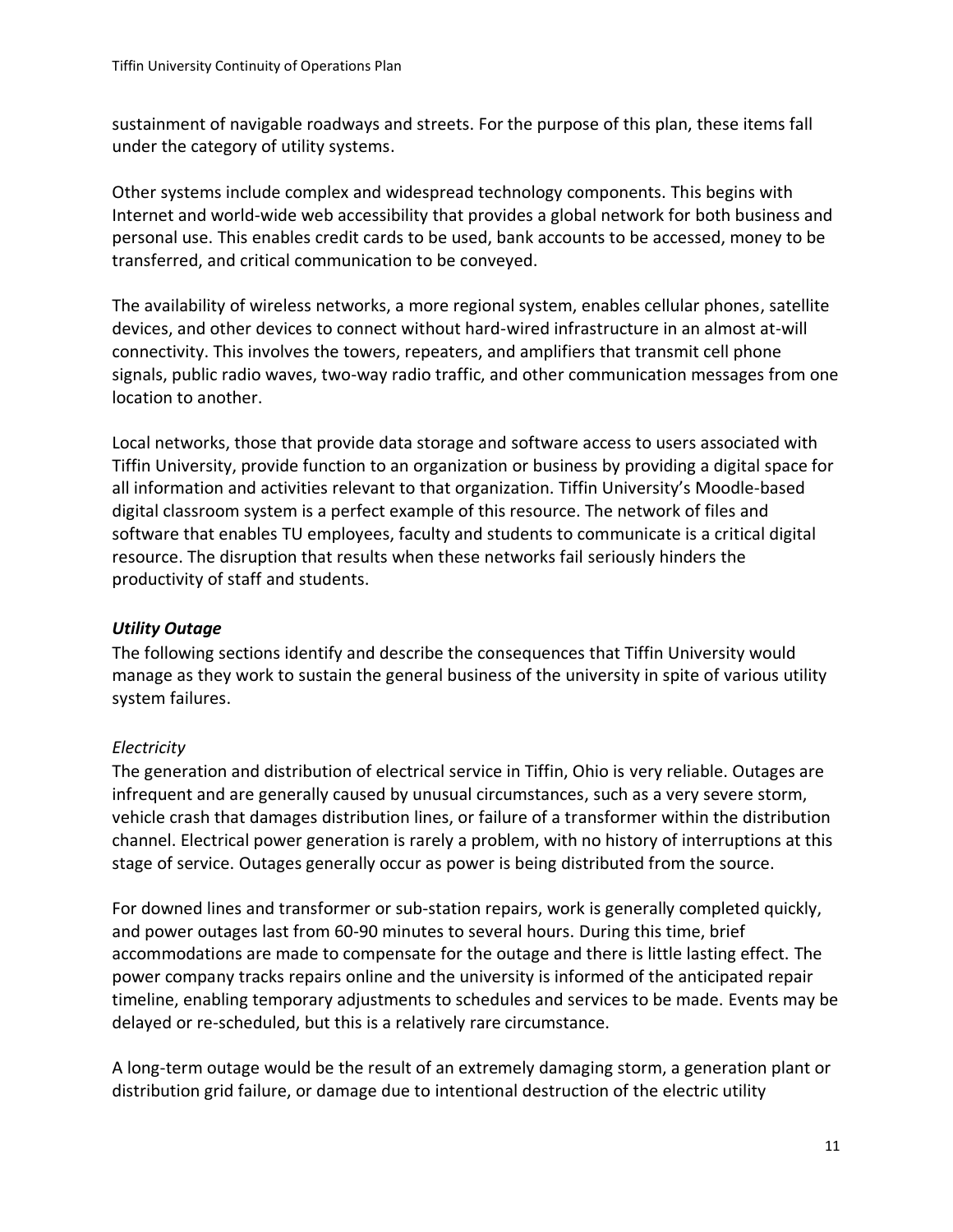infrastructure. By damaging the source of power, repairs would be long-term. Failure of power systems due to widespread lack of repair and maintenance does not generally occurs in Seneca County; thus the "Puerto Rico Hurricane Maria" or "New Orleans' Hurricane Katrina" level situation is nearly impossible. The greatest likelihood of an extended power outage in Tiffin, Ohio would be caused by some type of severe wind storm.

Should an extended power outage occur, some activities may be cancelled because building occupancy may be prohibited by fire codes if there is no electricity to operate fire alarms and other warning and safety devices. Many public gatherings are cancelled when fire alarms don't function or when safety equipment is out of service. When any event or activity requires artificial light or other electrically-powered tools, an outage will necessitate immediate cancellation. Heating and cooling of buildings is dependent upon electricity and depending on environmental temperatures, cancellations may occur when power is out and HVAC equipment is inoperable.

Outdoor activities, generally held during the warmer months of the year, may continue without power unless the need for special equipment requires electricity.

Depending on the season and the weather conditions, offices and classrooms may be forced to close during a power outage. During extreme weather temperatures, unheated classrooms and offices may be closed entirely. During more temperate seasons, they may remain open during short power outages. The university has limited summer enrollment and housing so the hottest and most humid moths are less likely to result in a need for continuity action.

Food service, medical care, library services, athletic activities, and social activities are prone to cancellation for safety as well as convenience. However, residence halls and other residential facilities will be maintained with necessary accommodation because they provide residential services to the students. Some university offices may continue to operate for a period of time, based upon solar-powered laptops and battery power, or with natural light sufficient to allow work or activities to continue.

## *Water Service Failure*

The ability to drink water from a tap and use water in kitchens, restrooms, and other areas is a critical utility service. When water service is impaired, many operations simply cease to operate. There are multiple causes for this type of failure; some are easily repaired while others that take significant effort and time to correct.

The water treatment system that serves Tiffin University may be the source of the problem if the water supply becomes unsafe due to contamination or ineffective treatment. Contamination can come from micro-organisms that are generally filtered or treated out by chemicals or the purification system but for some reason were not effectively removed. Contamination can also be the result of water-borne illnesses like hepatitis or giardia, or a host of other pathogen-based contaminants. The contaminants associated with recent algal bloom outbreaks in lakes and reservoirs cannot treated be removed from the water through boiling, a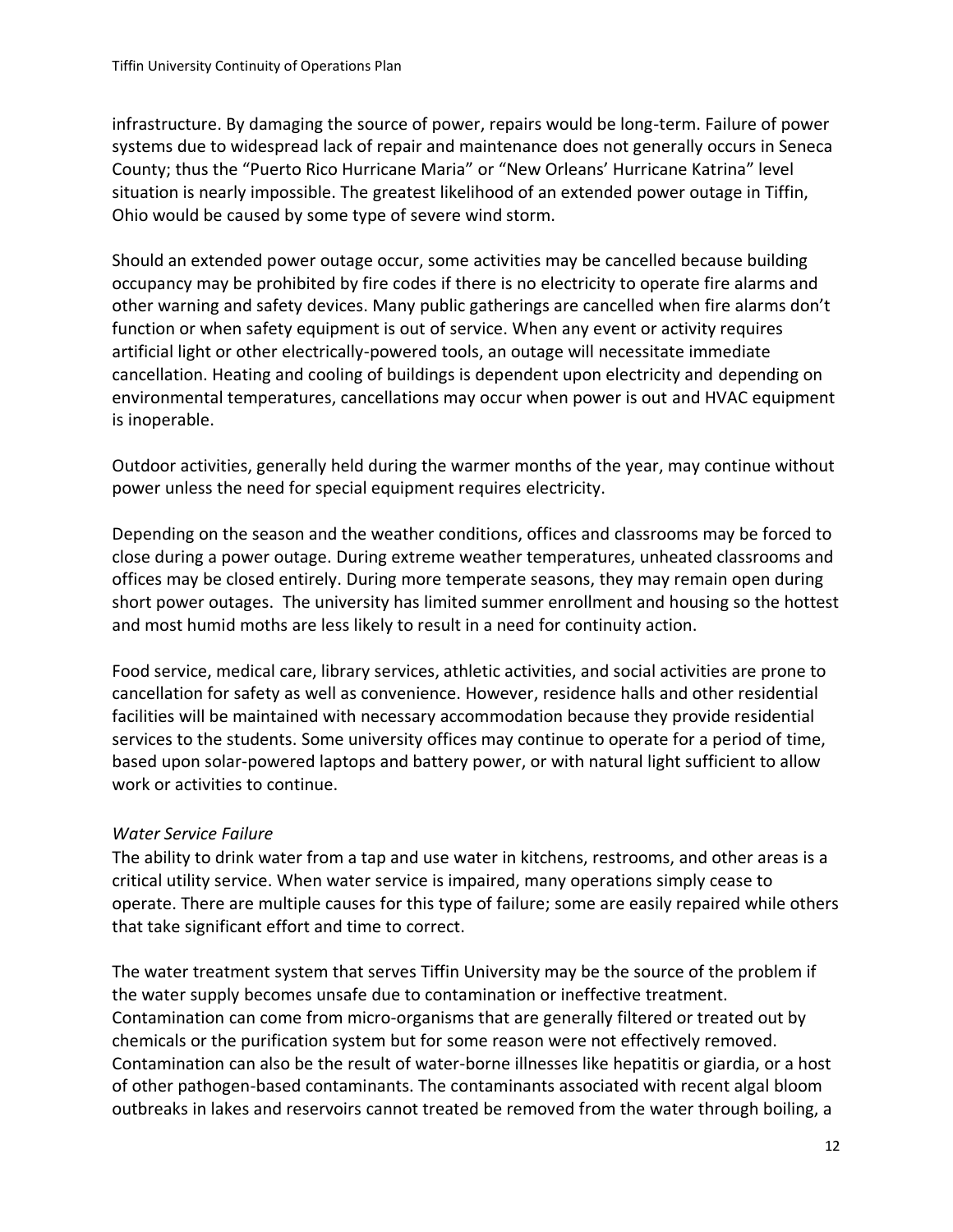common activity when a water source is compromised. Therefore, this type of contamination may require extensive action and time before water service can be restored and water supplies are again safe and usable.

The water distribution system of treatment tanks, pipes, reservoirs, and pumps can be faulty, in disrepair, or damaged. The distribution system within the university can be faulty, in need of repair, or damaged, and the storage of the water can be at fault. Old and worn pipes can have lead or other metals present that are suspended in the water and treatment does not adequately remove the particulates.

Water safety warnings and public health orders come in two major categories. First, water may be declared unsafe to drink. This order means that water is not safe for human or animal consumption. It should not be used to drink, in cooking, in washing dishes and raw or unclean foods, or in any other manner that would cause consumption. Brushing teeth and hygiene use, not including flushing toilets, are not advised. Water may be used for cleaning purposes, industrial uses, and other non-consumption purposes.

A no-use order stops the use of water all together. Supplies may be shut off, water treatment plants shut down for a period of time, and/or distribution channels modified or closed. While a boil-alert will remove some contaminants, not all are removed by boiling and some are made worse by increasing the concentration of the pathogen as evaporation occurs during boiling. A no-use order and a boil-alert are not the same; both should be followed with attention to detail, especially if water is to be consumed after the boiling process is complete.

University functions may be limited during either a boil alert or no-use order. Food service, anything related to drinking the water, or using water in a way that would cause ingestion into the body should be cancelled. Restrooms are generally able to stay open during this kind of order and residence halls would operate with minor inconvenience.

Under a no-use order, most university functions would stop and residence halls would function with severe limitations. Warnings would be released for the protection of the students, employees, and others on university property.

Water emergencies that are resolved with treatment modifications are relatively short-term. These water emergencies may last a few hours or days. Bottled water provides a short-term consumption solution and the inconvenience is minimal.

Longer term no-use orders, or damage or repair of treatment or distribution systems takes a much longer time, and a water outage may last a week or more. The response to this type of emergency is much more complex and expensive and may require university closure, cancellation of classes and activities, and temporary evacuation with substitute housing arrangements.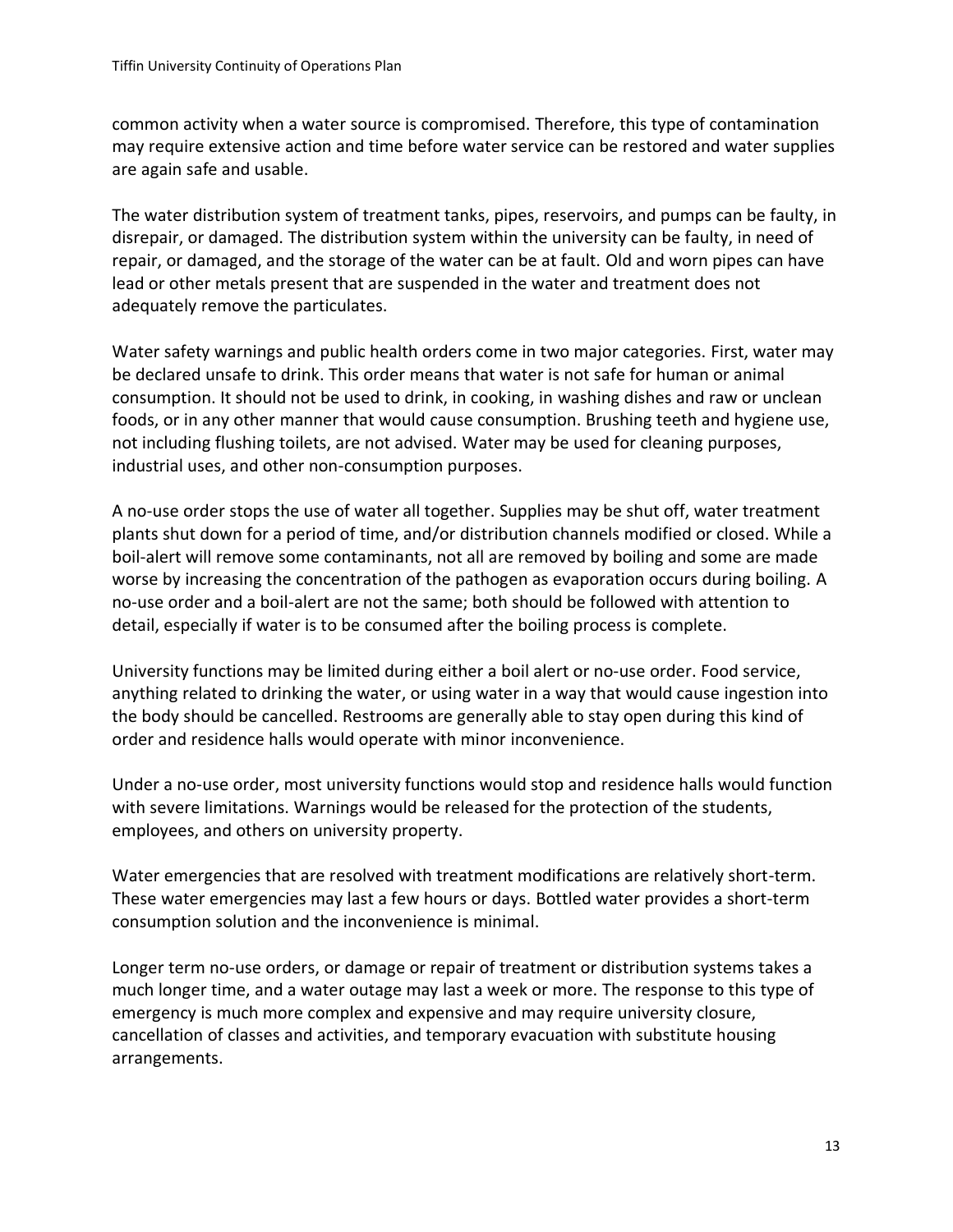#### *Fuel Supply and Distribution Failure*

Fuels include gasoline products that power vehicles, generators, and various tools used in maintenance of facilities. Other fuels commonly used in normal operations include propane power furnaces, water heaters, and cooking equipment. There can be shortages of these supplies caused by external market issues or destruction of reserves or production facilities by an incident of extensive magnitude where these fuels are produced.

Distribution compromise occurs when pipelines or haulers (highway, rail, etc.) are adversely affected by labor disputes or other distribution factors. Adverse weather conditions, including those in the aftermath of a natural disaster, can negatively impact the suppliers' ability to haul and deliver the products. Roads may be closed, bridges can be damaged, and other highways and roadways cluttered with debris that prevents access to certain areas.

Fuels are especially critical in the operation of generators for alternate electricity sources after outages occur or when debris collection is dependent upon trucks and other vehicles to haul it away.

#### <span id="page-14-0"></span>*Infrastructure Damage*

This section describe the consequences Tiffin University could face in the event of a significant failure affecting infrastructure systems.

## *Roads, Bridges, and Highways*

Highways are a critical connection to the supplies and equipment needed after a severe storm causes damages. This link to the outside world can be broken by drifting snow, ice cover, or flooding. There are many low-lying roadways in and around the perimeter of Tiffin and road closures after heavy precipitation events are common. These closures can last for only a few hours or several days after the rain stops. The region's flat topography lends itself to blowing and drifting snow, which can make delivery of critical goods challenging and sometimes delayed.

Roadways, especially streets in the city and through the university, can be blocked by heavy debris following severe storms and wind events. Trees, vegetation, and building remnants can block streets, storm sewers, and waterways. This can result in branches and limbs from trees blocking streets and overwhelmed storm sewers that are unable to take floodwaters away, causing streets to not drain properly. Lack of prompt maintenance, especially snow removal, can prevent university employees and students from coming to the university as needed.

## *Storm Water Treatment and Sanitation*

The management of storm water can become a challenge when storm sewers are overwhelmed and do not adequately allow for the drainage of runoff. Storm sewers can be blocked by various forms of debris, increasing flooding in streets, grassy areas around buildings, parking lots,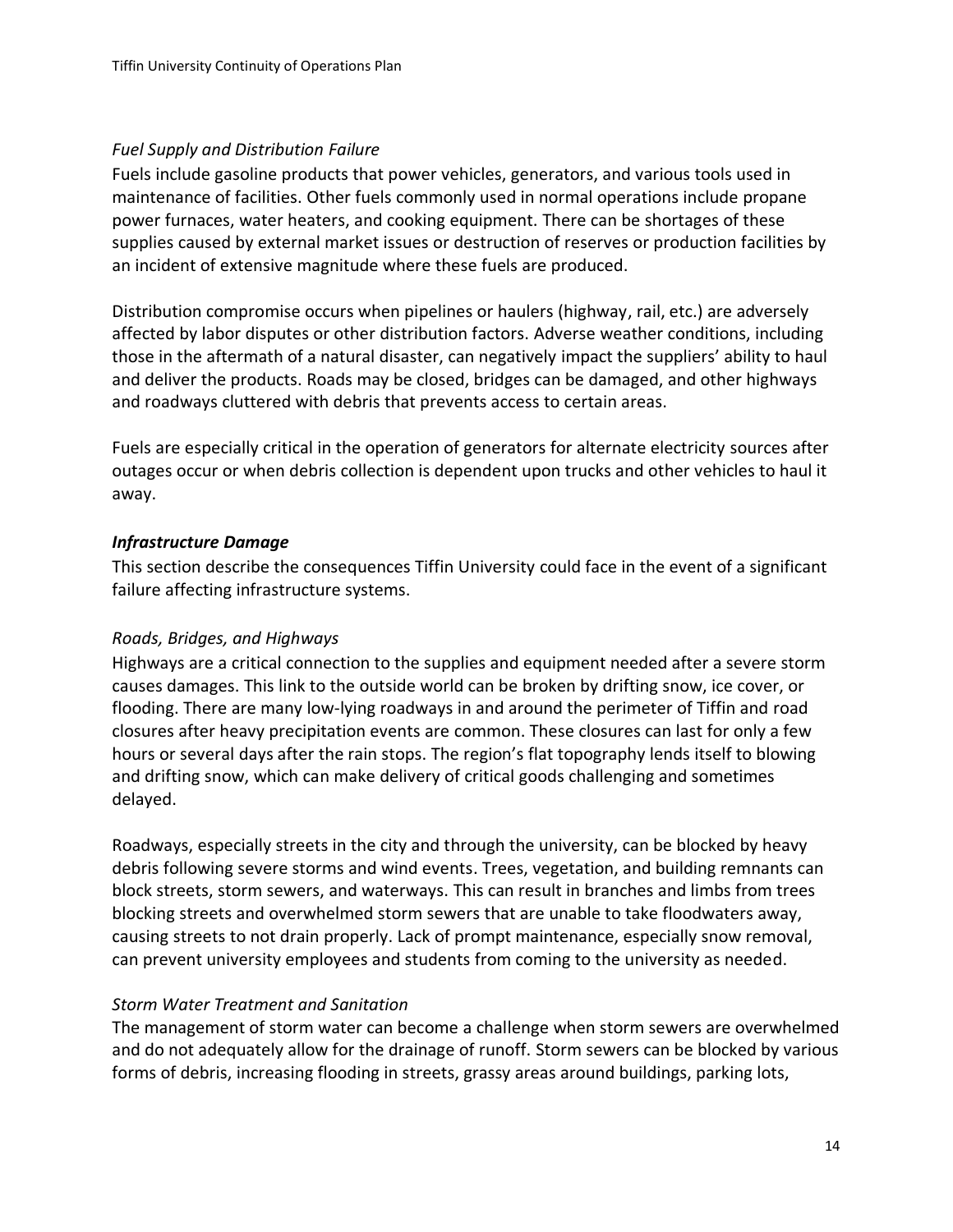sidewalks, and other areas that provide access to facilities and infrastructure. This is a typical situation after wind damages or structural destruction impact the Tiffin area

If a storm water system is overwhelmed or damaged by the storm, the treatment of the runoff water can be impacted negatively. This is a low probability for Tiffin University but it is possible.

#### <span id="page-15-0"></span>*Digital System Outage*

At the most extreme level, a global network failure could cause systems to fail, making the world-wide web inaccessible or otherwise preventing the Internet from being used. This would likely be part of a widespread, possibly global, criminal or terrorist incident.

Area or regional network failure is more probable than a global failure. The networks that allow electronic transfer of money, those that transmit credit card charges, and wireless Internet service can be vulnerable to equipment failure and disaster damage. Service can be interrupted or security breaches can occur at the hands of ill-intended hackers who steal information and use it improperly. Every institution is vulnerable to this kind of incident and constant diligence is required to manage security and safety for users of these networks. This is generally outside the control of the university but is a valid and real threat to the institution and its faculty, staff, and students.

Cable and broadband failure is possible due to storm damage or equipment failure. Commercial providers are responsible for maintaining their own equipment and services, for which the university and individuals pay. These problems can occur when hard-wired cables are cut during construction or digging, when equipment wear and tear is not repaired, and when storms damage hardware. A widespread virus or other damage is possible.

Wireless telephone and Internet service can be interrupted when cell towers are damaged by storms or when equipment requires repair for normal wear and tear. During times of high usage, signals may be delayed or lost, and providers are responsible for assigning a reasonable number of customers to each device. During emergency response, there can be an overload due to emergency traffic; in some cases, non-emergency users may have their access restricted to allow life-saving and property-conserving wireless communication to have priority. Wireless communication is completely dependent upon power sources and repeater towers; if those two critical components are not available, the communication fails. Excessive wind, especially when the air is filled by dust and debris particulates can negatively affect wireless services.

Local network failure is similar to area network failure described above but involves systems at TU and internal to the university's employees and students. This would include the university's Moodle-based digital classroom system, local file-sharing and software access or intranet, and the anti-virus protection provided through that internal system.

Also dependent on this technology are buildings and grounds maintenance systems that provide monitoring and adjustment of facility systems. Heating and cooling systems that are controlled digitally, security cameras that transmit or record activity through digital access and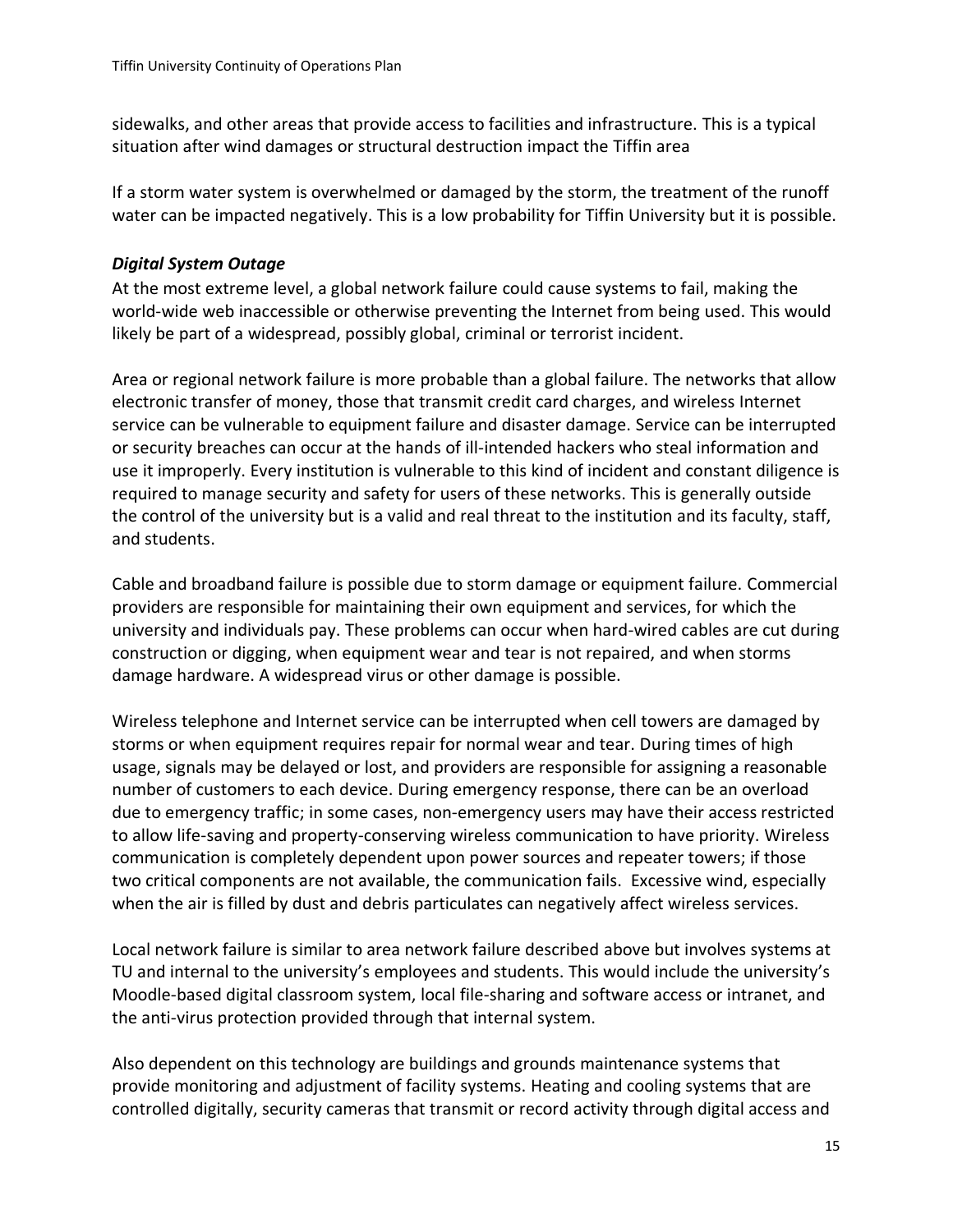file-saving, and access controls that are programmed to work on digital commands will not operate properly when this system is out of order. Security systems such as proximity cards and other access controls will not operate in a digital outage. Key systems that transmit a code for clearance to open doors or gates are not operational without wireless connections.

All of these components are vulnerable to storm-related outages and equipment malfunction. Consequences of these hazards can result in identity theft and a vast array of personal financial problems, or in simply the inability to use the resources. The prospects are broad in digital threat outcomes. At the least, confidential information like student or employee identities, grades, financial or personal information, or sensitive documents could be breached. At the worst, computers and other hardware could be destroyed and work systems taken totally off line.

## *Facilities Failure*

This section describe the consequences Tiffin University could face in the event of a significant damage to campus facilities. This section covers all property used by Tiffin University in the course of doing business. While most property is owned by the university, there are a few rented, leased and contractual use properties that allow the university to use property they do not own for university purposes. These properties include some residential areas and a small number of offices and classrooms. Tiffin University responsibility for repairs and replacement are dictated by the contractual agreements pertinent to each property, but the university considers each one of these parcels to be within their moral and ethical obligation to manage during a disaster response and recovery.

## *Structural Damage*

Severe storms can cause significant damage to buildings that is costly and time-consuming to repair, especially when caused by tornadoes or straight-line winds. Roofs are damaged or destroyed by high winds and the contents of the buildings are then exposed to rain, snow, ice, and wind. Siding can be torn off and windows blown out by any strong wind, not just a tornado. Constant pelting rain and heavy precipitation can cause saturation of the foundation, leading to structural compromise that makes the whole building unstable. Missing walls, crushed support beams, and exposure to the elements makes buildings unstable and unable to support the weight of occupancy or the demands of use.

Wind can cause debris to slam into buildings, creating gaping holes and fallen walls. At times, the interruption of electrical service or the damage to other sources of power can cause secondary fires and hazardous materials releases. Those consequences can make buildings unusable and can result in total displacement of university activities and functions and clear residential halls and gathering spaces until repairs are completed and inspections confirm safety prior to any occupancy.

Plumbing and electrical service to the building can also be destroyed. When walls come down, wires and pipes become damaged and disconnected. Furnaces, water heaters, electrical panels, and plumbing fixtures can be destroyed when protective walls and roofs are gone.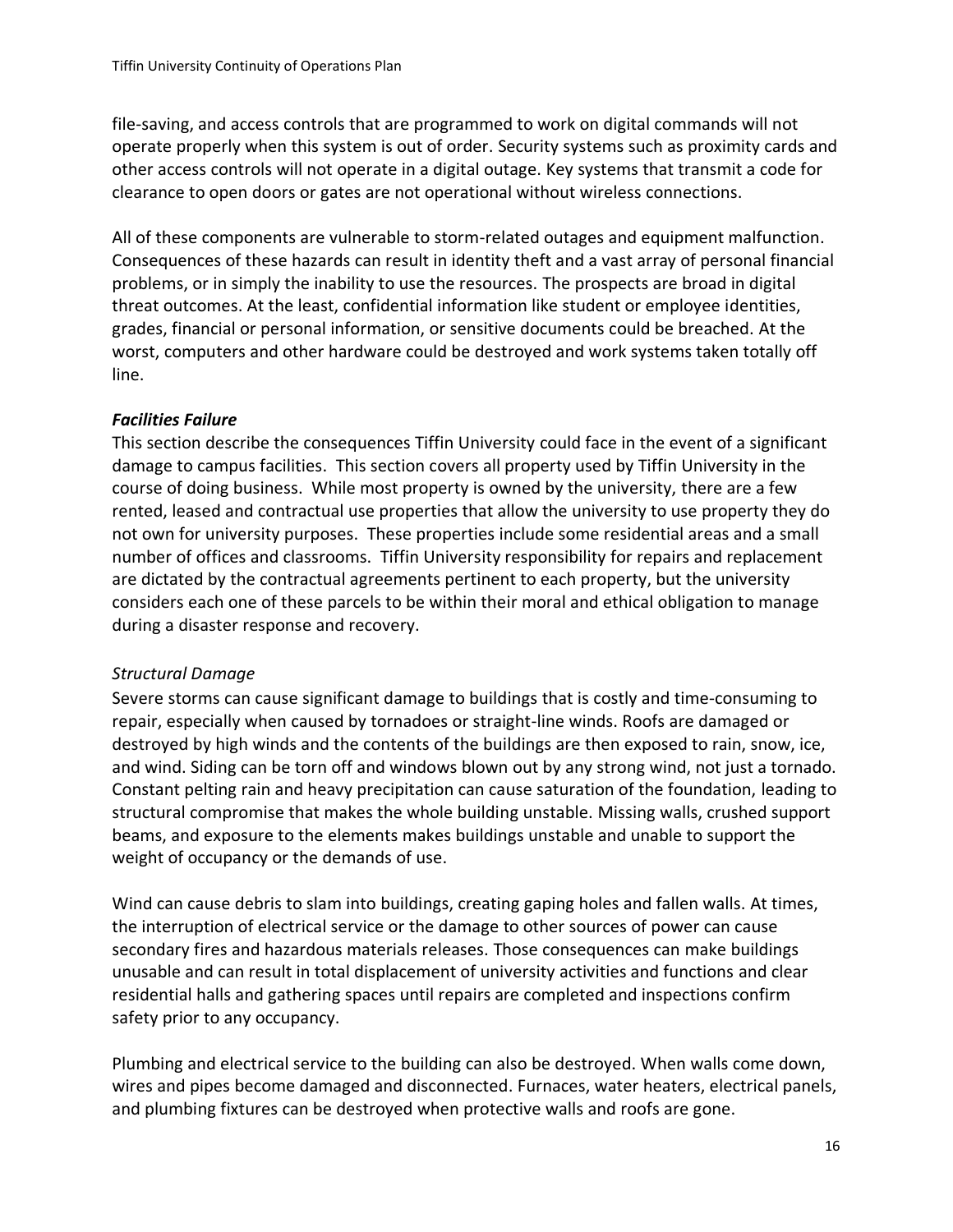Floods bring another dimension of damage to buildings. Water is a powerful force, and flooding in and around buildings compromises the stability of the entire structure. When water infiltrates maintenance areas, it destroys furnaces, air conditioners, water heaters, and electrical systems. Pumps and generators can be destroyed if they become submerged and fill with water. Hazardous substances stored or used in these areas can spill or released, turning the waters into a pool of an unidentifiable chemical cocktail. Sometimes chemicals that change form or composition are created, and the resulting substance is highly toxic, corrosive, or combustible. Often the chemical composition of flood water is unable to be determined and thus is assumed to be extremely hazardous.

Flooded areas outside buildings can restrict access to buildings. Streets are filled with water, sidewalks are covered, and storm sewers are inundated with drainage. Trees topple, vegetation floats, and debris flows. It is unsafe to walk into water deeper than ankle level and it is unsafe to drive a vehicle through water deeper than a few inches. The surface beneath the water can wash away, become unstable or damaged and, when unseen, is not navigable for humans and vehicles. While it is relatively common to have flooding on streets and roadways, the most severe plausible scenario could drop 6 to 10 inches of rain on the university in a short period of time. This amount of rain would cause flash flooding that resulted in an unsafe environment for walking or driving.

Snow is most damaging when it is wet and heavy. This heavy snow will collapse roofs, crush external utility units like air conditioner compressors, and melt without draining away. The standing water then becomes a mix of snow, ice, and water causing slippery surface conditions that make disaster clean-up work difficult and tedious. Heavy, wet snow is difficult to remove, even with heavy equipment, because it clogs snow-blowers, breaks plow blades, and freezes into an unmanageable pile of ice and snow mix. It can be nearly impossible to shovel if it is deep. This makes for an environment difficult to manage and maintaining a safe pathway for walking becomes nearly impossible.

Flooding, heavy or blowing snow, and extensive wind damage all cause closures. Closures are partly attributable to safety; it simply isn't safe or possible to navigate flooded streets or snow covered and icy roads. Closures can also be attributed to the use of heavy equipment needed to clean up after these incidents. It is difficult to use that equipment in the presence vehicles and pedestrians. A brief closure to provide a safe period for clean-up time is more effective and much safer than immediately re-opening facilities.

Fire and explosion are accidental most of the time. On the rare occasion that a vandal uses fire or explosives as a mechanism of destruction, these hazards can be criminal in nature. Most of the time, they are accidental and constitute the outcome of an unplanned accident. Fire quickly destroys everything in its path. A fire can start easily and double in size in just a few seconds. Fire is a major threat in residential areas if electrical service is old or faulty, extension cords and other electrical expansion devices are used without caution, cooking food is allowed in areas, or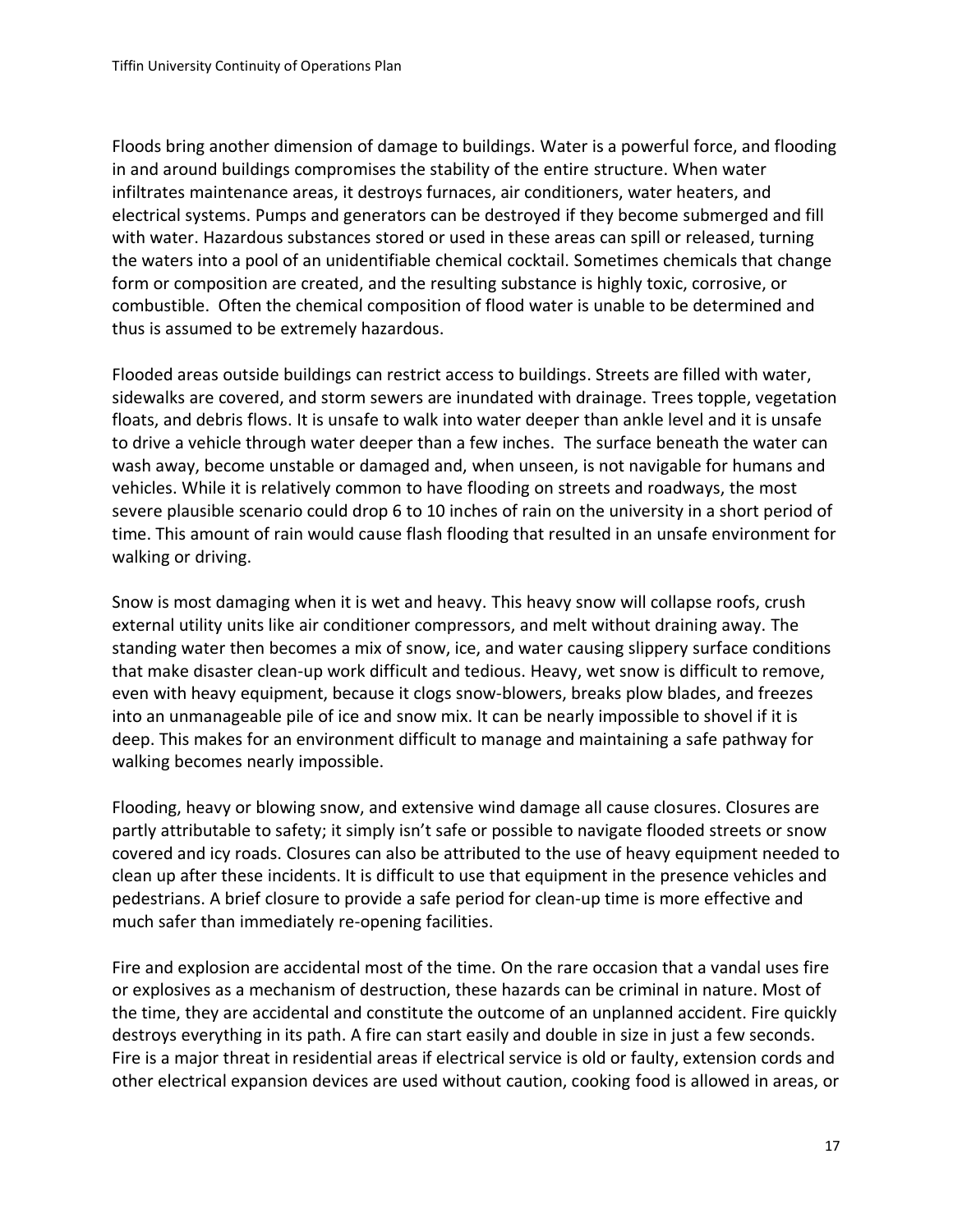candles or smoking are allowed. Fires are common anywhere food is prepared or space heaters are frequently used.

Fire safety is a critical component of residence hall safety plans, ensuring that occupants know how to get out and reach safety in the shortest time possible. Other buildings, like classrooms and labs or gathering spaces, are equipped with fire alarms and warning devices to help compensate for the risk.

Explosion is closely related to fire. It is often an outcome of fire if a pressurized container or chemical is exposed to heat or when an explosion changes the chemical structure or triggers combustion in a blunt force application. While fire does not always include explosion, explosion often includes fire. Blast damages are highly consequential. If a person is hit by flying debris, the force behind the debris can be deadly. Bones can break, organs can collapse, and body systems can be broken. Equipment, buildings, and other property can be destroyed. Air quality is negatively affected as particulates are disbursed into the atmosphere and make it unhealthy and unsafe to breathe the ambient air.

Criminal activity intended to destroy property or cause disruption often includes fire, explosion, and/or human injury. This clean-up is handled the same way as without criminal activity once the investigation of the crime is concluded. Prior to that, the destroyed property or the human injury is considered evidence and must be secured for law enforcement. This type incident must be handled by the appropriate law enforcement agency in conjunction with first responders from EMS and fire service.

## *General Property Damage*

Rapid/heavy rainfall or sudden snow melt can cause parking lots and other areas adjacent to buildings, streets, or waterways to flood almost immediately. Water runs off building roofs, grassy areas, concrete and sidewalks, and landscaped areas into lower elevations of parking areas and streets. The water tends to drain quickly, creating a force that erodes away the pavement, curbs, and berms as it searches for the lowest elevation.

Vehicles sitting in flooded parking lots can become stranded; with only a few inches to a foot of rapidly moving water, they can be swept away. Mechanical damage results as the vehicle is submerged, causing fuels and fluids to combine with the water into a hazardous mix of chemicals.

Debris presents an often-underestimated problem after storms. Downed trees, scattered limbs, and uprooted bushes and shrubs clutter the landscaping, and are not easily removed. In severe storms, especially tornadoes, large pieces of debris from miles away can be deposited wherever the wind drops it. Wires and utilities must be removed from debris before it is cleaned up, and oftentimes the debris must be sorted by type prior to collection. Chemicals and items filled with fuels and other substances can create a dangerous cocktail to those cleaning up the mess. The way to load and haul the debris, a place to dump it, and a means to restore damaged property to usable status requires the use of heavy equipment, manpower, and hand tools. Debris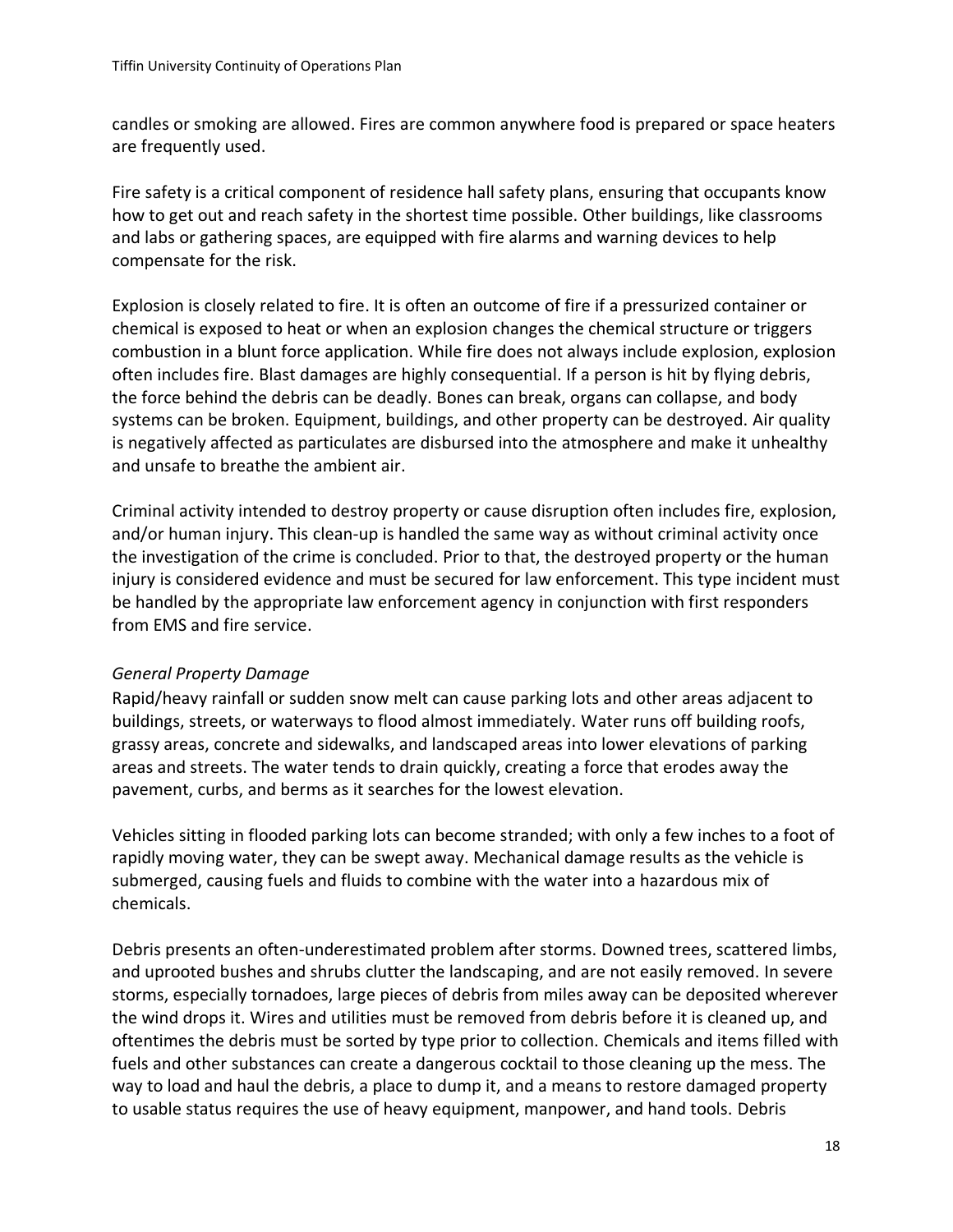management is hard physical work and requires a significant number of personnel to complete the tasks. While debris collection is often considered an unskilled labor need, there is significant risk of injury due to lifting, moving, and loading heavy items as well as contact with electrical sources, other utilities, and water or chemicals in the process of cleaning up.

While campus is covered in debris, dangers are unknown and safety cannot be assured. Debris must be collected and contained, isolated, and disposed of before clean-up is complete. At a minimum, occupied areas must be clear of immediate dangers, and places where hazardous debris is collected must be isolated from people.

#### <span id="page-19-0"></span>*Chemical Contamination*

This section describe the consequences Tiffin University could face in the event of chemical spill or hazardous material exposure.

#### *Hazardous Materials Exposure*

Tiffin University is vulnerable to an unanticipated, accidental hazardous materials spill or release that negatively impacts campus life. With railroad tracks running through campus, a derailment could occur at any time. As trains carry more hazardous substances and travel with greater speed, a derailment is a significant risk. Every location where a street crosses a railroad tracks creates the possibility of a vehicle versus. train crash. Pedestrians walking near the tracks creates risk for a train versus. pedestrian incident. Both of these scenarios can cause the train operator to take sudden action to stop the train or for the train to be struck with enough force to derail it. Both incidents can result in severe injury or death of victims, derailment of the train, and damage to nearby property or buildings. Because trains haul any and every chemical known to man, the chances of a hazardous substance spill or release under these circumstances is high.

Chemical spills and releases must be cleaned up immediately by a certified and appropriate clean-up company. The Seneca County EMA and Local Emergency Planning Commission (LEPC) are responsible for resource management in these incidents, and the local fire department and hazardous materials incident responders are charged with scene control and containment. Special companies are contracted, at the hauler's expense, to clean up and dispose of hazardous materials that spill in this way; however, TU may have to suspend operations until the clean-up is complete and the environment is once again deemed safe. The railroad fills a key role in an incident associated with a derailment and provides an array of resources to clean up and recover from the incident.

## *Environmental Threats*

Chemical, biological, radiological, nuclear, and explosive (CBRNE) incidents are environmental threats that generally apply to terrorist-caused incidents or public health emergencies. Terrorist incidents could include the release of a chemical, such as sarin, with the intent to harm the population. Biological agents include pathogens like anthrax. Radiological and nuclear refer to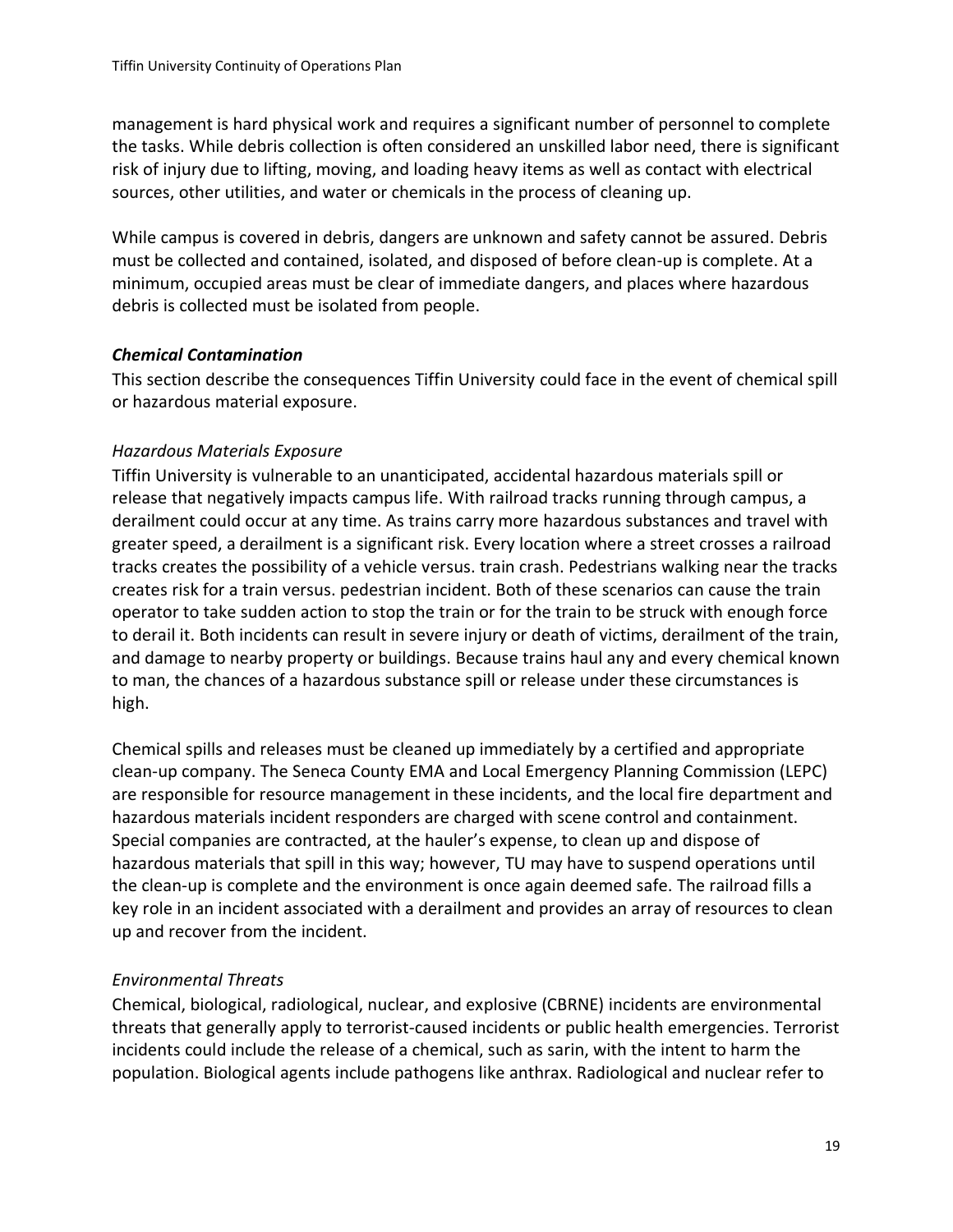"dirty bomb" components, and explosives are bombs. Some of these substances are also in use in medical facilities and educational labs.

Consequences from this type of incident can range from building damage caused by blast forces to contamination from chemicals or biological agents. Heating and ventilating systems can be contaminated and spread the substance throughout a building, affecting the entire building. If the agent is introduced into water or food supplies or treatment systems, the entire campus could be affected. Nuclear and radiological agents are not easily detected. A whole-campus exposure could occur quite unnoticeably. Explosive agents affect the detonation zone, but also any area where debris or contaminants are propelled.

## <span id="page-20-0"></span>*Health and Wellness Failure*

This section describes the potential effects on the university community should an incident occur that impacts the health and well-being of TU students and staff.

## *Widespread Communicable Illness*

Widespread Illness is one of the most common and disruptive incidents that can affect a college campus. This type of incident can be caused by a highly contagious communicable illness, a source of contamination like a tainted food supply, or by illnesses spread through water or the environment.

Communicable illnesses such as influenza are spread through direct contact and by airborne transmission. The germs are highly contagious, meaning that they are very easily absorbed into the body and become an illness-causing agent. The germs can rest on surfaces such as tables, door knobs and elevator controls, drinking fountains, and bathroom fixtures. They can also be spread via respiratory droplets expelled during normal breathing or when an ill person coughs or sneezes. They adhere to hands and other body surfaces, and get absorbed through the skin or mucosa, or breathed in as particulates in the air.

Food and water borne illnesses are caused by pathogens that become part of the food or water consumed. The pathogens may begin as part of spoiled or contaminated food, or may be sourced to waste residue on hands or the body when insufficient washing has occurred after using restrooms. The oral-fecal route of transmission caused by ineffective handwashing can begin at the food preparation point by workers who handle food, prepare dishes, or clean kitchen utensils and dinnerware. Transmission can begin at the point of food distribution in cafeteria and food service lines or become a factor in eating and cleaning up after meals. At any point that handwashing fails and germs are not effectively removed from hands, raw foods, utensils and dishes, or other surfaces like tables and chairs, a food borne illness can spread.

A food or water supply that is contaminated with bacteria or other germs can cause illness. Raw foods that are contaminated with e-coli, listeria, or salmonella are examples of this kind of consumption related illness. Unless the food is washed, prepared, cooked, and served in a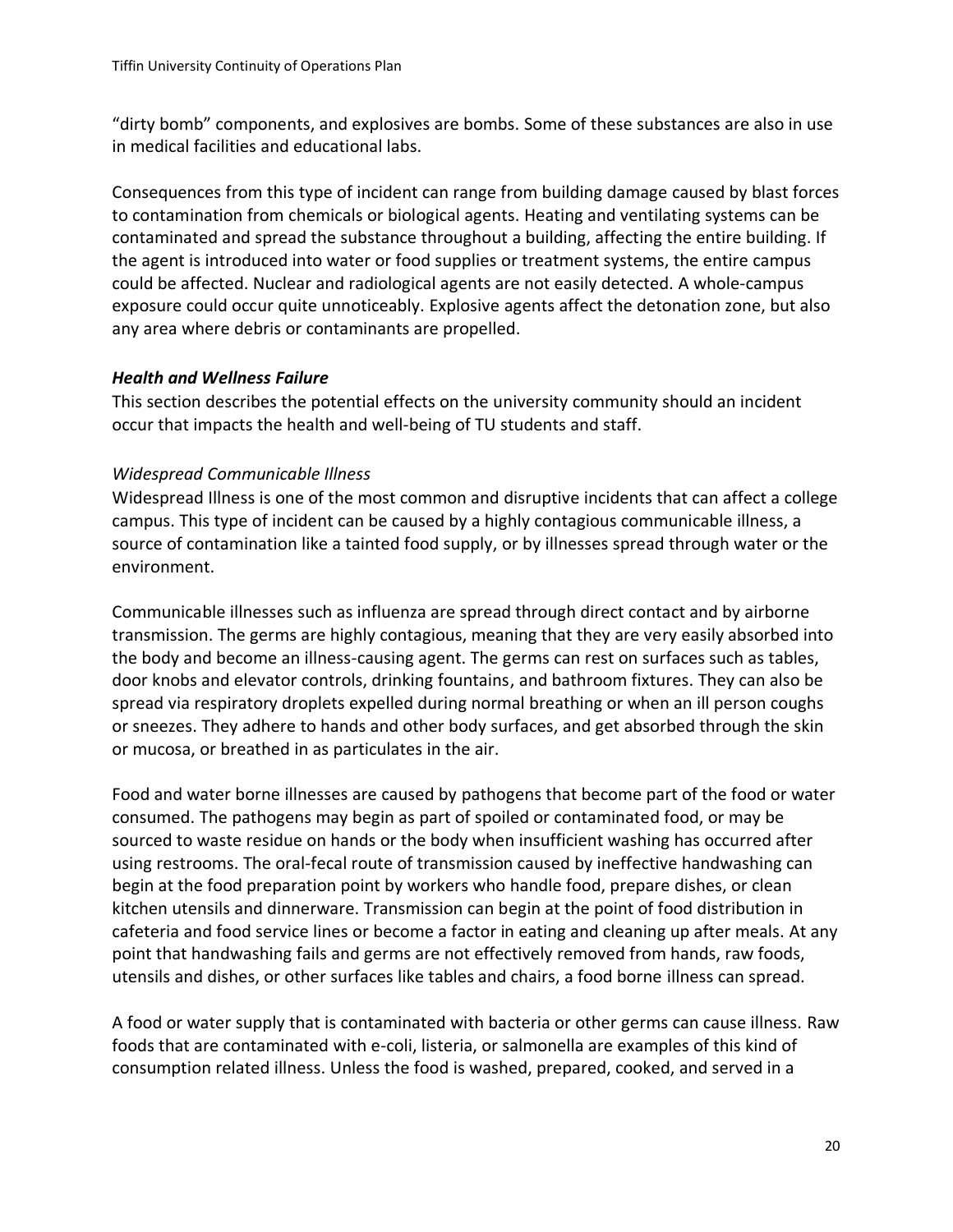process that removes the germs or sorts out the contaminated food source, illness will be an outcome.

#### <span id="page-21-0"></span>*Community Disruption*

Civil disturbance is a common contemporary incident in cities and metropolitan areas. Organized protests can turn violent with little warning. These incidents can quickly escalate to property destruction and human injury. They often follow rapidly developing, emotionally charged incidents that showcase conflict between philosophically opposed groups of individuals; the property that is affected is not attached to the cause or the effect of the incident.

#### <span id="page-21-1"></span>**2.2 Impact Analysis**

Tiffin University is vulnerable to a variety of incidents that would interrupt the university's ability to maintain operations. The interruptions could result in the cancellation of classes and activities or create difficulty maintaining the university's business operations, such as receipt of monies, payment of accounts, and transfer of scholarship payments, donor contributions, or other cash transactions. Lastly, access to university facilities and use of the property could be interrupted, preventing university sanctioned activities and classes from occurring and interfering with residential life of the students who live on campus.

See Appendix B: Hazard Rank for the university's complete hazard assessment.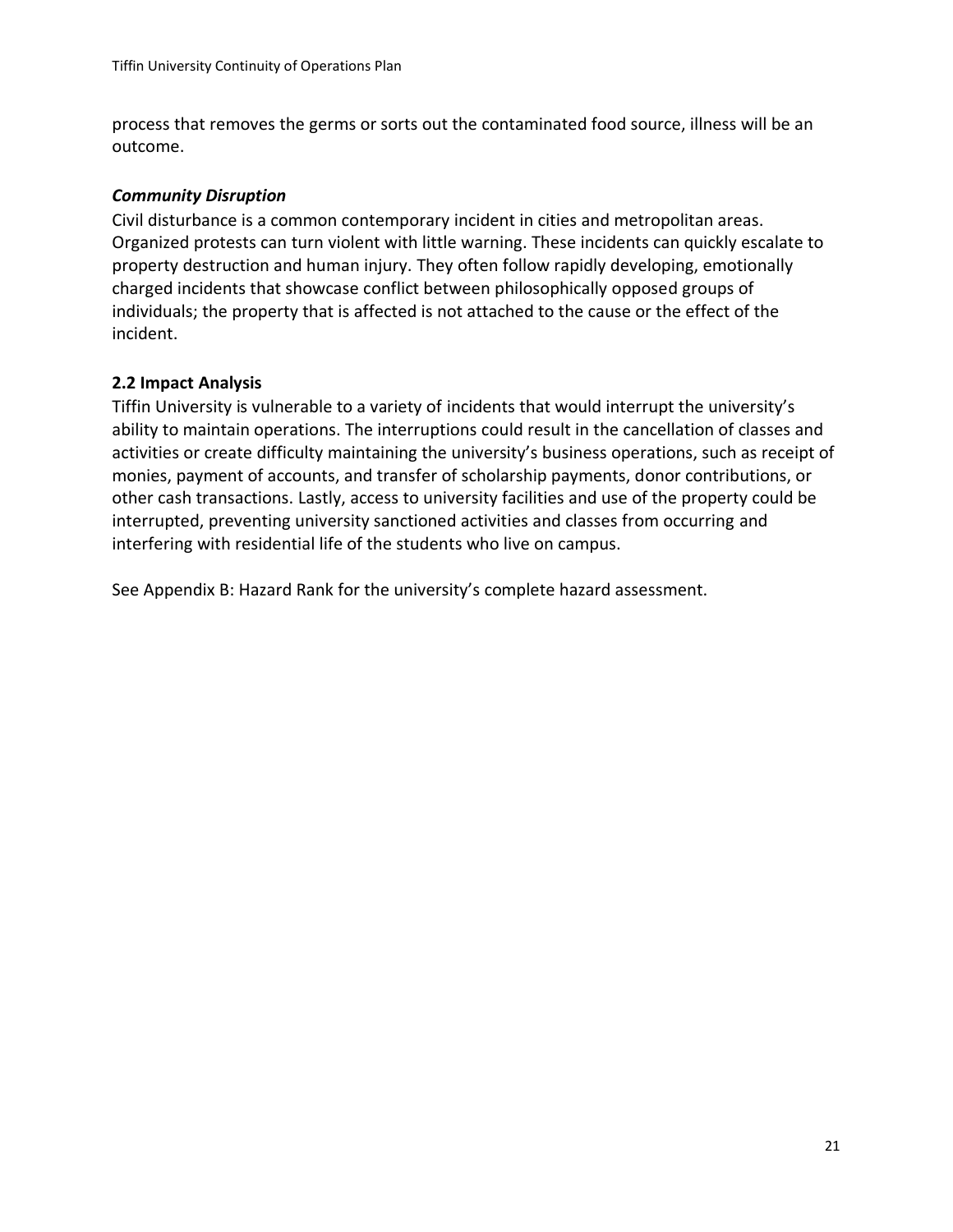## <span id="page-22-0"></span>**SECTION 3: CONTINUITY OF OPERATIONS**

Tiffin University must have a plan that guides how they continue to carry out their mission in spite of a major event and the resulting response activities and challenges. As part of recovery from an incident, regular university operations must resume after the shortest possible suspension of actions due to a disaster. Some operations, such as housing of students and maintenance of the buildings and grounds must continue regardless of disaster circumstances. The sooner the university can return its operations to some sort of normal, the greater the overall recovery will be for individuals the less the financial impact will be for the university, and the less disruption will be felt by students and employees. Tiffin University's ability to recover from a disaster is important to the City of Tiffin and Seneca County because the university represents a significant part of the county's economic fabric and social culture. What is good for Tiffin University is good for the overall community.

## <span id="page-22-1"></span>**3.1 Activation Points**

After incidents of significant magnitude, it will be readily evident that continuity activities must be implemented. Should an EF-4 tornado rip through university property or a flood inundate the campus, it would be obvious that a return to normal operations would require special attention and calculated decision making. However, many disasters are not generally that obvious, and may develop over an extended period of hours or days. Disaster impact on operations can be subtle at first and can escalate in an irregular and inconsistent manner. Therefore, it is important that university leadership develop trigger points they can use to consider COOP activation. When focus is drawn naturally to response and continuing to carry on regular business is displaced by serious or severe impact consequences, leaders must act almost impulsively to make sure the university begins recovery at the same time response is occurring.

This section of the plan will establish trigger points for continuity activation, will identify priorities and preferences in re-establishing operations and provide a framework through which those operational decisions can be made and implemented.

Five categories of operations have been established for the purpose of COOP:

- Administrative Services
- Academic Operations
- Athletic and Activities
- Student Life
- Building and Grounds

The COOP should be implemented any time the President, or designee, or the Leadership Team identifies the need for specific actions to guide continued operation. However, the following conditions are considered serious enough to trigger specific efforts to implement the COOP:

• Illness in excess of 20% of the student body and/or employee roster.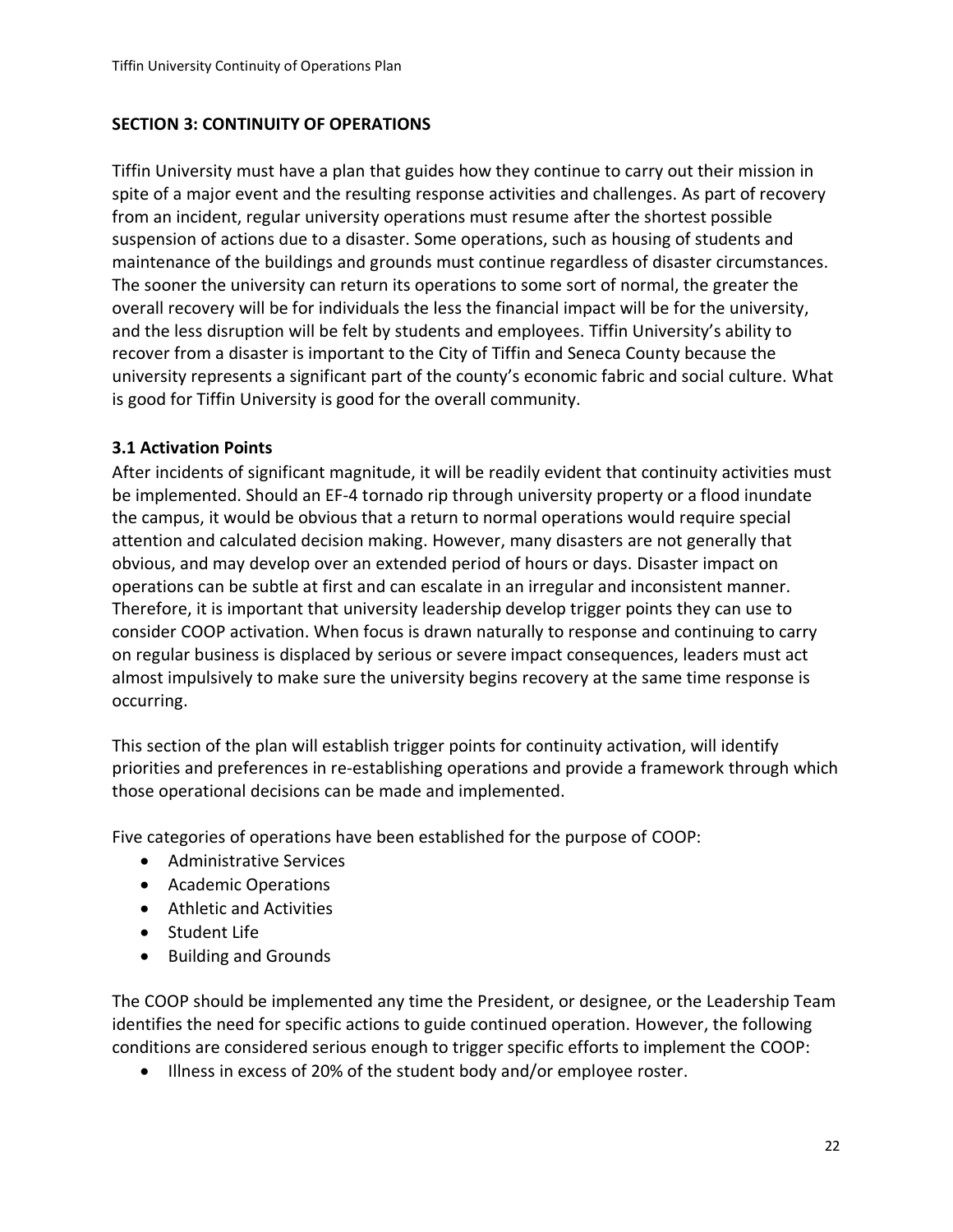- Electrical outage estimated to last in excess of 24 hours or determined to be sufficiently disruptive to negatively affect the conduct of university services due to extreme temperatures or other factors.
- Evacuation or Shelter-in-Place orders affecting the campus area set to last longer than 24 hours.
- More than 10% of the campus facilities deemed unsafe or unable to be occupied for more than 24 hours, or damages to extremely critical university buildings that are essential in the conduct of daily services.
- Criminal activity, possibly at the recommendation of law enforcement.
- Fire or explosion that involves a critical campus facility.
- Presence of a food or water contamination that lasts longer than 24 hours.
- A snow emergency at a hazard Level 3 that lasts in excess of 72 hours
- Other circumstances that, at the recommendation of the President, designee. or Leadership Team, put the university in a position needing continuity operations.

## <span id="page-23-0"></span>**3.2 Operational Priorities**

Actions that will alleviate difficulty or enable regular operation of the educational process to resume are considered over-arching operational priorities. Each incident requires a unique and relevant prioritization to occur. For example, in a tornado incident that destroys significant university property, the relocation of services and activities would be placed in a very high priority while a communicable disease outbreak may not require any relocation of services.

For the purpose of this plan, general priorities have been established for each of the five operational categories. These can be modified, applied to a specific situation and adjusted, or eliminated from action as determined by the Leadership Team.

## <span id="page-23-1"></span>*Administrative Priorities*

Many administrative functions are critical and can be interrupted only for short periods of time. Any outage or closure that lasts less than 24 hours is relatively easy to accommodate; closures lasting more than three days, however, could be highly disruptive and expensive. Therefore, administrative activities should be considered critical to university operations. Steps should be taken to provide alternate locations or combine services into one space rather than eliminate the services for a period of time.

Seitz Hall serves as the primary location of many university leadership offices. It is centrally located on campus and is in close proximity to other key facilities such as Gilmor Student Center, Freidley Hall, and Franks Hall, and Main Classroom Building. The most logical location for a post-disaster administration building is Seitz Hall. It would be beneficial to develop generator power in this building to include all offices and areas for use as a fully generatorpowered administrative hub.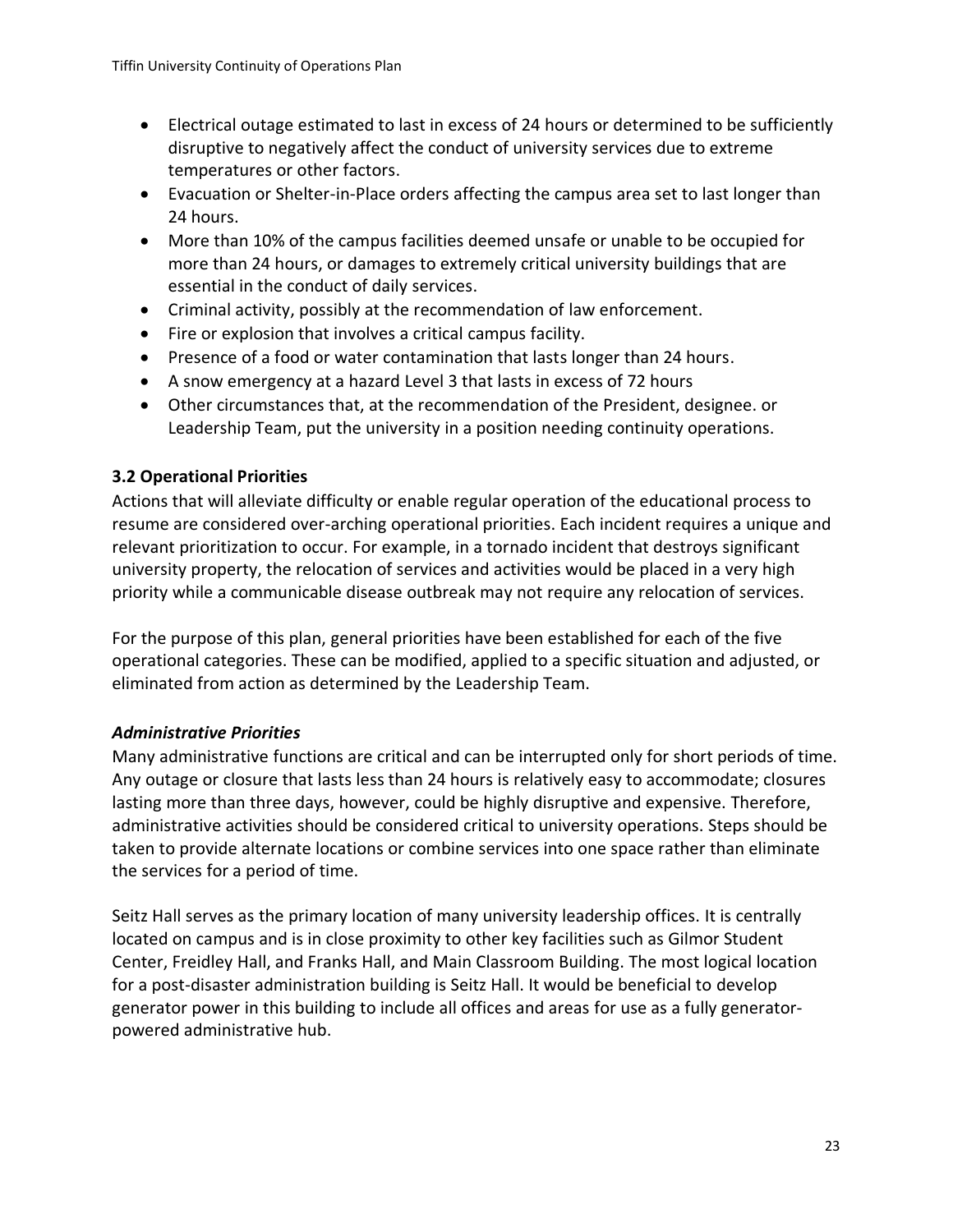Should storm damages prevent Seitz Hall from serving as the administration building, adaptations and alternate choices should be implemented. Possible actions, in general, include the following:

- 1. Relocation of common types of services to a single building that is generator powered, or acquisition of generators to power the building.
- 2. By combining common services in one building, it allows the student or potential student to find one location amid the damages of the incident and meet several needs by coming to a single location rather than visiting multiple locations.
- 3. By locating services in one area, restoration of damaged areas can be prioritized and repair zones can be established up as common services return to original locations.
- 4. Seitz Hall is the most realistic location to locate all administrative services because it serves as the administrative hub of the university.

## <span id="page-24-0"></span>*Academic Priorities*

The ability to continue academic services even under extremely adverse conditions is a critical capability. The responsibility to continue offering course work despite outages, damages, and adverse circumstances must be achieved by university leadership regardless of circumstances. Under extreme conditions, adaptations to delivery methods could realistically be implemented. When the absence rate reaches 20%, the continuity plan should be activated.

An immediate conversion of face-to-face classes to the online delivery is reasonable and achievable. The priorities of faculty and instructors under these circumstances would include:

- 1. Convert delivery to the digital classroom to limit the need for facilities and provide for the most convenient and consistent continuation of services possible.
- 2. Conversion to digital delivery allows students and faculty to remain at home or in residence halls, avoiding travel on unsafe roads or in dangerous environments.
- 3. Faculty and students are comfortable and capable of using the online classroom system and require little direction and supervision in making that change.
- 4. The cost of converting traditional classroom delivery to digital delivery is minimal and meets cost-benefit measures that support this action.
- 5. The conversion to online delivery could be completed quickly and effectively because faculty and students are already experienced in using this system.
- 6. Laboratory sessions would likely be postponed until the Science Labs facility was repaired and safe for occupancy.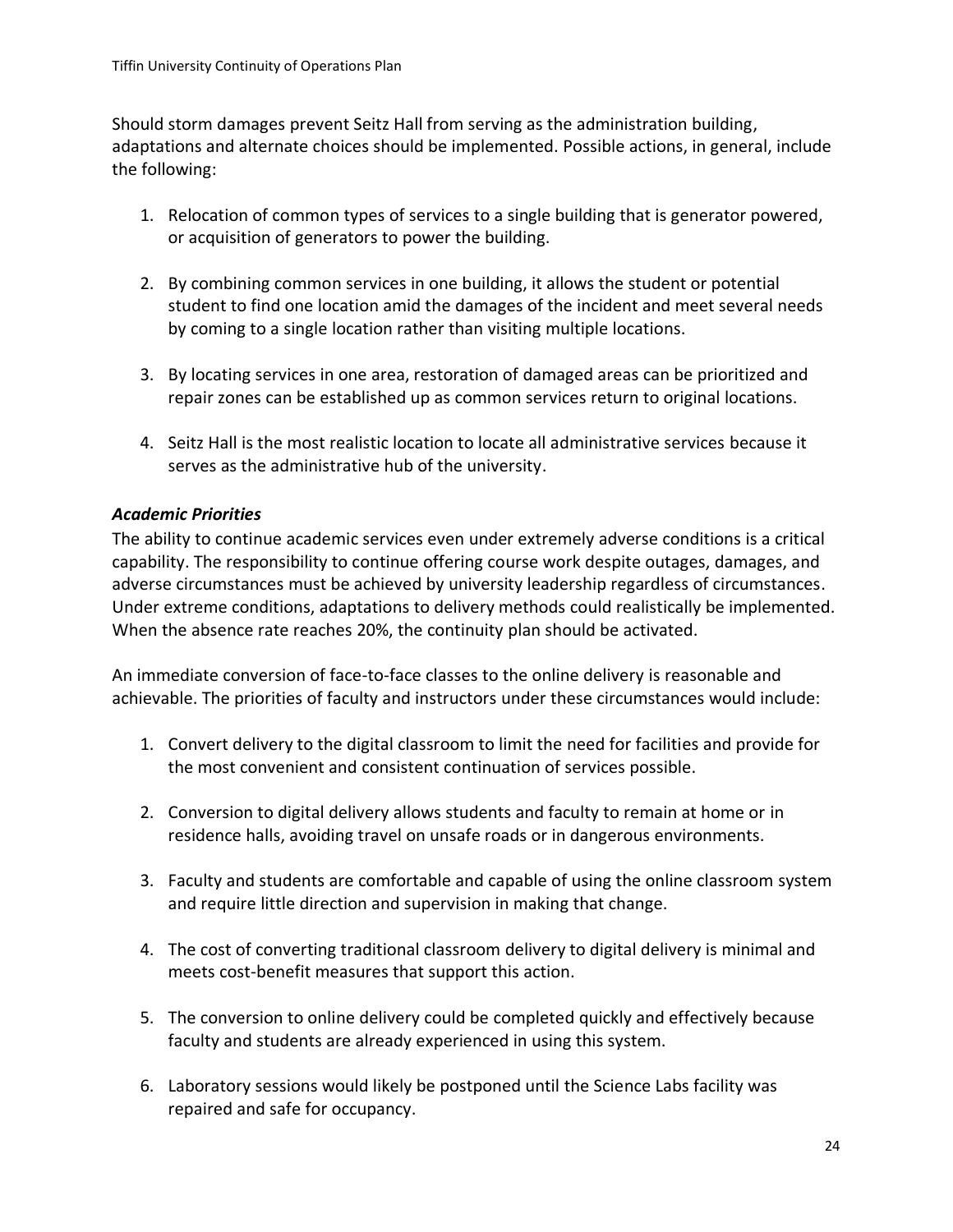Laboratory instruction could present a more challenging problem. Conditions affecting travel could make it dangerous for students and instructors to attend lab sessions. If labs are without power, facility use may be impossible. Many labs are equipped with specialized tools and devices, making it difficult, if not impossible, to transfer equipment to an alternate location. The supplies used in labs could be just as difficult to move and not able to be used under adverse conditions. Therefore, the continuation of lab sessions under extreme conditions may be much more difficult and may require postponement of sessions if accommodations cannot be made.

Under particularly austere conditions or when dealing with extensive damage to buildings, all classroom activities should be relocated to a single facility. Since most instructional efforts transition easily to digital delivery, the need for face-to-face instruction would be minimal. It is likely that time could be short and efficient, and shared space could be scheduled in a single building under these assumptions.

The Main Classroom Building is centrally located, large, and structurally sound. Assuming that the building is not damaged, classrooms can be relocated here, allowing facility maintenance staff to prioritize opening that single building first; they could then systematically make repairs to other classrooms, starting with the least damaged and/or most easily repaired of the remaining structures.

Faculty offices are a critical component of class delivery. The Main Classroom Building already provides space for some faculty offices. If all faculty offices were relocated to that facility, it would place students and faculty in the same building, preventing fragmentation of repair efforts and allowing work crews to concentrate on other areas that house offices in an organized fashion.

While placing classrooms and faculty offices in one building could be cumbersome, the brief inconvenience would likely be tolerable, especially when considering the high percentage of digital class delivery that is anticipated. The practicality of students and faculty in a single location, given the building is functional and safe, probably outweighs options that place these functions in separate facilities.

If the Main Classroom Building is damaged and this alternative is not the most feasible selection, modifications should be made in consideration of damages and safe occupancy. Another location could be designated without negative impact.

The Hertzer Technology Center is an important facility and should be included in the continuation of services. The center staff provide technical assistance to support individuals and ensure the hardware and software that provide digital resources are functional and operating appropriately.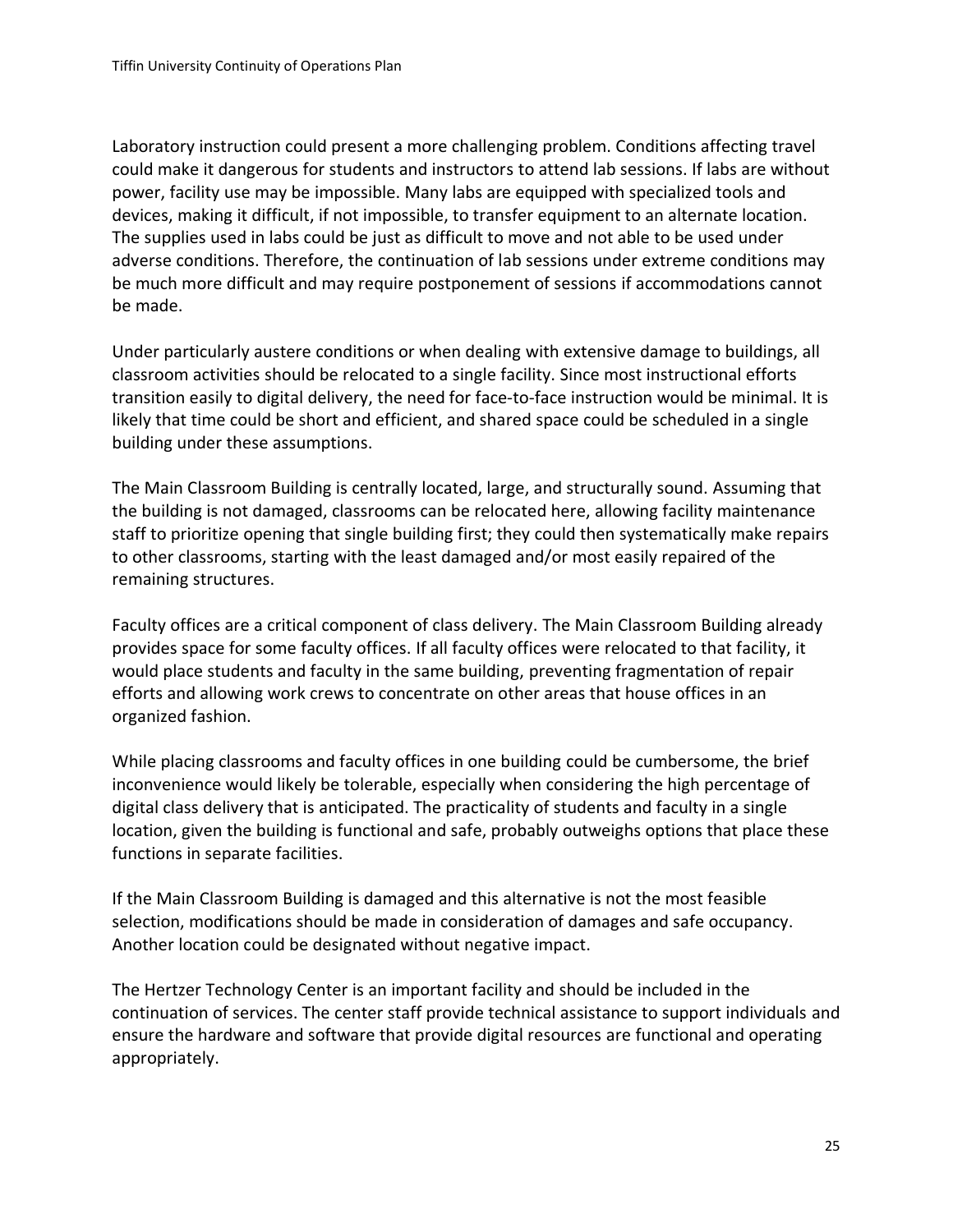Existing alternate power resources for the Hertzer Technology Center are important to keep this part of university services up and running. This facility should be considered a critical facility and the current generator power option should be maintained.

## <span id="page-26-0"></span>*Athletics and Activities Priorities*

Athletic and social activities may be a lower immediate priority in the aftermath of an incident with only a small number of activities conducted in the period immediately following a disaster. The decision on when or what to continue may depend on the amount of damage a particular facility or outdoor arena has incurred. While some activities may be optional and therefore postponed or cancelled with little long-term impact, others are critical to students, scholarship providers, university donors, support agencies, and the community.

Potential actions to consider as activities resume include the following:

- 1. Activities may be rescheduled, including athletic events and contests, social gatherings, and other special events. TU athletes and students, as well as those from other nearby institutions, may have been negatively impacted by the incident. The ability to reschedule and conduct activities when the campus has recovered from the incident may be the best option for some events.
- 2. The primary consideration in scheduling or cancelling events should be safety. Would those who participate be in a safe environment? Would the observers or spectators, support staff, trainers, and officials be safe? Are the specific grounds ready and available for use as the athletic or special event will necessitate?
- 3. Do those participating in, supporting, serving, or observing the event have adequate parking area, restrooms and other critical facilities, and places to stay during the event? Are bleachers, stadiums, and other observer facilities able to accommodate the event?
- 4. If an injury were to occur, can safety forces quickly reach the injured player, support person, or spectator?
- 5. Will the conduct of this event somehow negatively impact or deter resources that are actively engaged in repair and restoration of university services?
- 6. Will participation, attendance, and/or support of this event be negatively impacted due to diverted efforts to recover and rebuild after the disaster? Is cancellation a wiser decision due to diminished participation than conducting the activity?
- 7. Will cancellation of this event impact later events, schedules, eligibility, or program requirements? Is there an accommodation that can be made to facilitate achievement of pre-determined program goals, scholarship requirements, or league standards?

# <span id="page-26-1"></span>*Student Life Priorities*

The recovery of the students who live on campus, as well as those who spend significant time there for activities and studies even thought they might live off campus, is an integral part of the university purpose. A high emphasis would be placed upon their wellbeing and function, and in continuing very quickly to be able to serve them in whatever way is necessary.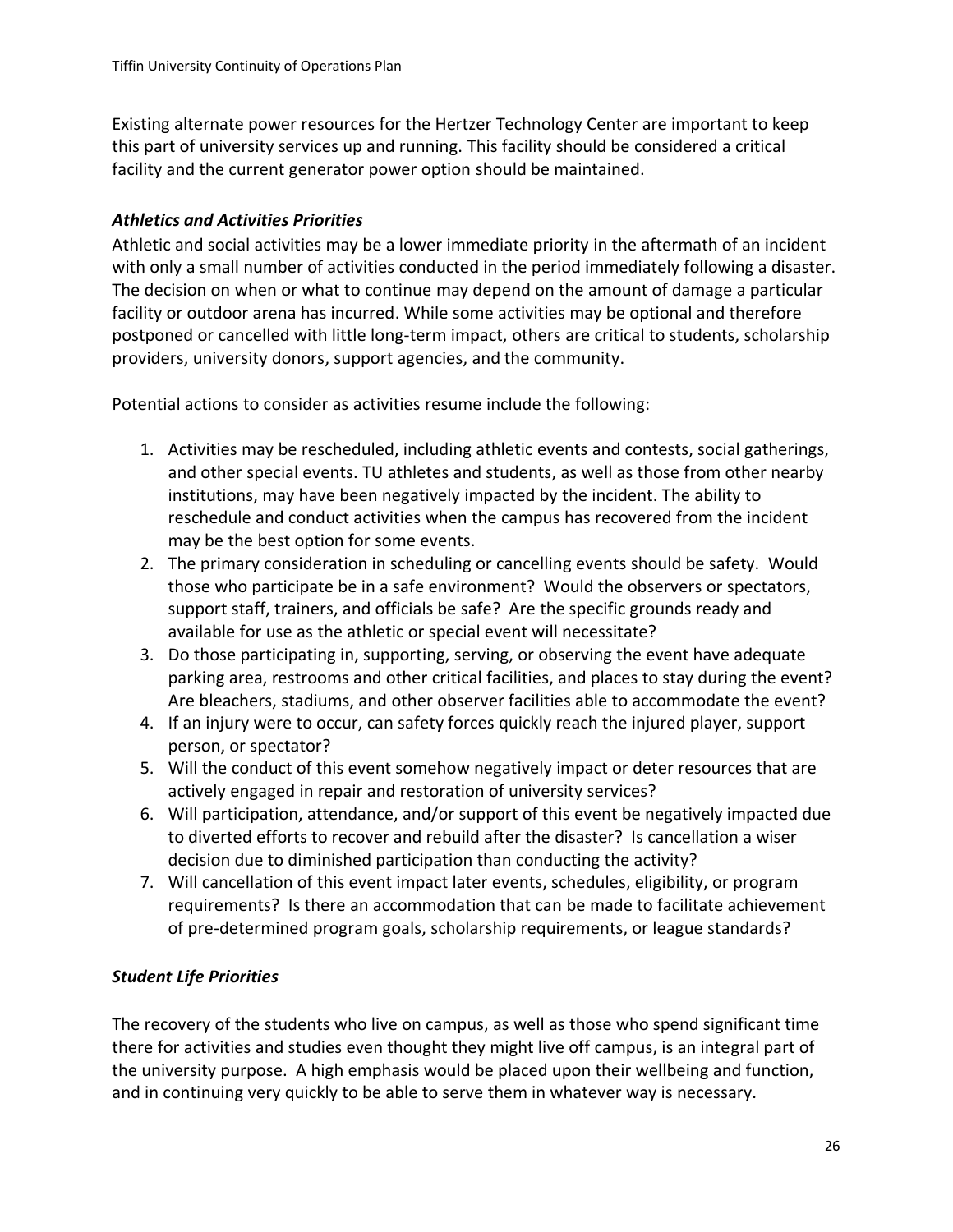This priority would include residential services for students. TU has sixteen (16) residential halls on campus. There are a few facilities that are rented or leased properties of Tiffin University, and those facilities will be treated with the same urgency and concern as those directly owned properties. These facilities are spread across campus and the adjacent areas, making it unlikely that a tornado or severe storm would damage all facilities at the same time. It is more probable, however, that severe wind or flooding would affect all residence halls and houses at the same time. In any case, two continuity actions could provide needed assistance: sheltering and information dissemination.

For those facilities that are owned by a third party, Tiffin University will work with the property owner in accordance with contractual agreements and will provide liaison and connection between the student resident and the property owner. Tiffin University will be involved in and will support repairs and necessary replacement of those structures just as with those properties directly owned by the university.

A shelter may be necessary to provide temporary housing for affected students. There are only two campus locations large enough to establish a domiciliary shelter: Chisholm Auditorium or the Marion Center. The gymnasium in the Gilmor Student Center and some of the courts and practice facilities in the athletic buildings may, if they are not damaged, provide some reception space. A location with sufficient restrooms and access to showers would be preferable to a location without these features. If space is adequate, sheltering in generator-powered Gilmor is the optimal choice.

An information center and community gathering space is an important part of psychological recovery. Students and staff will need access to accurate information on the status of campus operations. The campus community will also need an area in which they can meet, interact, and connect post-incident. Osceola Theater in the Gilmor Center has the space and features to meet this need. The dining halls in the Gilmor Center would be a sufficient alternate. The selected facility should be in proximity to residential areas and recreational areas if any are able to be used to facilitate individual recovery. The existing generator power option for Gilmor Student Center makes it a functional choice for this activity; the generator should be maintained.

Post-incident, it may be necessary to reach out to community partners for support in providing some facilities and services. Spiritual and religious activities could be relocated to churches or other facilities in Tiffin. Recreational activities could also be conducted at athletic and fitness facilities throughout the greater city. Through partnerships with local governments, parks and public recreational facilities may be available. These community resources can provide continuity of activities for the TU community and facilitate recovery across the entire Tiffin community.

1. Assistance should be provided to help residential students access and secure their possessions when it is physically safe to do so.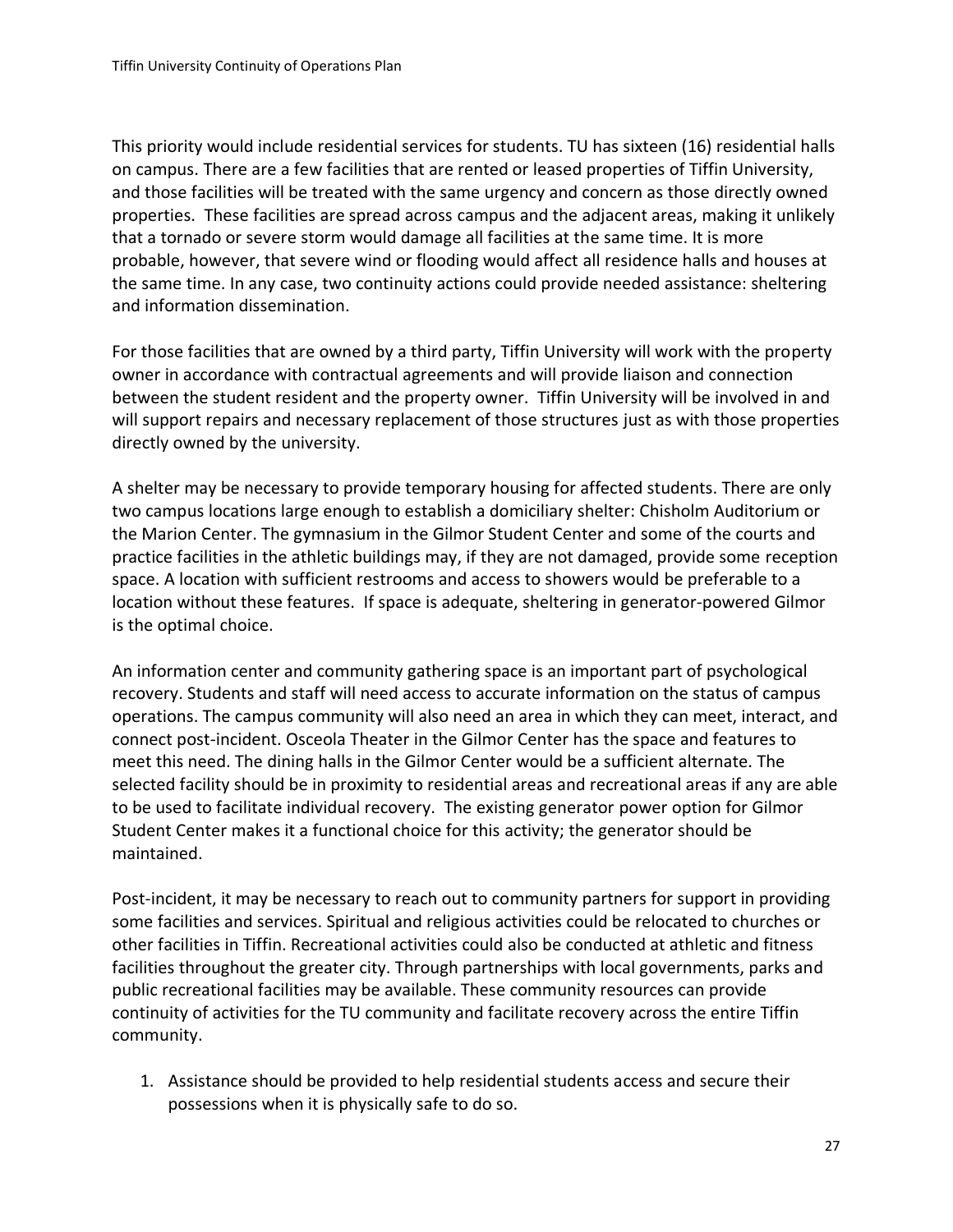- 2. Any student possessions removed from residence halls should be tracked and maintained in a secure location to prevent loss. When damaged buildings are emptied, salvageable items should be taken to one location where students would be allowed to identify and claim their possessions. If possessions are identified with the residence hall name and room number as they are removed from buildings, that should provide adequate justification for the student residing in that room to claim their possessions. Because it will be difficult to tag all possessions, a reasonable method to identify items should be developed.
- 3. Unclaimed items should be located in a secured "lost and found" area and a process for accessing those items should be established.
- 4. Any external party that assists students in replacing lost clothing and other items should be vetted and cleared by university leadership as a valid and reputable source of assistance before any distribution takes place. No vendors should be present on campus without the permission of university administration.
- 5. Continuation of residential services to TU students is a top priority. Providing a place for respite, rest, and comfortable existence for residential students is of utmost importance and should outweigh all other recovery actions.
- 6. Relocating services that support student health and wellness to available and undamaged facilities is also a high priority. This should be done as quickly as possible. The available services should include physical, mental, and emotional health services; spiritual and counseling services; disability services, veteran's services, and other forms of personal assistance.
- 7. Pre-incident collaboration with community facilities and institutions would facilitate the availability of alternate facilities after an incident has occurred. Discussions in advance of an incident would help TU identify organizations that would be willing to assist in providing necessary health and wellness services to university students
- 8. Students who intend to file personal insurance claims for losses must do so in a reasonable and prompt time frame; they should advise residential supervisors of any delay in this process.
- 9. Any medical claims associated with the emergency should be filed in a reasonably prompt time frame.

## <span id="page-28-0"></span>*Buildings and Grounds Priorities*

Staff in facility maintenance and safety/security have critical operational duties that must continue regardless of the disaster or extent of damage on campus. While these two groups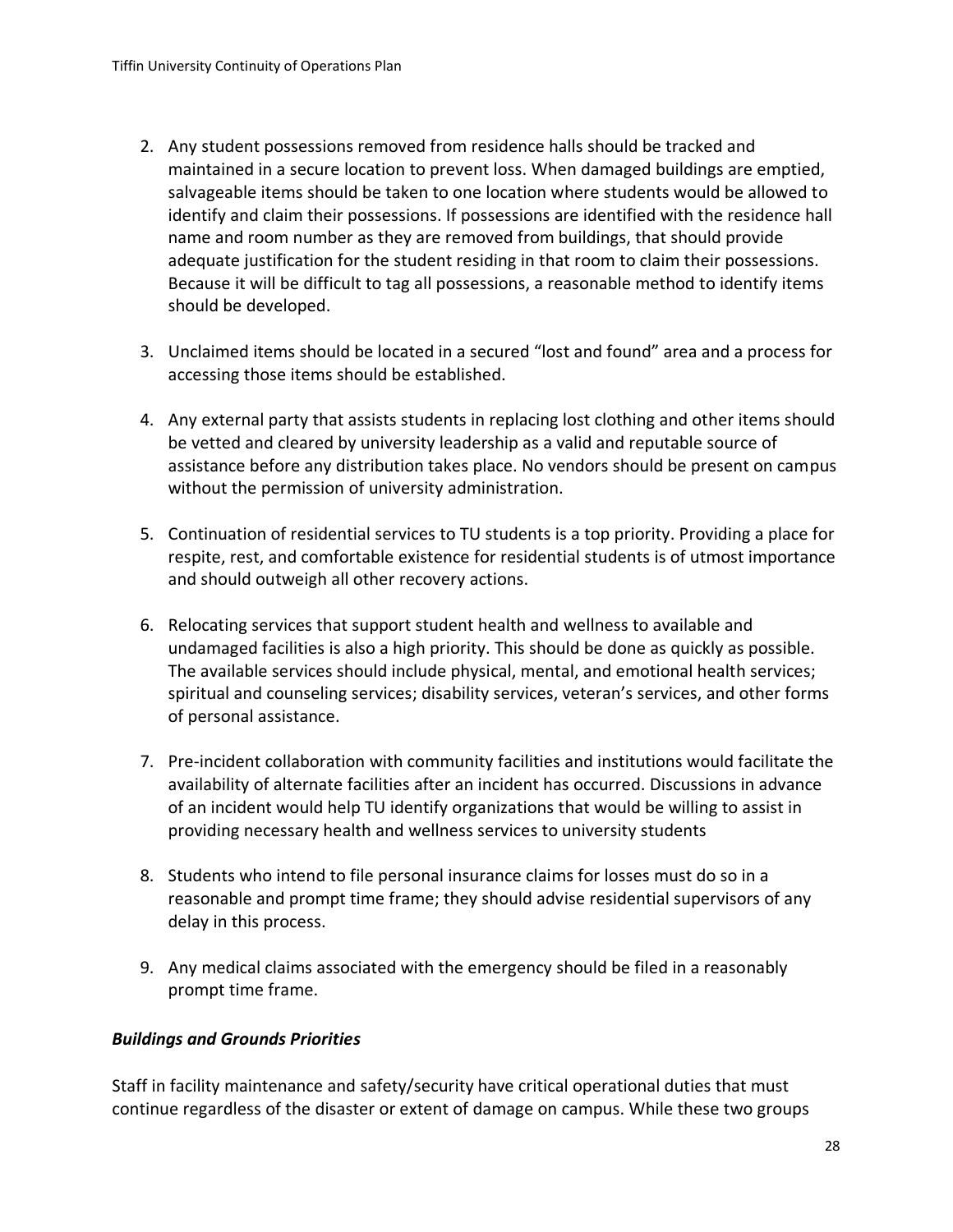may have some assistance from local public safety agencies, those departments may be overwhelmed with the community-wide response. Because an incident will almost always affect a larger area than just the TU campus, the university cannot assume these external resources will be available to support campus recovery efforts.

By working with the Seneca County EMA, the university can identify available and capable alternate and additional workers and/or volunteers when additional personnel are necessary to provide a safe campus environment. Seneca County EMA can connect the university to local volunteer organization, such as the Seneca County Community Emergency Response Team (CERT), amateur radio volunteers (ARES and RACES), Medical Reserve Corps (MRC) volunteers affiliated with public health agencies, and others. The American Red Cross may be available to support sheltering and mass care and the local hospitals and healthcare organizations may support health services and counseling needs.

Security personnel may be available by contract through local or regional companies that provide this service. EMS personnel may be available through mutual aid with Seneca County EMS or Tiffin Fire and Rescue. Additional law enforcement officers may be available on contract through the Tiffin Police Department or the Seneca County Sheriff's Office

Making sure that access controls are in place to keep everyone outside dangerous areas is critical. Being able to separate and isolate specific areas due to structural damages, exposure to elements, or potential for injury is a high priority.

Buildings and grounds staff play a critical role in continuity operations. As rebuilding and recovery take place, there is a strong need to know exactly what damages occurred and what services are restored, in need of repair, or require replacement. This includes structural damages, utility outages or shortages, and services such as water treatment and distribution. Cleanup of debris, both from trees and vegetation and from building damage and other property strewn about, must occur before replacement and repair can take place. This must be done in an organized and coordinated manner, working with the Seneca County EMA and the City of Tiffin, as well as Seneca County departments, to complete the necessary cleaning, hauling, site restoration, and site preparation for repairs and replacement.

Many of these actions need to be taken in order, from first to last; others must be completed simultaneously for the purpose of a swift and effective recovery. Schedules are vulnerable to other priorities county-wide, availability of contractors, and other external factors.

Specific activities that must take place under buildings and grounds staff leadership include the following:

1. Campus safety and security is the top priority. Isolating physical danger, controlling access to areas that are unsafe or vulnerable to loss, pilfering, or theft, and continual knowledge of the status of every facility, person on campus, or activity taking place is necessary to prevent further injury and even death. Clean-up, debris removal,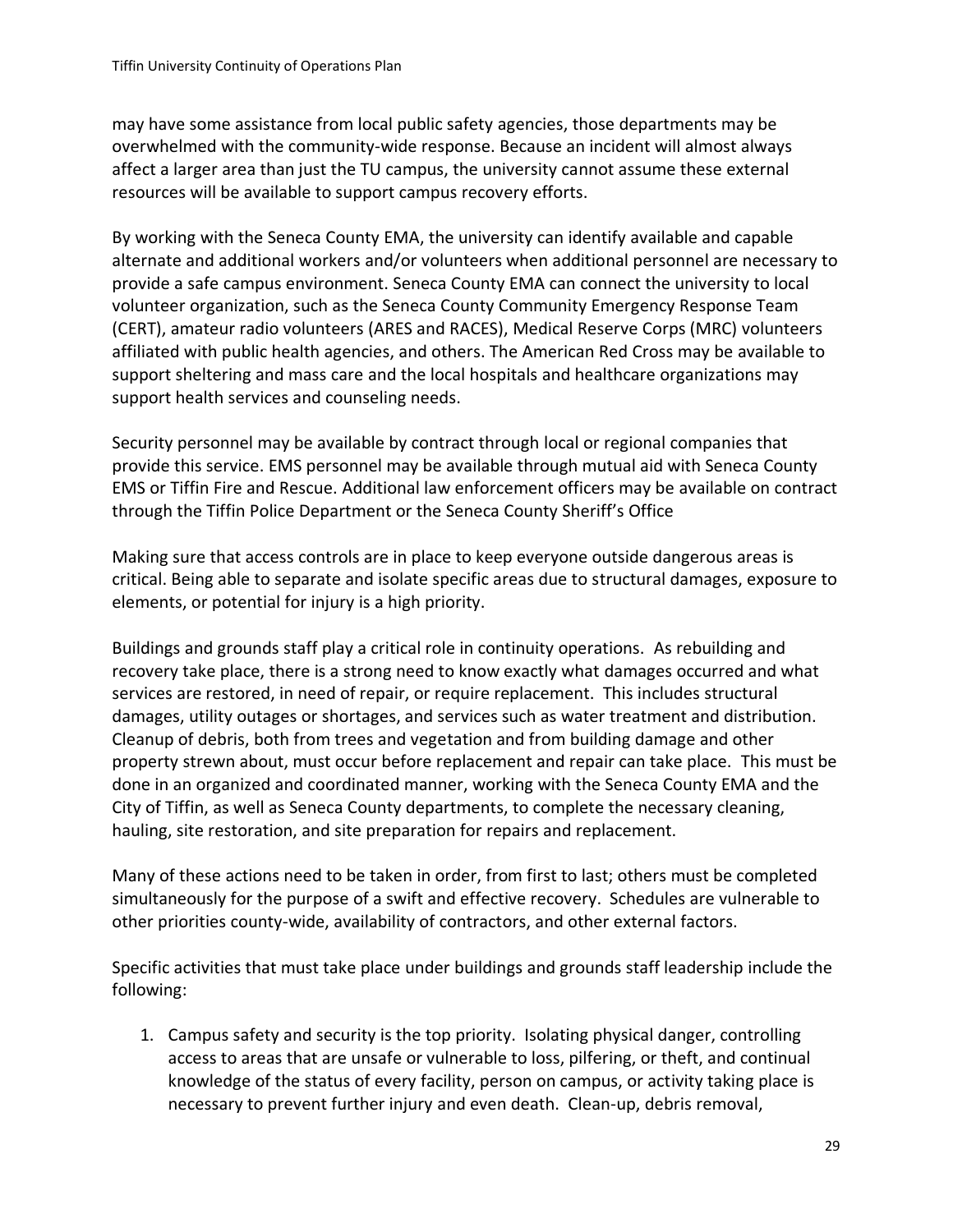construction and repairs can be dangerous activities that involve many people, heavy equipment, and services such as temporary electrical or power sources. Security staff must maintain the status of all these working parts on a continual basis, and make sure that moving equipment and individuals are not a danger to one another.

- 2. Damage assessment of facilities, utilities, and public works services provides the basis for a work plan that will guide the recovery of the university to normal operations. A thorough, accurate, and timely assessment of this entire set of information is the critical foundation to recovery actions. Maintaining a status board that calls out what jobs are finished, in process, or not yet begun is an important factor as recovery progresses.
- 3. Removal of tree and vegetation debris, and construction debris such as masonry, wood, plastic, and metal parts must be completed before reconstruction can begin. The debris types will be segregated and perhaps disposed of at different locations. Maintaining a safe environment during debris removal is challenging, and the security staff would be needed to provide that site security and access control. Not only do vehicle and equipment accidents pose a problem but lifting and moving about work sites can be dangerous and require continual monitoring.
- 4. Repairs need to be closely managed, including completion of an accurate and timely needs assessment, project outline, scope of work for contractors, and site supervision. Contractor oversight would ensure that hired contractors perform work as agreed with acceptable parts, product type and quality, and workmanship. The maintenance of occupational safety standards is paramount to maintaining a safe worksite.
- 5. Reconstruction plan development includes the creation of job specifications, the identification and classification of vendors and contractors, the development of bid process, pricing, and contract awards, and the formal selection of specific vendors to complete contractual services and provide goods or work as specified. From the point that damage assessment has determined reconstruction or repair is needed, the reconstruction development process begins. It continues to the point that contracts are signed through university administration, and workers are scheduled to begin the project work.
- 6. Reconstruction plan execution begins when a contract is awarded and workers are scheduled to show up at the worksite. This category of work includes responsibility for insuring the work performed matches what was outlined, is done according to construction plans, that the goods received are significantly what was specified, and that work is done according to typical construction standards or the standards by which the contract was developed, whichever one is relevant in this case. If work is substandard, corrections and reconstruction must occur. These duties include inspection, issuance of permits, occupancy requirements, and use permits.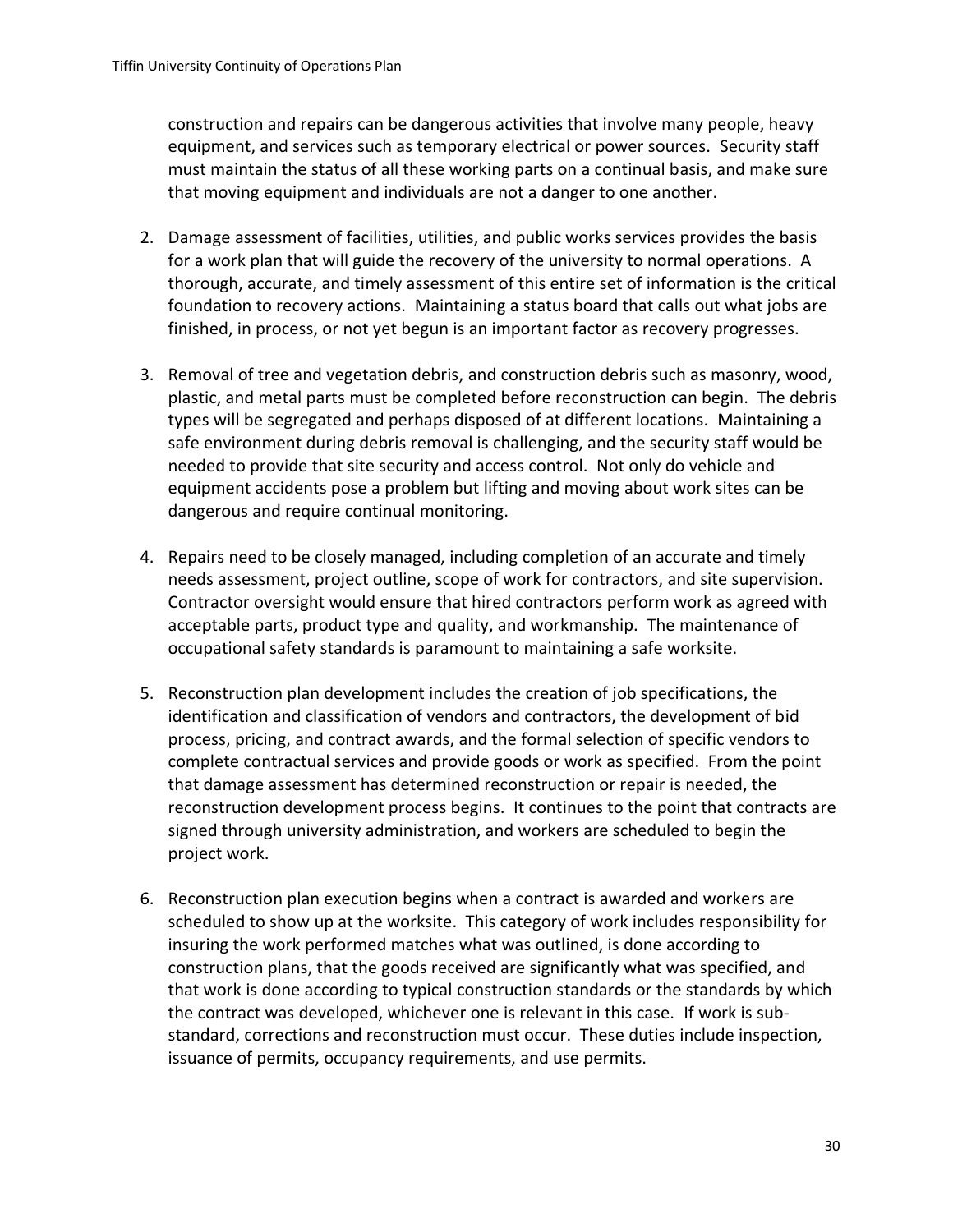- 7. Tiffin University security personnel will have the authority to restrict access to unsafe and damaged areas after an incident. Any objections to restricted access will be appealed to the appropriate university official. That officer's decision will be final. Personal safety is the primary reason to deny access to any location.
- *8.* All buildings should be inspected for safe occupancy by the proper authorities, including but not limited to, engineers and/or building inspection officials from Tiffin Fire and Rescue, the City of Tiffin, or Seneca County.
- 9. Seneca County EMA will complete damage assessment for the purpose of reporting to the Ohio EMA. American Red Cross can complete damage assessment to determine sheltering and personal assistance needs. Local government authorities will assess damaged building to determine safe occupancy.
- 10. Buildings that are unsafe for occupancy should be identified by inspectors and building officials. The university should mark those buildings for non-use until repaired and designate alternate locations for affected services.
- 11. Students, employees, visitors, and others should comply to access restrictions to buildings deemed unsafe and follow established procedures to reclaim possessions, access residential spaces, and use other areas of campus for necessary purposes.
- 12. All permits and authorizations required by local ordinances and/or state statute should be followed in the course of damage assessment, repair and replacement estimates, and contracts for actual work to repair or rebuild. This may include building permits, plumbing or electrical permits, zoning permits, or other commercial building requirements and inspections.
- 13. University officials will determine the status of all university property; they retain the right to close any and all areas to use by the public, students, or staff as appropriate. Their primary concern will be for the safety and security of the entire facility as it recovers from a serious incident

## <span id="page-31-0"></span>**3.3 Operational Strategies**

Strategies are general methods that can be utilized to implement objectives. Since objectives will be developed based upon functional area, strategies should be developed to address the same areas. The identified strategies are not all inclusive and do not include every possible action that may be necessary after a disaster. It is impossible to foresee every possible avenue for recovery but it is, possible to pre-determine general actions that would be universally priorities. This section identifies the general strategies according by functional area.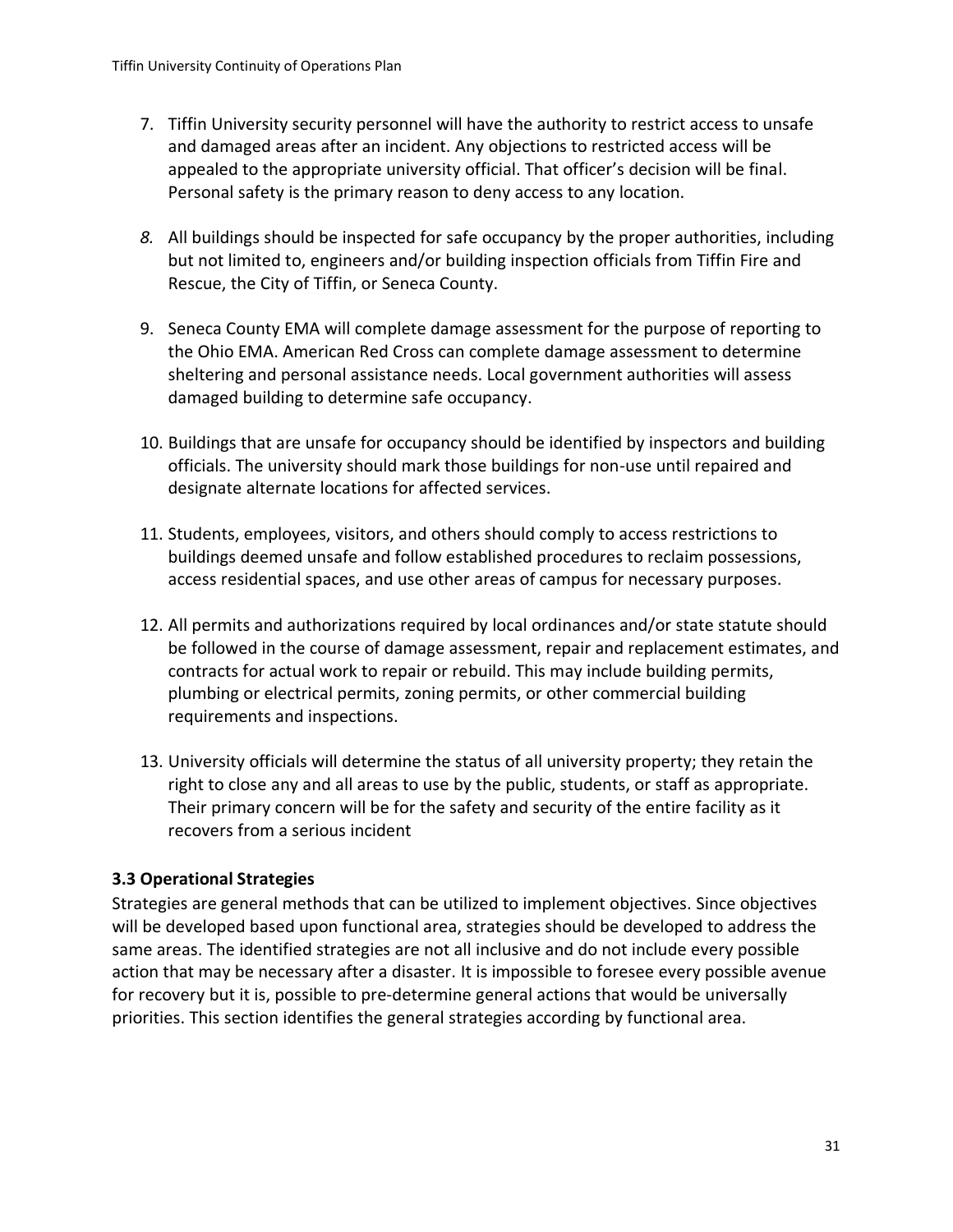#### <span id="page-32-0"></span>*Administrative Strategies*

- 1. Move administrative functions to one building to consolidate services and facilitate use of services by students and employees.
- 2. Services associated with legal requirements for student loans and other assistance, program or institutional accreditations, and institutional approvals should be maintained without any gaps in service.
- 3. Internal business activities such as human resources and payroll, management of accounts payable and receivable, and procurement of goods and services should continue without interruption.
- 4. Investment management, institutional advancement, and marketing should continue as seamlessly as is feasible and have the continual attention of university financial officials.

#### <span id="page-32-1"></span>*Academic Strategies*

- 1. Convert instruction to digital classrooms as soon as possible.
- 2. Convert as much instruction to digital delivery as is possible to avoid delays in course completion or a back-log of work to be done at the end of an instructional period.
- 3. Move all traditional classroom offering to a single building that is generator powered and accessible to all students, consolidating foot traffic to specific areas on campus.
- 4. Modify class schedules for traditional delivery courses in a consolidated area to maximize use of the shared space.
- 5. Cancel or postpone lab sessions until facilities are repaired and activities can be conducted in a safe environment and necessary equipment and supplies are available.
- 6. Relocate faculty offices near the combined classroom location to facilitate instructor availability to students, allow faculty members to fill in for one another as much as possible, and provide as much continuity in course delivery as possible under negative circumstances.
- 7. As classes resume under normal conditions, resume major studies courses first if all classes cannot resume at the same time.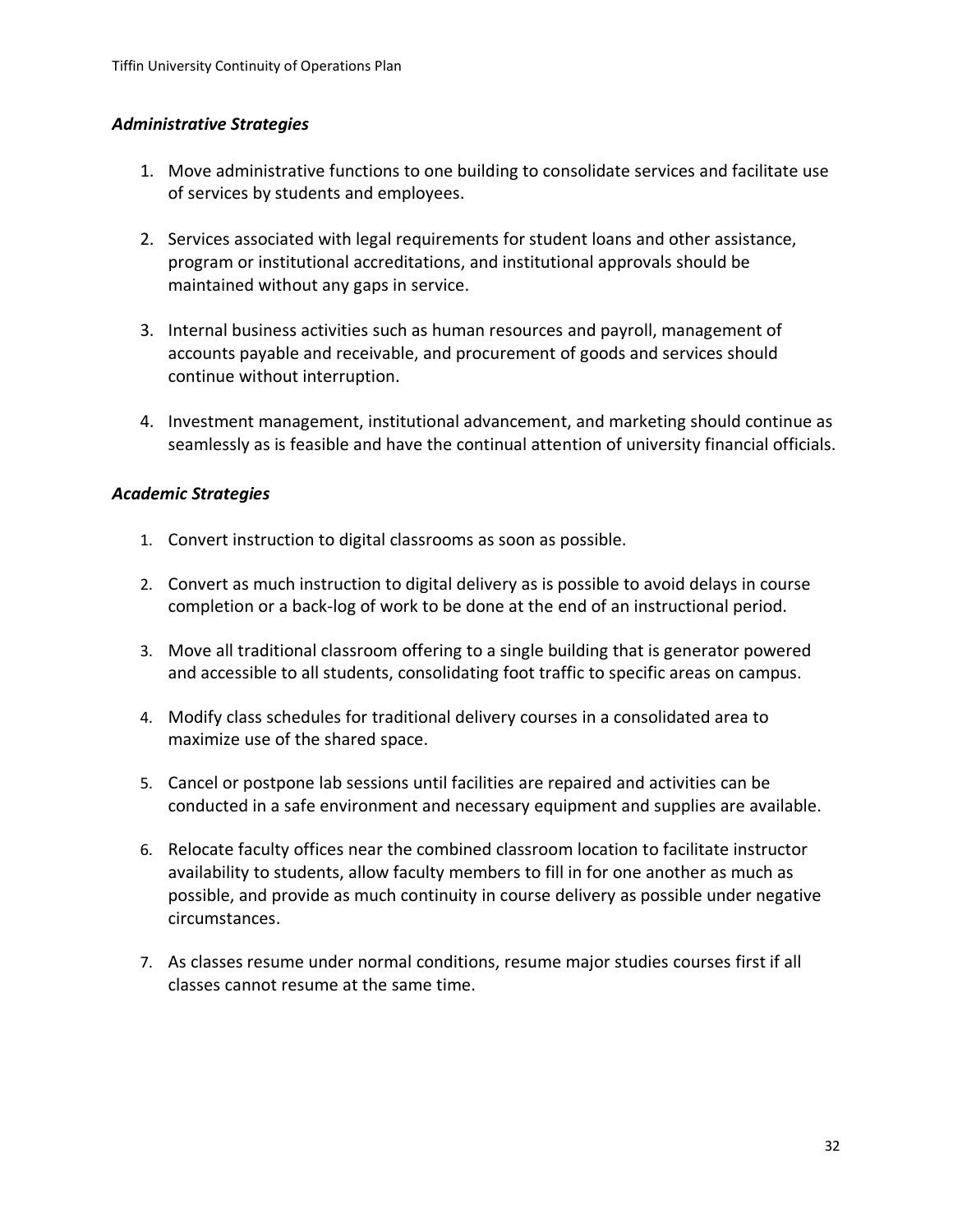#### <span id="page-33-0"></span>*Athletics and Activities Strategies*

- 1. Assess all athletic events scheduled to take place, and make a determination, based upon safety and accessibility, whether those events should continue as scheduled, be postponed or rescheduled, or cancelled completely due to the disaster.
- 2. Assess all non-athletic events scheduled to take place, and make a determination, based upon safety and accessibility, whether those events should continue as schedule, be postponed or rescheduled, or cancelled completely due to the disaster.
- 3. Determine whether any athletic or non-athletic events can be relocated to other facilities, in conjunction with the City of Tiffin, Seneca County, the local school districts, or other public and private entities collaboration.
- 4. Determine if it is possible, and how, to continue athletic training and team practices in the context of available facilities, practice fields, and equipment.
- 5. Student volunteers should be used to fill additional work roles when and if appropriate or feasible. Student workers might assist with clean-up of athletic facilities and debris removal from outdoor areas and general use areas like reception centers and domiciliary areas. These individuals could also conduct welfare checks, deliver messages from one party to another, and complete phone calls to students or employees to convey critical information.

## <span id="page-33-1"></span>*Student Life Strategies*

- 1. Unsafe or contaminated residential areas should be evacuated and temporary accommodations identified for residential students until the residence hall(s) is declared safe.
- 2. Students may select to share residential spaces at their discretion as long as occupancy limitations are not exceeded. Residential areas should not be occupied above the maximum occupancy identified in fire and building codes.
- 3. Students who reside in university housing should be receive alternate housing through the university unless other arrangements are made in writing. The student's obligation to pay for housing and the university's obligation to provide housing are not altered by a disaster situation.
- 4. The university should strive to establish housing arrangements that support the highest degree of normalcy possible in as short a time frame as reasonably possible.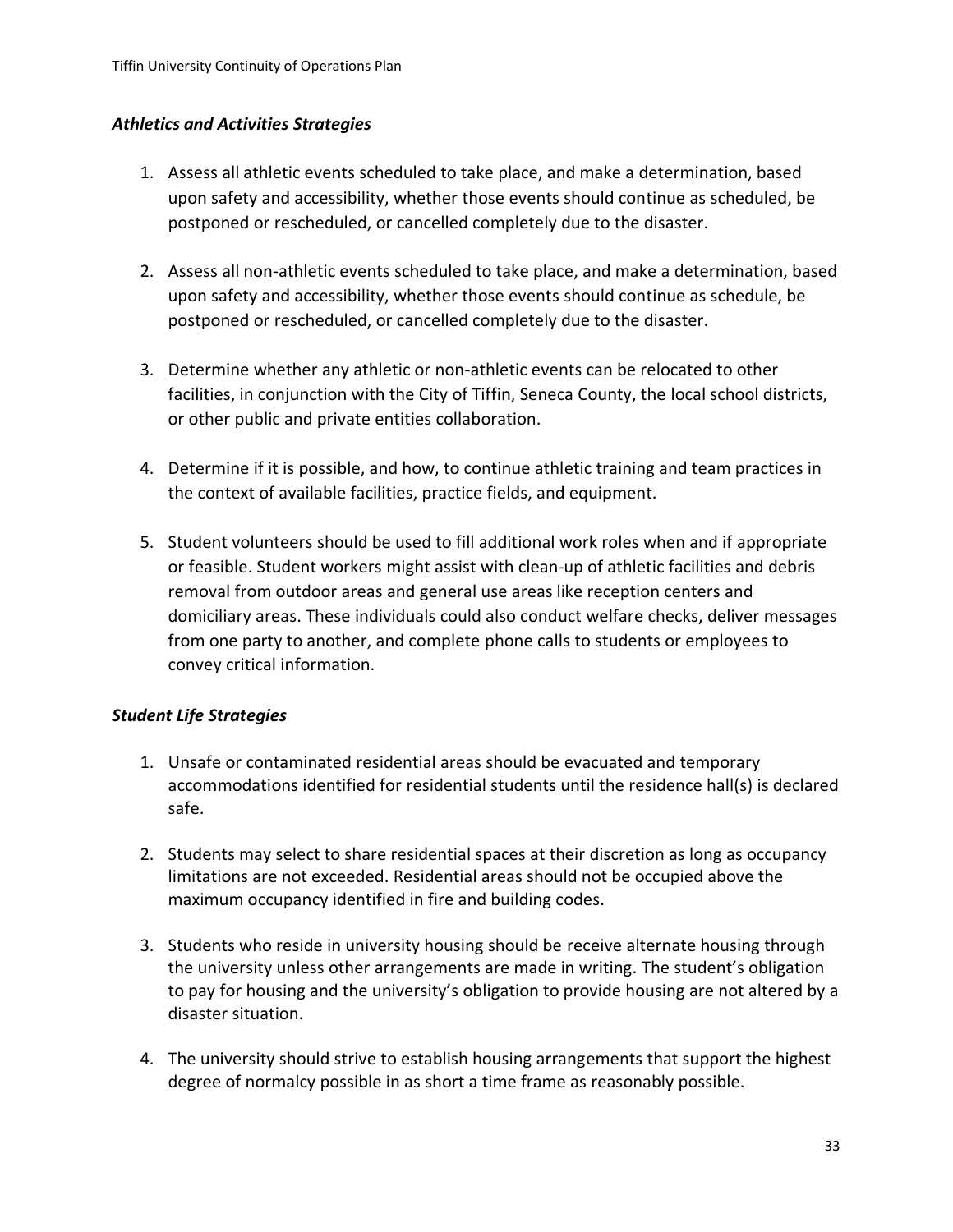- 5. Students and university housing officials may need to utilize housing alternatives that are off campus and somewhat inconvenient distant, depending on what is available. Lack of available housing alternatives or extensive property damage in the area surrounding campus may make housing close to the university difficult or impossible to retain.
- 6. Additional transportation resources may be necessary to accommodate students who are temporarily housed in areas farther from campus.
- 7. Private entities and organizations external to the university may provide housing options to the university for residential students.
- 8. The university should strive to provide as many special services to students as possible during this interim period; however, students must realize that some services may not be available at all times, at all locations, or under all circumstances.
- 9. Students may be involved in the work to clean up residential areas if that method of recovery is selected by the Continuity Operations Coordinator.
- 10. Maintain and prioritize services that pertain to student health and safety. Legally mandated services, such as disability services or services to veterans, should be prioritized in the restoration process.
- 11. Some basic services, like providing safety escorts, collecting debris and refuse, and cleaning and maintaining recreational areas, libraries, and other common areas, can be completed by student and/or community volunteers.
- 12. Work that requires special skills or knowledge, such as management of shipping and receiving or maintenance of lab areas, should be completed by regular employees even if that requires overtime wages and benefits for those individuals.
- 13. Workers from temporary agencies may be a good option if special certifications are needed to perform certain jobs, such as nursing or health care duties. Contractual agreements may be the only feasible option for clean-up of chemicals, hazardous materials, or specialized equipment and supplies.

## <span id="page-34-0"></span>*Buildings and Grounds Strategies*

1. If a building requires clean-up because of a communicable illness, it is preferable to temporarily cease all operations in the building and clean it at one time, even if the closure lasts several days. This will be more effective at eliminating the contaminant than cleaning part of the building while other areas are operational.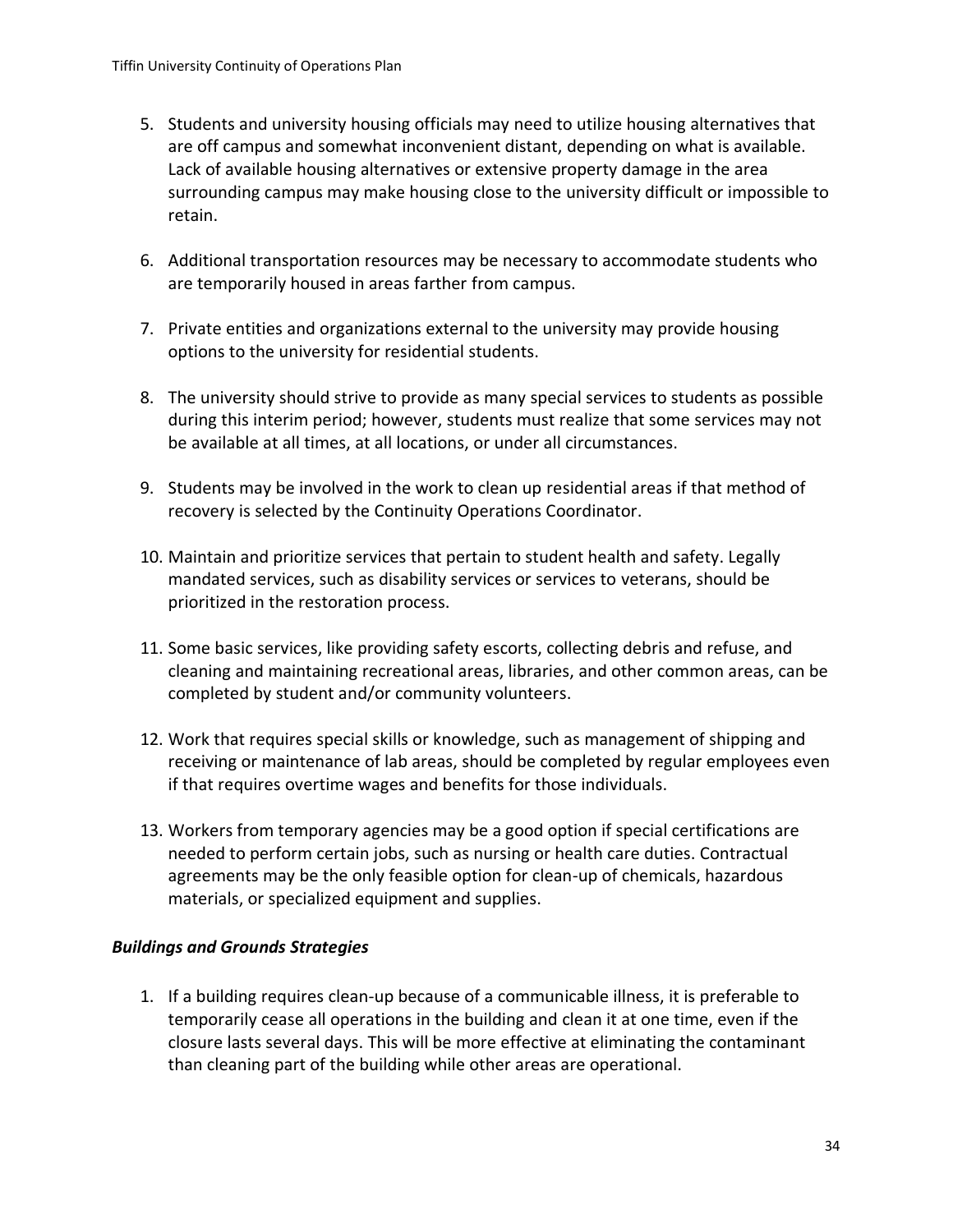- 2. Cleaning in work areas due to an illness can typically be handled by those who occupy that space as long as they are physically able to do the work, are provided instructions on how to complete the work, and are taught how to prevent the spread of contagious illness, specifically the illness involved.
- 3. Student and community volunteers can be used to help pick up debris but should not be asked to operate dangerous or complex equipment such as chippers, mulchers, and other power equipment. The exception is if they are trained and proficient in its use and are competent to the degree that they can troubleshoot simple problems. No worker should be required to perform duties he/she is untrained to complete, uncomfortable doing, or unable to complete safely and properly.

None of these strategies should prevent other strategies or options from being developed. Every disaster is unique in its characteristics and its impact. University leadership should not hesitate to adapt, add, or delete specific strategies as they deem appropriate.

## <span id="page-35-0"></span>**3.4 Succession Planning**

Succession planning provides a framework for temporary adjustments to key leadership positions within the university should the person in that role be unavailable or unable to carry out his or her role. The individual may be unavailable because of something simple like illness or travel or due to casualties resulting from the incident that affect university's leadership. When developing a succession plan, the focus is on developing a leadership succession plan that ensures every key position is filled and that someone is getting the job done. It also provides a framework for a smooth transition of authority, creates a reasonable span of control for each individual and supports a development of a command structure as necessitated by an emergency incident. Appendix D: Succession Plan identifies specific positions and alternates for Tiffin University.

## <span id="page-35-1"></span>**3.5 Resource Lists**

During a significant incident, the need for additional supplies, equipment, and/or human resources may arise. Depending on the scope of the incident, these resources may not be available through normal channels. A pre-identified list of vendors and the general merchandise they offer is an important tool. Appendix G: Alternate Resources identifies resources and alternates.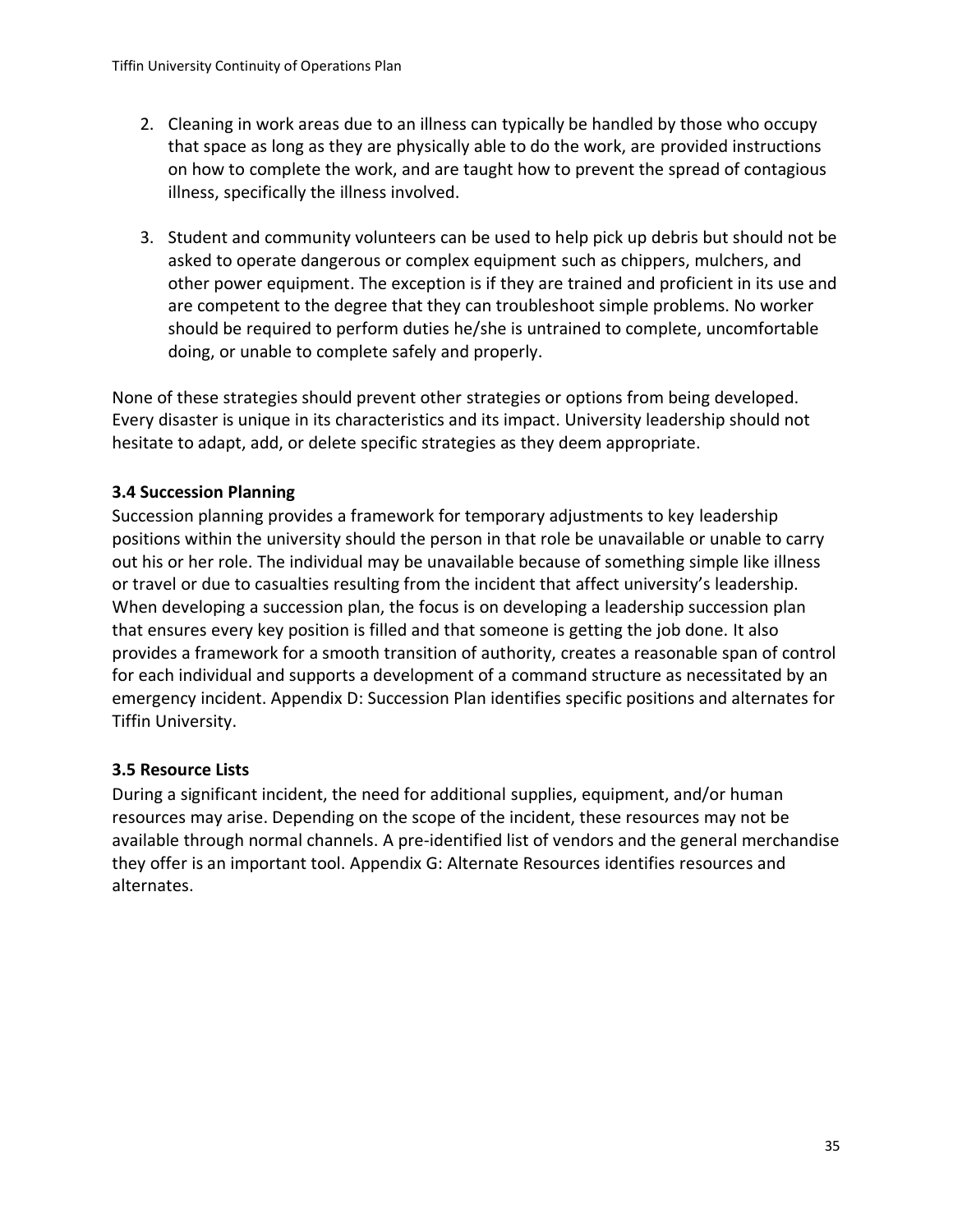#### <span id="page-36-0"></span>**SECTION 4: ORGANIZATION AND ASSIGNMENT OF RESPONSIBLITY**

University officials will provide leadership for all phases of business operations and begin the process of establishing continuity operations after a disaster. Continuity efforts begin the recovery phase the incident as the university transitions from initial response to a chaotic, damaging incident to normal daily operations through the implementation of organized and pre-planned strategies and tactics.

The President, or designee, will develop and execute a plan to continue daily operations with the shortest break in service delivery as possible. The priorities will place student and employee safety and welfare at the highest level and facilitate the protection and restoration of university property to the fullest feasible extent in as brief a time period as possible.

The line dividing the response and recovery phases of an incident is blurry at best. One phase does not end before the other begins; rather, the phases overlap and intertwine as a community recovers and moves forward. Continuity is a bridge from response to recovery, being integral to both phases of action. Bit by bit, continuity transforms response to recovery. The determination of how to maintain normal operations must occur concurrently with emergency response efforts; continuity efforts should begin at almost the same time as response efforts. While public safety forces from the Tiffin, Seneca County, and others are responding to immediate needs in the aftermath of impact, university officials should anticipate what will be necessary to sustain university operations. This includes how to maintain residential services, teach classes, and conduct day-to-day business in the days or weeks following the incident.

During the response phase of an incident, public safety forces take charge and initiate lifesaving and property-conservation efforts. They extinguish fires, provide emergency medical care, isolate and deactivate dangerous situations, and rescue people from dangerous places. They evacuate residential areas in danger; control access to areas that are unsafe; and contain threats by capture, deactivation, or control.

Recovery begins with restoration. Debris is hauled away and utility damage is repaired. Roofs are replaced, structures are rebuilt, and, eventually, daily life begins to have order and regularity. Workers go back to work, churches and schools begin teaching again, and communities resume their social activities. Bills are sent, workers are paid, and money is received. The operation of business flows again, and life gradually returns to a newly created form of normal.

At Tiffin University, as for any other large business, this return to normal must be planned, organized, and executed through forethought and anticipation. Diligence and perseverance are necessary to reduce the time from impact to recovery and guide the university community through a painful and difficult experience. As the university transitions from command and control by public safety forces to continuity that is completely under the leadership of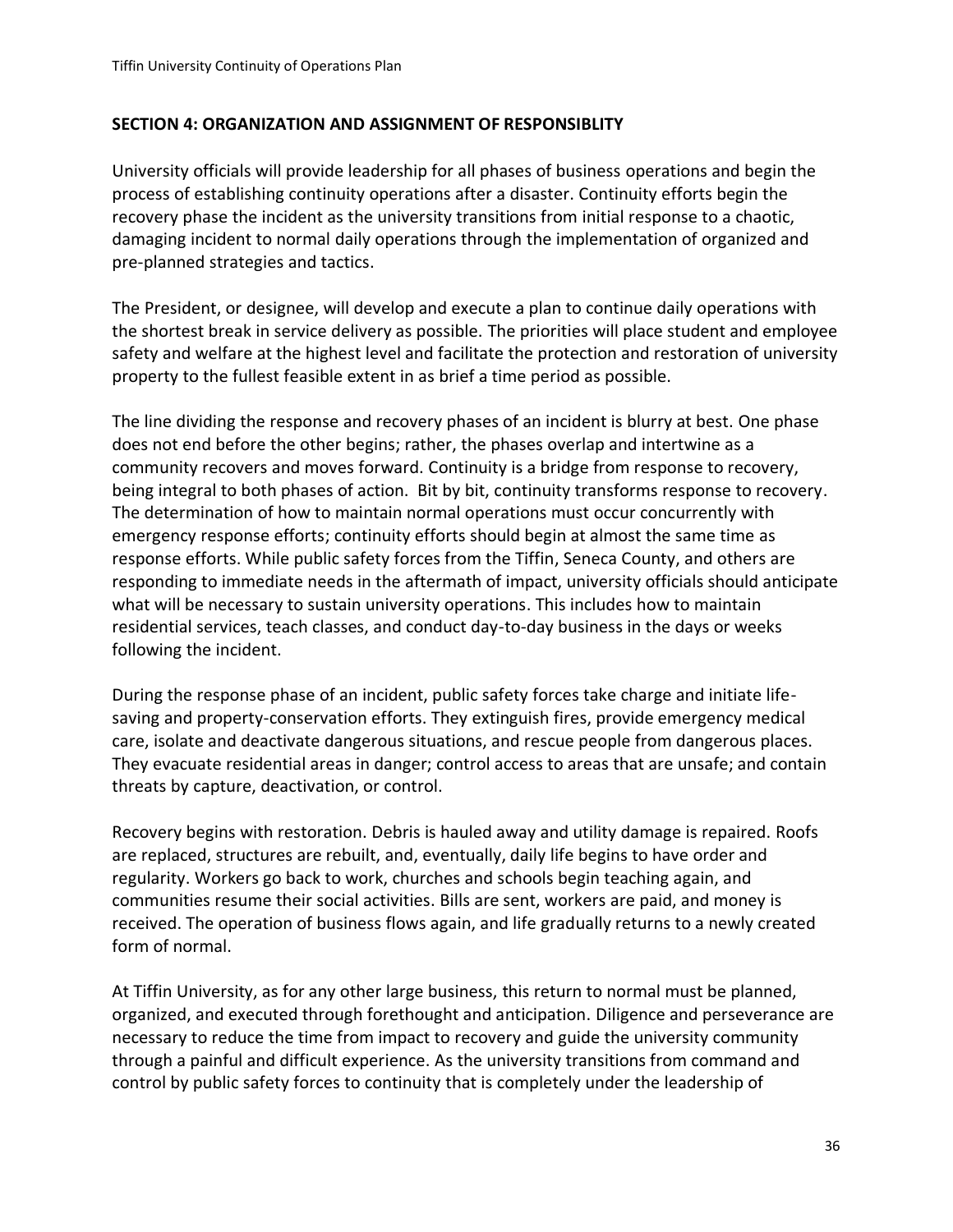university officials, pre-planning efforts will help establish priorities, guide actions, and assess results.

The COOP provides guidance in developing these continuity actions. While it is impossible to know what specific incident might occur or predict exactly what actions will be necessary, this section outlines operational strategies that will help Tiffin University recover quickly and effectively when disaster strikes.

This section is intended to give guidance to the organization of university leadership and the division of labor necessary to meet demands for action. It is not possible to foresee the specific incident that will challenge the university's ability to operate. Therefore, adjustments and adaptations to this plan will be necessary any time an incident occurs. Modifications are not errors in judgment or mistakes in the plan; they are relevant decision-making points that are customized for a given incident. The guidance provided in this plan should be interpreted as general information awaiting the detail afforded by a specific incident and identified needs. Adoption of this plan in no way limits the authority or appropriateness of the President, or designee, to change, modify, or adapt continuity actions to meet the immediate needs of the university in unique, different, or innovative ways.

## <span id="page-37-0"></span>**4.1 Introduction to Continuity Organization**

Tiffin University officials, employees and students will be affected by any disaster that challenges the university's ability to operate under normal conditions. While local public safety forces will respond during the initial phase of an incident, they will soon return to their bases and command and control of recovery activities transition to university officials. As a private non-profit institution, Tiffin University will organize and mobilize its own internal resources to transition from emergency operations to normal business operations and create an orderly and speedy resumption of the business of providing post-secondary education to its student body.

Under the President, the Tiffin University Leadership Team is accustomed to working together as a multi-discipline group of university officials. The President, or designee, will remain in command of the recovery operation and guide the university's return to normal operations. The President, or designee, will name a Continuity Direction Team (CDT), pulling staff from the Leadership Team and university personnel to fill roles in the organization. These CDT participants will retain their daily titles and responsibilities but will assist as needed and appointed in continuity efforts. Any necessary adjustments in where and how the CDT works will be made to accommodate facility damage and incident impact and to support a smooth and orderly restoration of daily operations. The CDT will follow basic management principles identified in the National Incident Management System (NIMS) and Incident Command System (ICS). In ICS, one commander is in charge of the continuity objectives and others, referred to as Command and General Staff, are organized in a hierarchical system to execute and control a comprehensive effort to restore business operations while maintaining a safe and secure environment. This plan outlines a compatible yet modified command structure to guide continuity actions.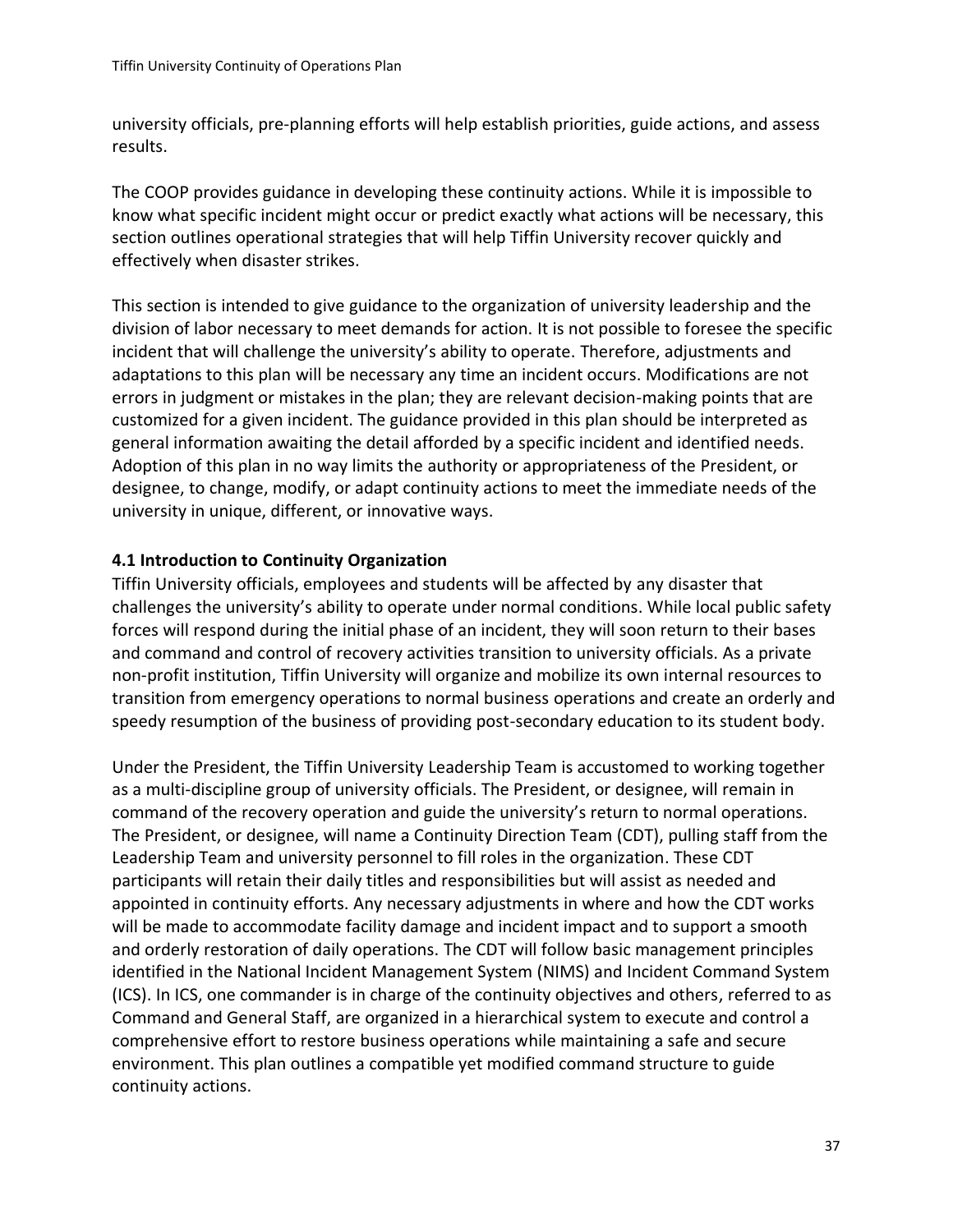This organization of the CDT will provide a standardized but adaptable system for organizing and managing TU's recovery. It will emphasize unity of command (single points of supervision and assignment without duplication or gap), span of control (subordinate entities for each leadership position established between three and seven), and flexibility (operation can be expanded or contracted as needed to achieve operational objectives). The system will allow the CDT to focus on recovery and continuity and continue their regular job duties to facilitate and support the objectives of continuity of operations.

# <span id="page-38-0"></span>**4.2 Continuity Direction Team**

The CDT will lead and direct implementation of the COOP. The CDT will consist of university administrators, deans, and directors as well as others selected by the President, or designee.

The University President or designee will serve as the Continuity Director. The Continuity Director will assign roles and responsibilities to specific individuals who will work under the his or her direction to support continuity actions. These individuals will form the Director's staff.

Command Staff positions include a Public Information Representative, Safety Representative, and Liaison Representative. These positions provide direct support to the Continuity Director.

- The Public Information Representative (PIR) oversees timely and accurate release of information to stakeholders regarding the continued operation of Tiffin University. The PIR will direct the release of information to the general public, donors and benefactors, students and their families, and local government officials.
- The Safety Representative (SR) addresses physical safety and security and works to identify and remedy safety issues, prevent accidents, ensure compliance with health and safety regulations, and prevent injuries and property damage during the recovery operation.
- The Liaison Representative (LNR) works with the Seneca County EMA and others to coordinate, collaborate, and support activities being conducted in the community that may benefit Tiffin University or its students or where Tiffin University can accomplish recovery goals in conjunction with the local and state government.

General Staff positions are organized by function, and each will provide liaison and collaboration with regular university departments not part of the CDT. These Coordinators report to the Continuity Director and are charged with organizing and leading subordinate groups within their functional area to carry out recovery efforts and liaison with regular daily operations.

• The Operations Coordinator will lead the Operations Section. This section will be divided into five branches: (1) Administration Branch; (2) Academic Branch; (3) Athletics and Activities Branch; (4) Student Life Branch; and (5) Buildings & Grounds Branch.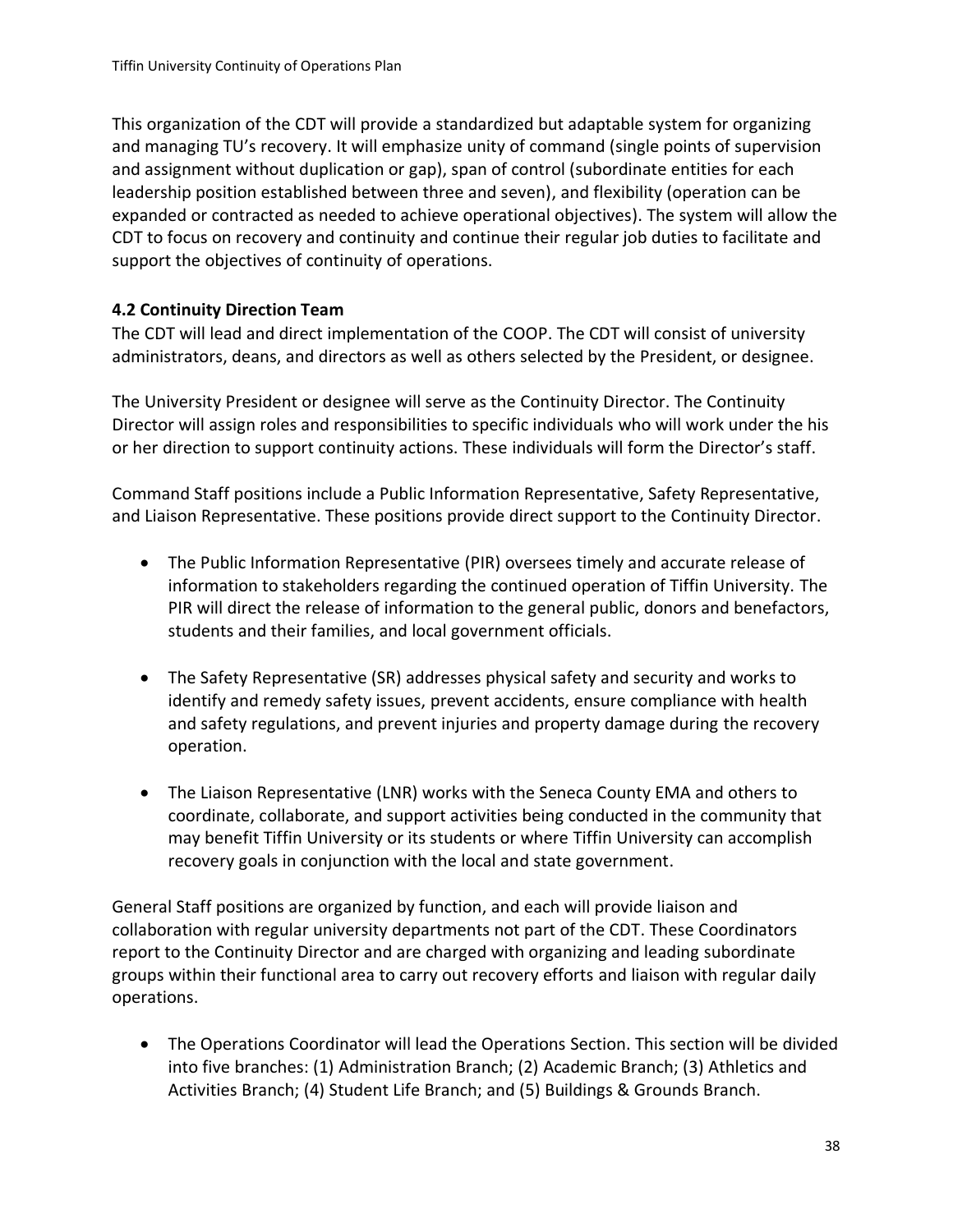- $\circ$  The Administration Branch will include a Daily Operations Group and Student Assistance Group.
- o The Academic Branch will include an Arts & Sciences Group, Criminal Justice and Social Studies Group, Business Group, and Information Technology Group.
- o The Athletics and Activities Branch will include an Athletics Group and Activities Group.
- $\circ$  The Student Life Branch will include a Residential Services Group and a Support Services Group.
- $\circ$  The Property and Facilities Branch will include a Structural Repair Group and a Safety and Security Group.
- A Planning Coordinator will be responsible for creating, documenting, and communicating the Continuity Action Plan to the CDT, and for documenting progress made each day toward continuity goals.
- A Logistics Coordinator will be responsible for managing university equipment and supplies as needed by the CDT. This will include supply needs as well as support for systems such as communication, food services, and other sustenance necessities.
- A Fiscal Coordinator will be responsible for coordinating efforts of the administrative continuity to university workers, with the intent to maintain smooth and seamless financial operations throughout the incident.

Each section will be led by a Coordinator; branches are led by Managers, and Groups have designated Leaders. These titles are unique to the CDT and are used for the purpose of implementing continuity efforts after disastrous incident; the titles are not related to daily titles and job descriptions for university work roles.

The structure, organization, and terminology of the CDT are consistent in theory with the National Incident Management System (NIMS) developed by the United States Department of Homeland Security and implemented across the nation after the incidents on September 11, 2001. Although TU is not a federal agency and is not required to adopt NIMS terminology and practice, organizing recovery efforts in a manner consistent with NIMS will facilitate communication and resource sharing with local response agencies. Adaptations were made to provide charity and to achieve understanding and performance in a non-emergency setting.

A CDT Organization Chart is included in Appendix B.

# <span id="page-39-0"></span>**4.3 Activating the CDT**

Providing leadership that facilitates quick and effective continuity actions is CDT's first priority. This process begins by convening the CDT at the earliest possible time after disaster impact. It is critical that the CDT meet within a few hours of impact and damage assessment of any large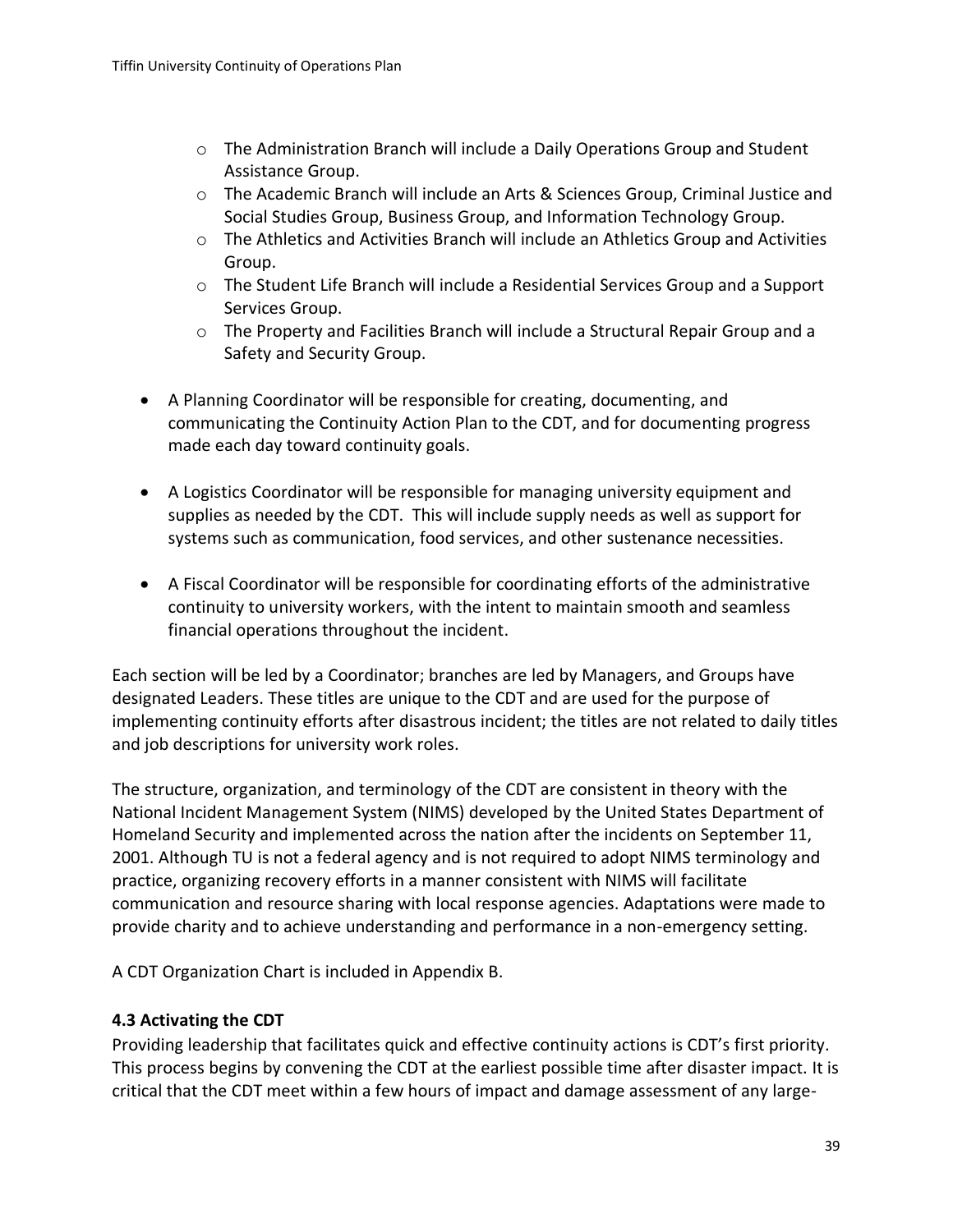scale incident. Even though the CDT may not implement the COOP for all situations or specific continuity actions may not be determined for 24-72 hours, it is critical that the CDT convene early to begin considering the need for continuity activities.

The CDT should include personnel identified on CDT organizational chart (Appendix B) and others deemed necessary by the Continuity Director based on the specific incident. The President or designee, Provost, Vice Presidents, Deans of the various colleges, and directors of various university services are all identified in the CDT organizational chart.

The President or designee is the leader of the CDT and will appoint individuals to manage continuity objectives as needed. Specific appointments have been pre-established to facilitate rapid deployment of the team but incident specifics may necessitate modification to those appointments. The primary goal in developing the CDT is placing individuals in roles for which they are well-suited, can effectively make proper decisions and implement effective tactics, and are likely to be successful.

The CDT is responsible for formulating a plan to carry on the university's business as incident response transitions to recovery. CDT leaders must delegate tasks and duties to others through the organization of the functional groups as identified above. From a management and span of control perspective, it is critical that activities be handled by the appointed leader and that all sections, branches, and groups of the CDT collaborate and cooperate with one another.

The Continuity Director will work with the Board of Trustees if or when policy modifications are necessary and when institutional policy-making is necessary to carry out the COOP. The Board of Trustees serves as the Policy Group in the CDT command structure. The Policy Group supports the Continuity Director and may modify policy for the purpose of recovery through official action.

The Continuity Director will appoint CDT leaders and delegate tasks to these individuals based on the pre-established organization chart. The organization chart should be followed to the extent that it is relevant to the incident and consequences, and that it meets the university's needs in continuity and rapid recovery. As stated previously, modification is acceptable and is done at the direction of the Continuity Director.

## <span id="page-40-0"></span>**4.4 Continuity Goals**

The CDT has five primary goals for continuity operations: life safety, property conservation, academic services, student life and residential services, and administration. University operations will be prioritized in the order described below.

# <span id="page-40-1"></span>*Goal 1: Life Safety*

The safety and well-being of students and staff will always be the highest priority in recovery. Life safety objectives include but are not limited to:

• Providing residential services through residence halls or alternate facilities.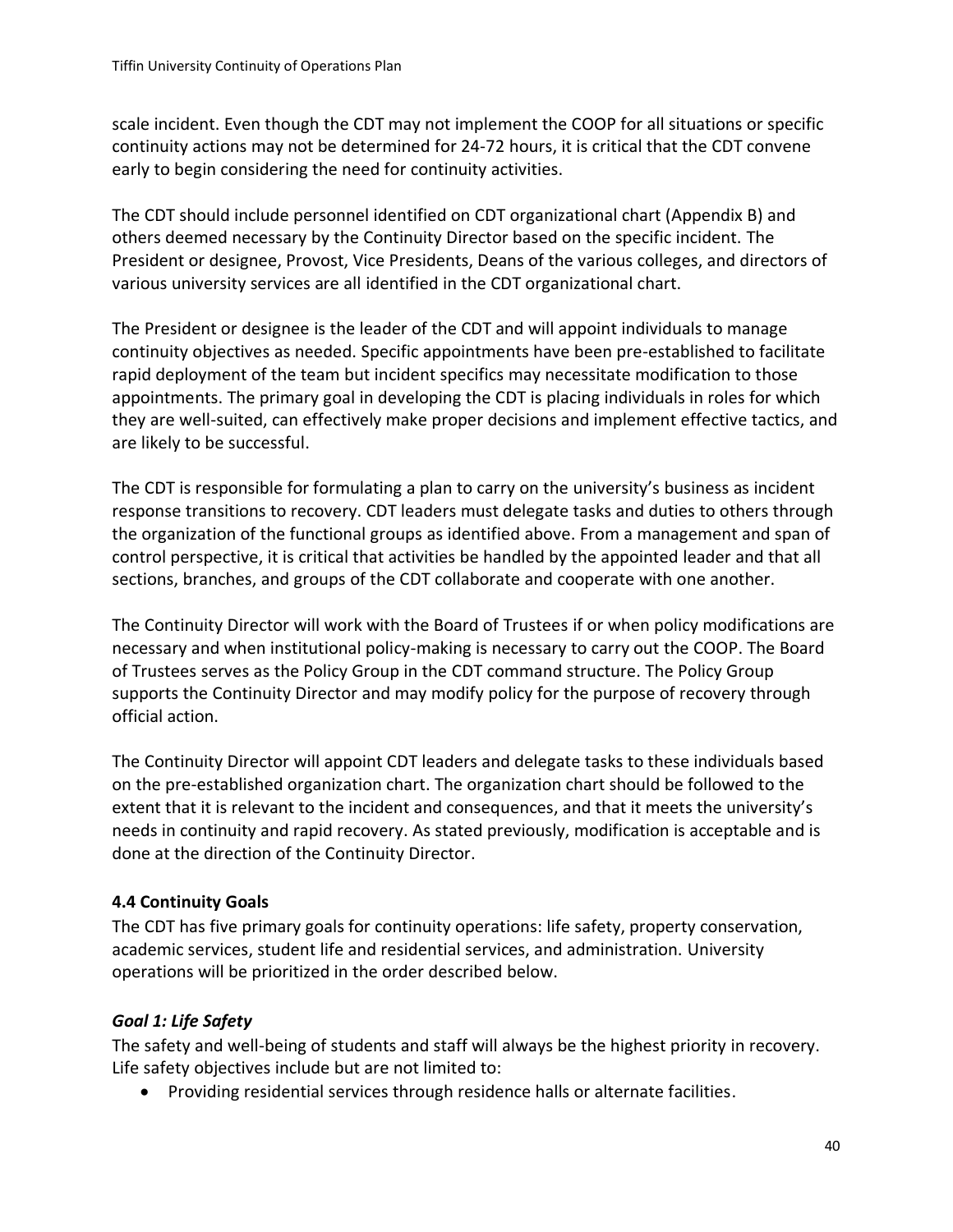- Supplying sources for and access to physical, mental, and emotional health and wellness services.
- Ensuring personal safety and security from natural threats, disaster consequences, and crimes.
- Providing communication and direction regarding safety, personal needs, educational needs, operational deliveries, and any other need associated with people dependent upon the university for information.

## <span id="page-41-0"></span>*Goal 2: Property Conservation*

Conservation and protection of university property is the second priority for continuity efforts. This includes activities such as:

- Providing campus access control and security during recovery efforts.
- Developing a process by which contractors and other external workers can safely work without endangering people.
- Providing access to student or employee services and personal property as the rebuilding efforts are implemented.

## <span id="page-41-1"></span>*Goal 3: Academic Services*

After life safety and property conservation actions are addressed, maintaining and/or restoring academic services will become the focus. Educational services include:

- Delivering curriculum in classroom and laboratory settings.
- Managing classes and students.
- Managing accreditations, approvals, and agreements that allow the educational efforts to result in credentials and degrees through proper delivery, testing, and licensure.

#### <span id="page-41-2"></span>*Goal 4: Student Life and Residential Services*

Student life, athletics, and special events and other campus life activities will be maintained to the extent feasible, depending on the specific situation. These activities may be postponed or rescheduled to allow higher priority initial recovery efforts to take place. The congregation of special groups, athletic teams, and clubs or organizations should resume only after students and staff have a safe and operational campus and the university has been able to resume academic service delivery.

#### <span id="page-41-3"></span>*Goal 5: Administration*

Sound financial management of all university funds is necessary throughout the entire recovery process. All financial management activities should be maintained without interruption if possible. If interruption is necessary, financial operations should resume as quickly as possible to ensure that tuition and student loan payments are handled appropriately, employees are paid without interruption, vendors and contractors are paid without interruption, and repair and restoration work is completed without delay due to missed payments or gaps in the procurement process.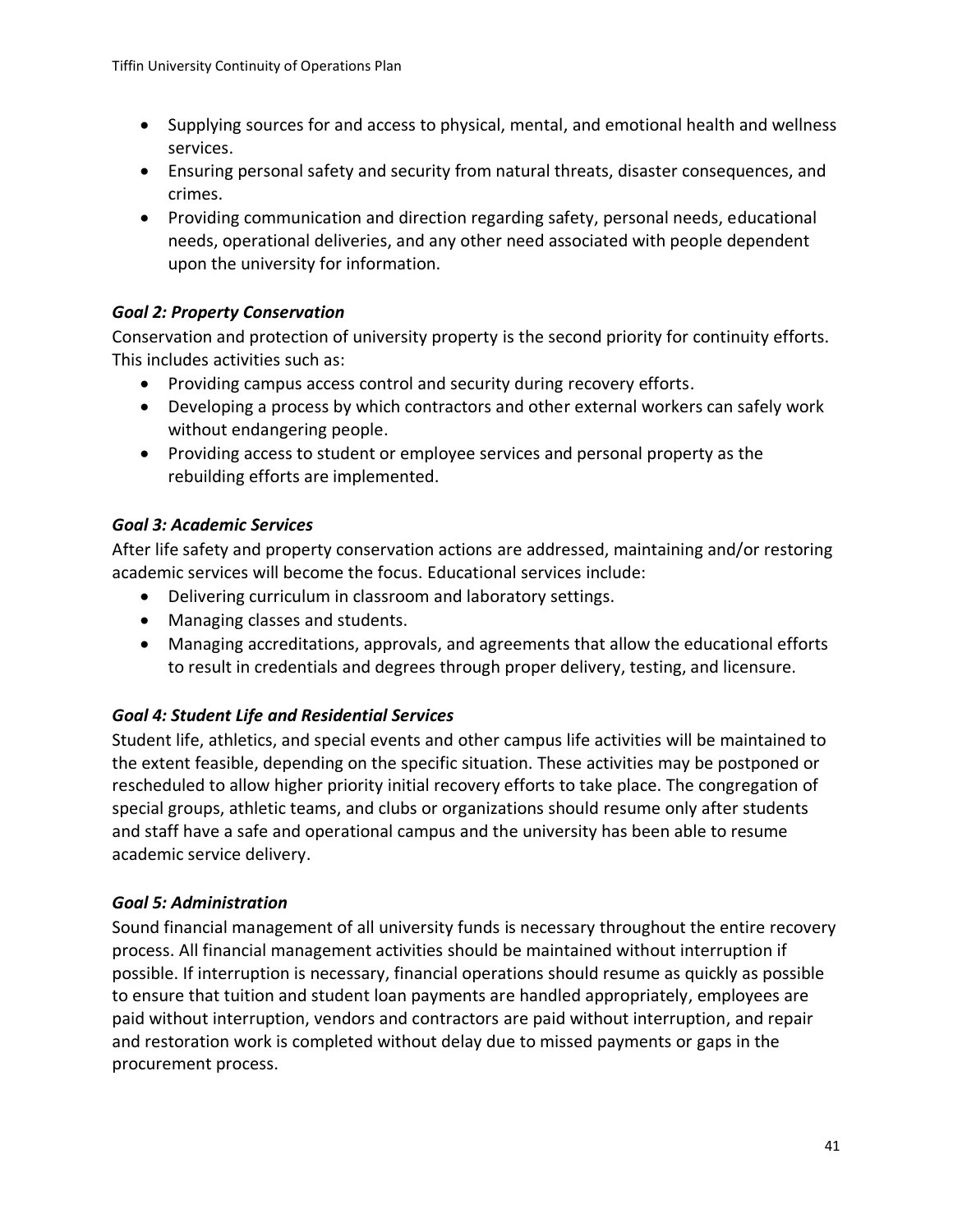#### <span id="page-42-0"></span>**4.5 Continuity Actions**

#### <span id="page-42-1"></span>*Immediate Actions*

As soon as conditions allow, the CDT will complete the following actions

- Remove and relocate any students, staff, contractors, or visitors from areas that are dangerous or heavily damaged. Displaced individuals should be relocated to alternate areas where daily activities can be conducted safely.
- Close unsafe and/or heavily damaged structures and areas on campus; relocate displaced persons to safe and functional alternate locations.
- Relocate any residential students whose residence halls are structurally unsafe, unable to be secured, or where ongoing life-safety hazards are present.
- Provide security for existing facilities that have little or no damage.

#### <span id="page-42-2"></span>*12-24 Hour Actions*

The CDT should complete the following actions occur within 12-24 hours after any significant incident. These actions will ensure operations continue in a safe and organized manner.

- Conduct a general damage assessment of the entire campus.
- Develop a campus-wide repair and restoration plan as soon as possible. This plan should be based on priorities established by the CDT.
- Close any building or areas that are unsafe for occupancy. This must be done quickly to prevent injury and/or additional facility damage.
- Relocate activities to safe buildings within hours of impact. Alternate locations and should be established for a period long enough to meet the anticipated duration of recovery.
- Relocate essential services from affected area into temporary locations. This may require use of off-campus facilities not owned by TU. Contracts or leases may be necessary to secure alternate facilities.

#### <span id="page-42-3"></span>*Communication Actions*

Communication is the second priority. Providing accurate, thorough, and timely communication about the incident and status of university operations to students and staff regarding is a high priority. Students, faculty, staff, and the entire campus community must be notified of these key issues: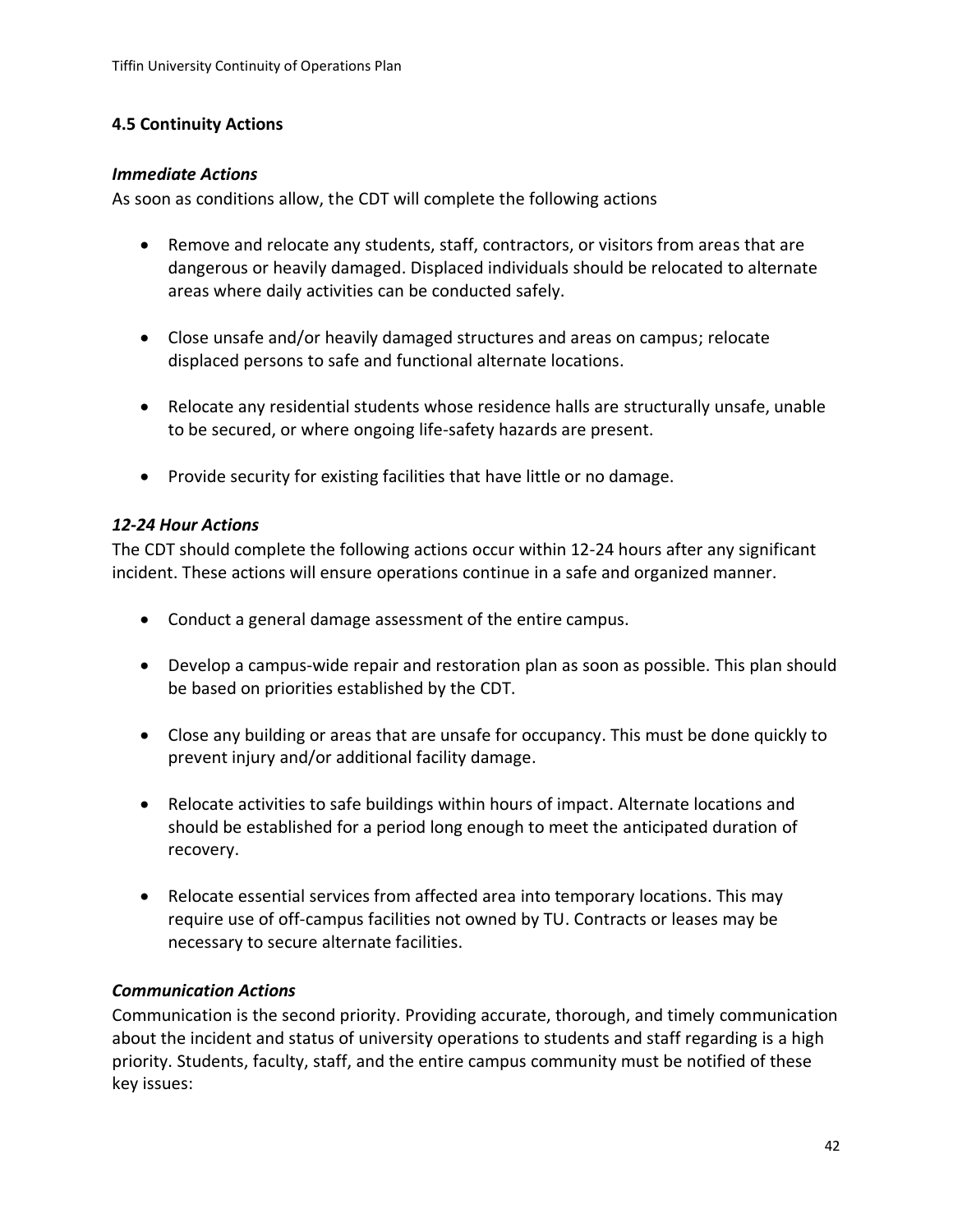- Status of class schedules, lab schedules, work-study employment, mentorships, internships, and other obligations associated with academic studies.
- Disposition of classroom activities such as mid-term and end-of-term exams, certification testing (where applicable), and any other final course work that may be affected by a disaster.
- When and how classroom activities are transitioning to online delivery and if labs and other academic activities are modified or rescheduled.
- Issues that affect residence halls for on-campus students, including damage to facilities, gaps in services, and intermediate and long-term plans for residential services.
- The availability of and location for services typically provided by the university. If these services will be provided by an independent contractor, students must be made aware of the process to utilize these services.
- Status of campus operations, class delivery, and other factors that relevant to their affiliation with the university.

#### <span id="page-43-0"></span>*Repair and Replacement Actions*

Establishing and implementing a facility repair, replacement, and recovery plan for university is the third priority.

- The repair and replacement plan for structures and major equipment begin with a thorough damage assessment. Any damage assessment completed by Seneca County EMA and American Red Cross is conducted for reporting and human services purposes; this information will provide little, if any, detailed description necessary to develop a campus-wide repair and replacement plan. The university must designate a group of individuals who are expert in construction, facility operation, and occupancy to conduct a detailed damage assessment that will form the basis of all facility repair and replacement actions.
- The Property and Facilities Group should coordinate with architectural and engineering experts to guide the damage assessment process and the repair or/or replacement of damaged structures, facilities, and equipment.

#### <span id="page-43-1"></span>*University Advancement Actions*

Maintaining communication with university benefactors, external partners, and the community is the fourth priority.

• Tiffin University is an integral part of the Tiffin and Seneca County community. Local residents work at the university, attend classes, and support the university in many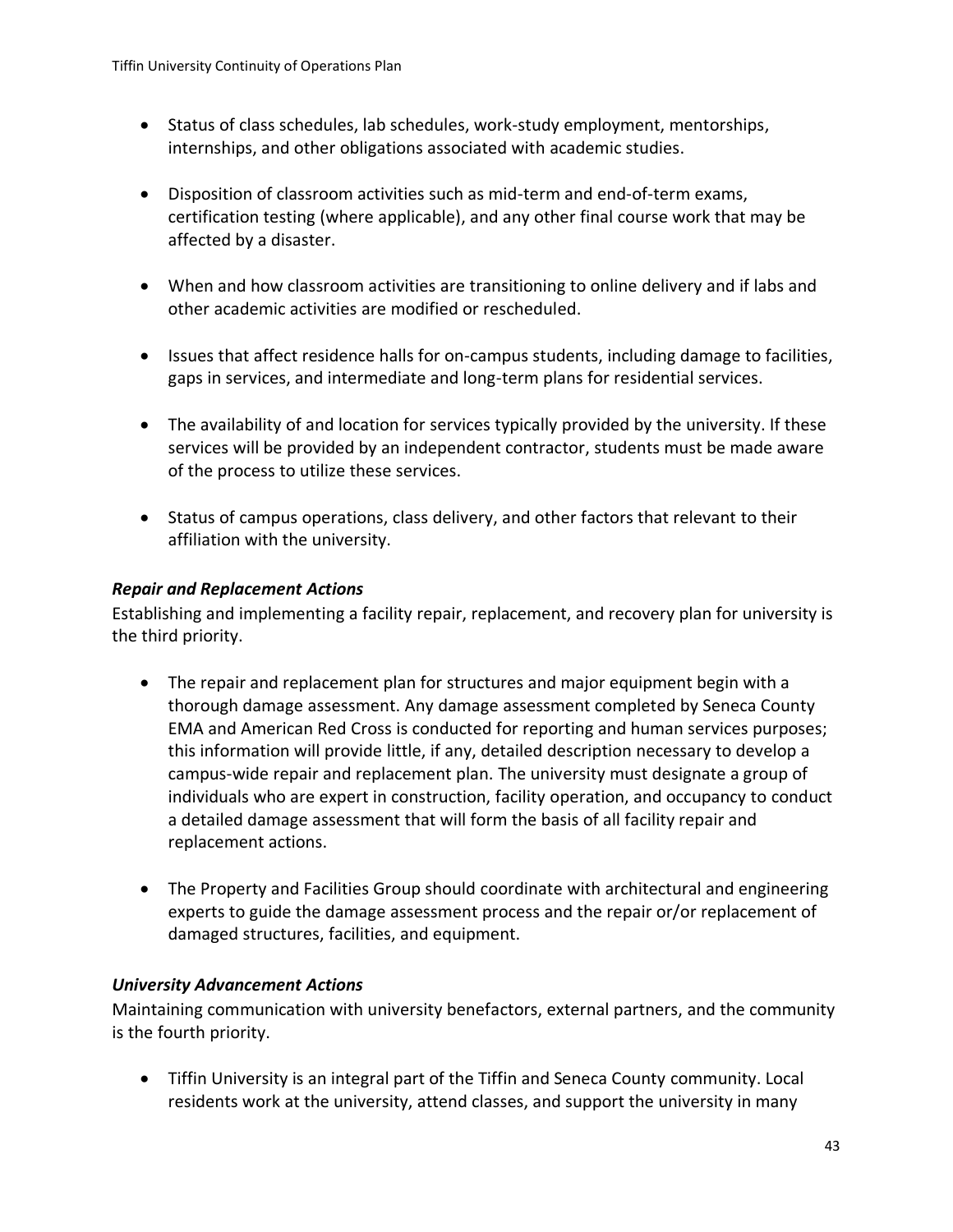ways. General communication to the community should be disseminated for the purpose of keeping them informed.

• Benefactors should be informed of the university's status in a transparent and comprehensive manner and should have the opportunity to support recovery efforts through their dedication to the university and its academic and athletic programs.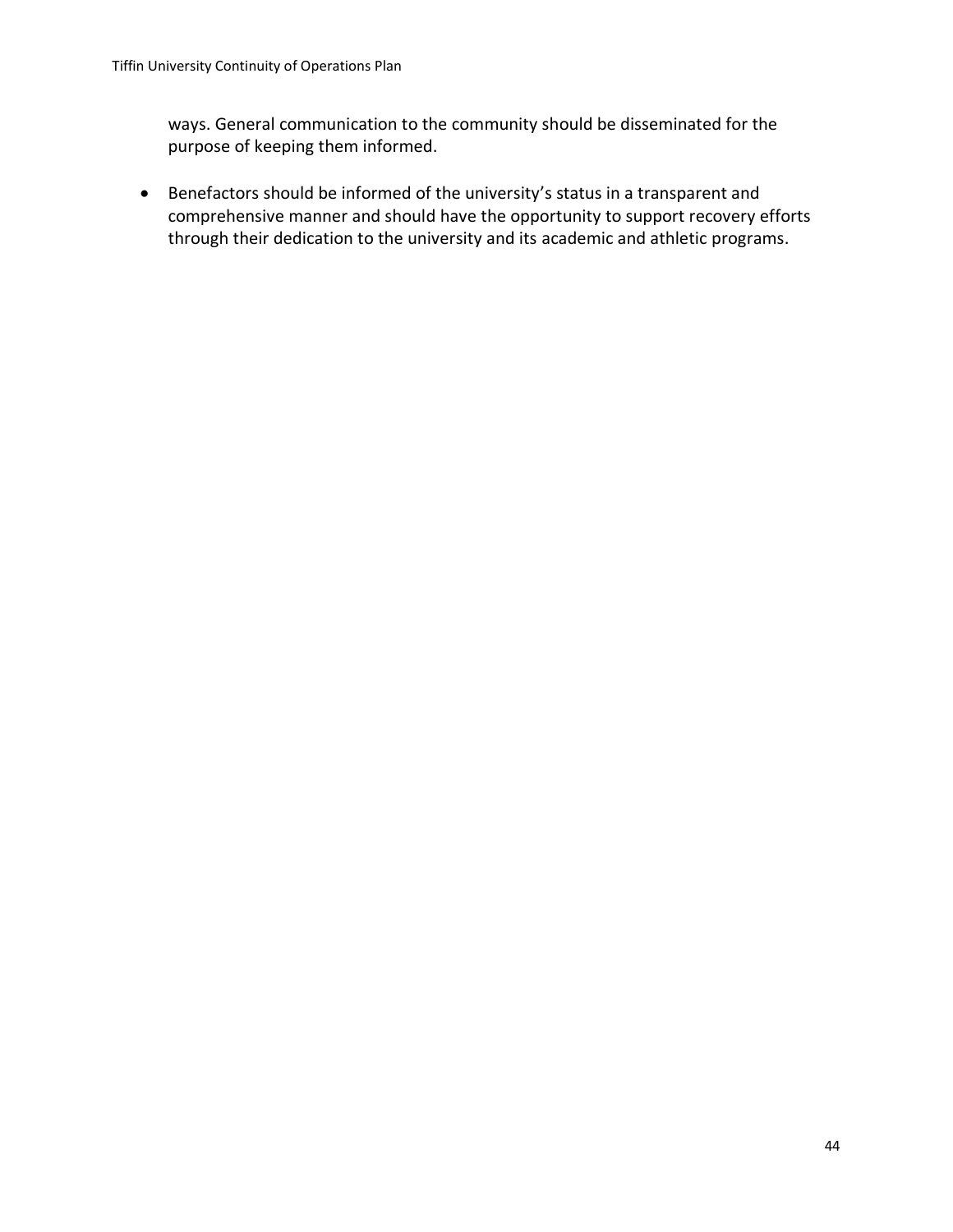#### <span id="page-45-0"></span>**SECTION 5: ROLES AND RESPONSIBILITIES**

A Continuity Direction Team organization chart is included in Appendix B.

#### <span id="page-45-1"></span>**5.1 Command Staff**

The Command Staff includes the Continuity Director (President or designee) and several key positions that will assist the Continuity Director in carrying out the continuity objectives. Command staff positions and key responsibilities are defined below.

#### <span id="page-45-2"></span>*Continuity Director*

The Continuity Director is responsible for overseeing the entire continuity operation and, ultimately, all positions in the team. The Continuity Director may assign duties to other individuals by filling Command and General Staff positions. While the COOP provides guidance on filling some key staff roles, the Continuity Director has the ultimate authority to fill positions as desired. Command and General Staff positions should be filled by the person the Continuity Director believes is best for the job, not based on TU hierarchy or seniority.

A Deputy Continuity Director may be named to serve in the Continuity Director's place should meetings, other work-related obligations, or other needs pull the Commander away from the scene. Whenever the Continuity Director is absent from the command center, the Deputy Continuity Director should be in charge. It is critical that a Commander is present, available, and informed at all times.

#### <span id="page-45-3"></span>*Public Information Representative*

A Public Information Representative (PIR) will overall coordinate and supervise the release of information to the public about the status of university operations and continuity activities. The PIR may designate additional media or public relations representatives to assist them or work independently. The Continuity Director supervises the PIR and approves all information prior to release by the PIR.

#### <span id="page-45-4"></span>*Liaison Representative*

A Liaison Representative (LNR) work with community partners, local agencies, and other universities s involved in helping TU resume or continue normal operations. If other universities and colleges have been engaged to provide services, the LNR would be their primary point of contact. Additionally, the LNR provides a connection to local government entities, such as the Seneca County EMA and other community organizations working with the university.

## <span id="page-45-5"></span>*Safety Representative*

A Safety Representative (SR) ensures that all operations on campus are conducted in a safe manner. The SR should be familiar with OSHA and other regulatory safety rules and regulations and understand structural safety, utility safety, health and wellness, and disease prevention as related to the incident.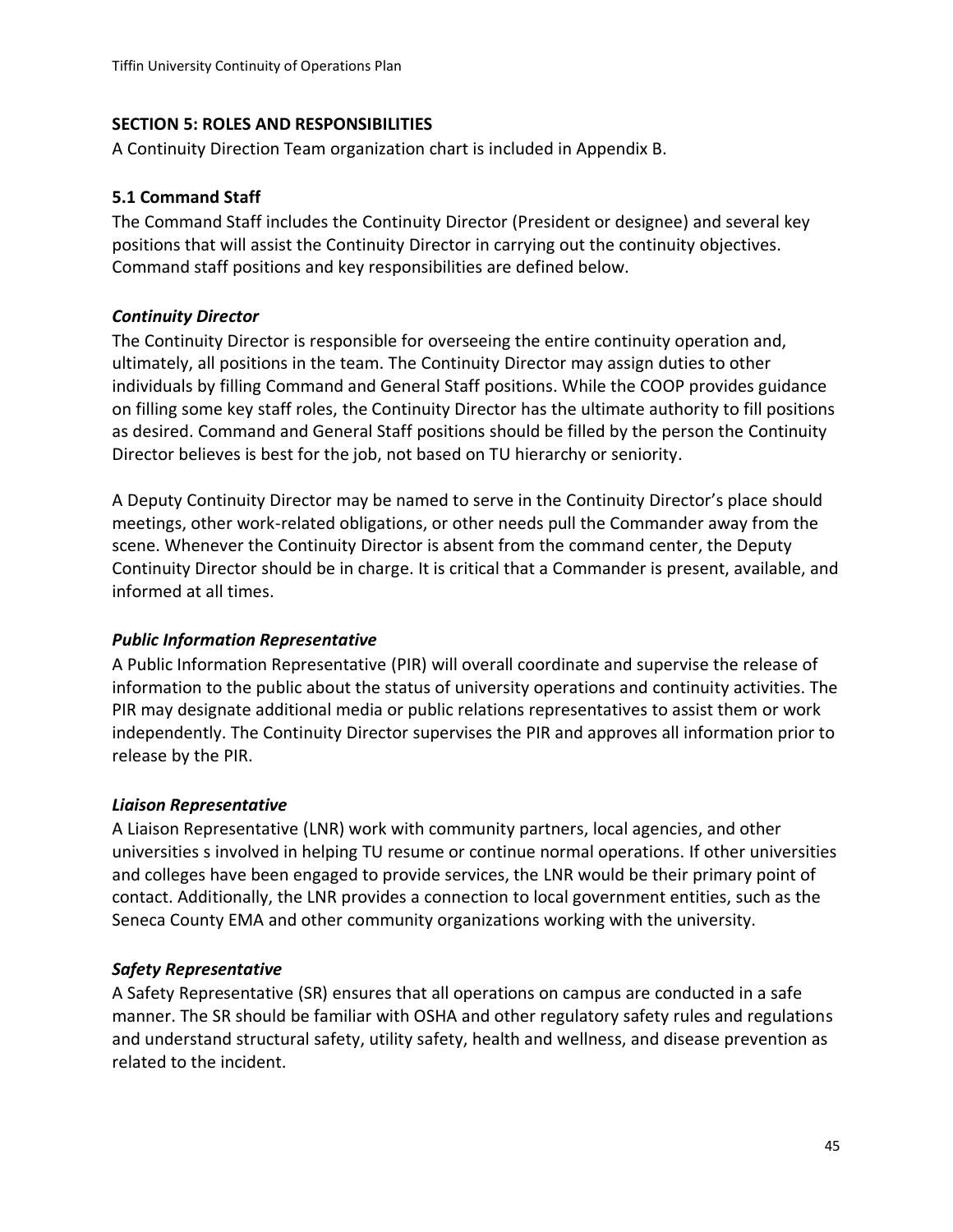#### <span id="page-46-0"></span>*Technical Advisors*

The Continuity Director can appoint technical advisors as needed to support the operation. It is the Continuity Director's responsibility to determine what technical expertise are needed and assemble the information necessary to identify and appoint technical advisors. There is no limit to the number of technical advisors that can be appointed.

#### <span id="page-46-1"></span>**5.2 Director's Staff**

The Director's Staff sections are organized by function and activated as needed basis, depending on what is necessary for a specific incident. While not all sections will be activated for every event, at a minimum, the Operations Section will be activated. Other sections can include planning, logistics, and administration.

#### <span id="page-46-2"></span>*Operations Section*

The Operations Section is responsible for developing continuity strategies and tactics to continue academic offerings, athletic and campus events, and residential services. The section is divided into five branches: Administration, Academic Operations, Athletics and Activities, Student Life, and Buildings and Grounds. An Operations Coordinator will be appointed to oversee all operations activities.

#### *Administration Branch*

The Administration Branch is charged with continuing the university's administrative functions. The section will oversee the financial and administrative issues necessary to conduct normal university business, including marketing, admission and enrollment, administration of financial aid, scholarships, and payment plans, accounts receivable and payable, payroll and employee compensation programs, and procurement of all services and contractual agreements. The Administration Branch is also expected to manage the advancement of the university as it relates to continuity and participate in communication with university supporters, regulators, and approval agencies. They will also ensure all disabilities and special needs, international student services, veteran's services, and other programs to assure equity and access are in place and functional. The work of this branch can be divided into two groups; Daily Operations Group and Student Assistance Group.

An Administration Manager will be identified to lead this section; he or she is responsible to the Operations Coordinator. Group Leaders for the Daily Operations Group and Student Assistance Group will report to the Administration Manager.

Strategies for the Administration Branch include:

- 1. Oversee day to day financial operations management, including human resources and payroll services.
- 2. Administer student financial aid, tuition assistance and tracking, and scholarship management processes.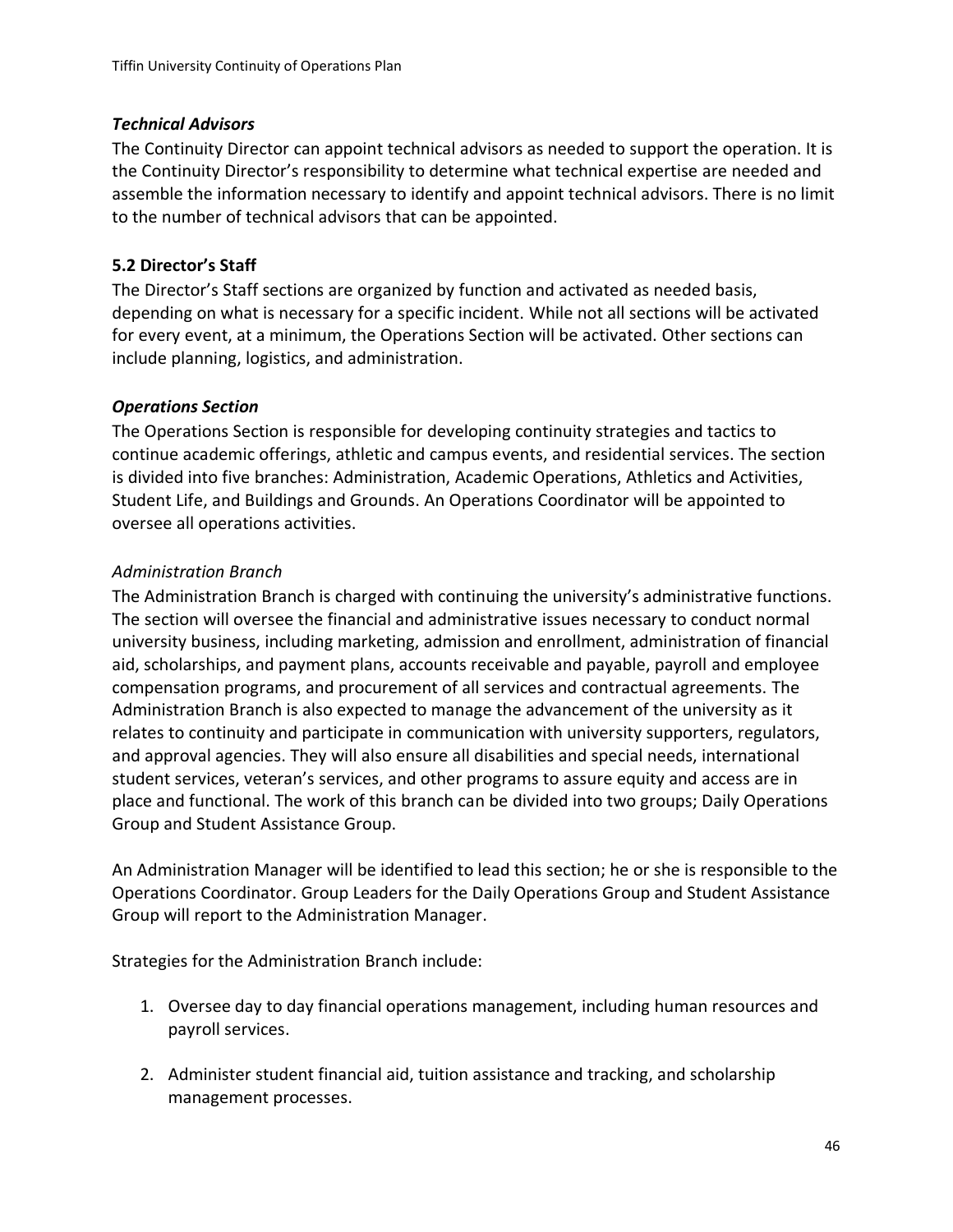- 3. Complete processes for admissions, transfers, and enrollment activities.
- 4. Conduct procurement operations to secure the goods and services necessary to operate the university and its departments.
- 5. Maintain long-term investments and university advancement programs.
- 6. Maintain temporary contracts for needed services and agreements to obtain items and personnel for temporary disaster related needs, as well as day to day needs.

#### *Academic Branch*

The Academic Branch is responsible for the continuation academic programs. The Academic Operations Branch Manager will appoint individuals to serve in the following capacities: Arts & Sciences Group Leader, Criminal Justice and Social Studies Group Leader, Business Group Leader, and Information Technology Leader.

These groups will work together to execute operational strategies to address these key academic areas for each respective college: Moodle Transfer Process and Support, Classroom Relocation, Laboratory, Internship, and Mentor Support Services, Faculty Support, Student Academic Assistance, Graduation Assistance.

The Branch Manager is responsible to the Operations Section Coordinator. Group Leaders report to the Branch Manager. Any supervisors of specific functional task forces that carry out strategies report to the appropriate Group Leader. Any workers assigned to a supervisor reports to that specific supervisor.

Strategies for the Academic Branch include:

- 1. Continue quality class delivery that meets accreditation and program requirements.
- 2. Transition all courses to a digital format to eliminate the need for facilities and travel under unsafe conditions.
- 3. Relocate instructional activities that require face-to-face interaction or lab and/or workplace presence.
- 4. Maintain a campus environment conducive to learning and academic success.
- 5. Provide support to faculty and students as they transition to digital class delivery and help one another fill gaps in course delivery due to the disaster.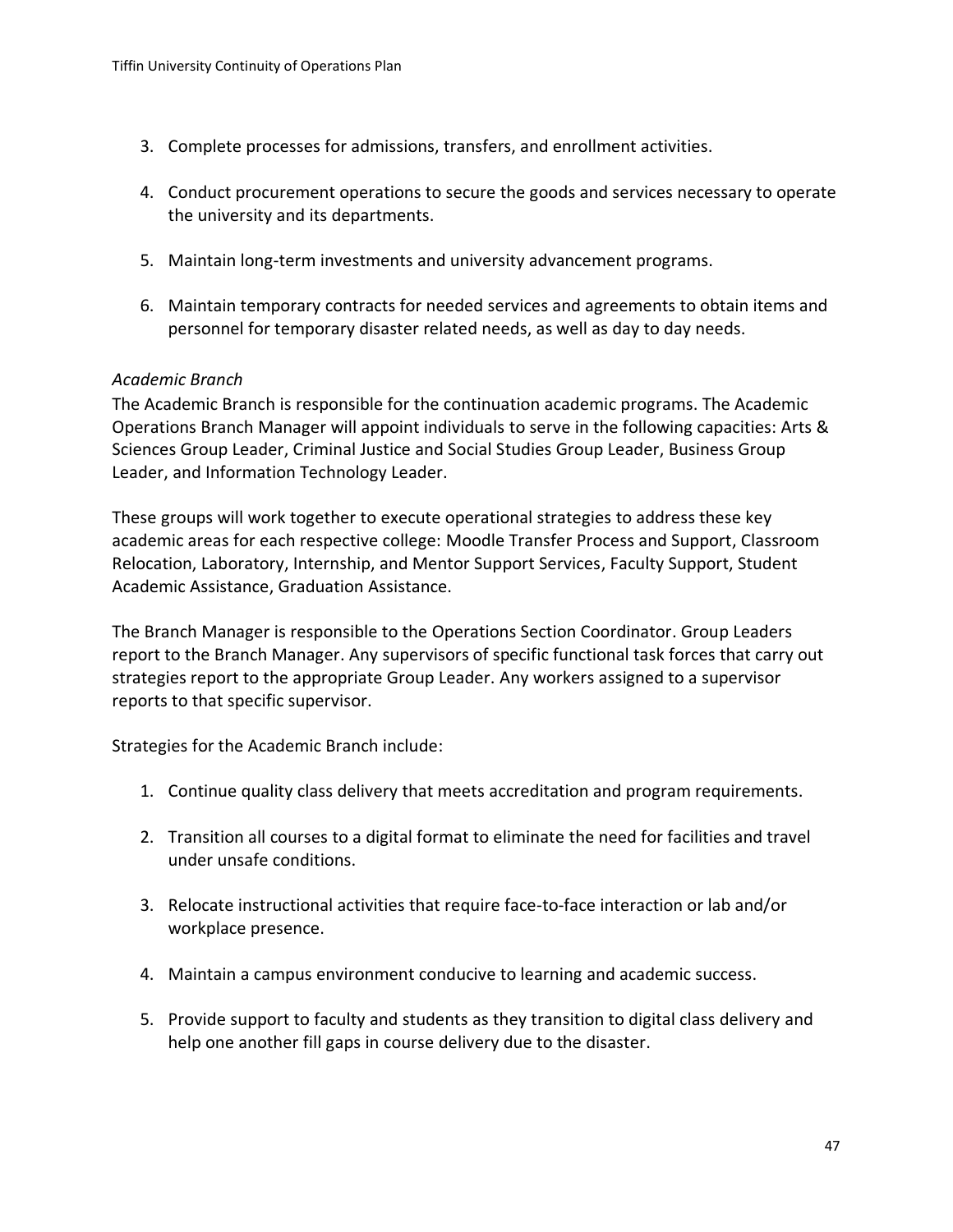- 6. Assist students in tutoring, counseling, or other needs associated with meeting academic requirements.
- 7. Support students in meeting graduation requirements in a timely and on-schedule manner.

#### *Athletics and Activities Branch*

The Athletics and Activities Branch addresses the continuation of athletic programs and campus events. It is divided into two groups: Athletics Group and Activities Group.

The Athletics and Activities Manager will appoint individuals to serve as Group Leaders for the Athletics Group and Activities Group. The Athletics Group Leaders will identify subordinates to work in the following capacities: Athletic Practice and Training Supervisor, Athletic Event Management Supervisor, Deputy PIR Liaison to the Athletic Community (Coordinates with the Command Staff PIR) and works under the Athletics Group Leader). The Activities Group Leader will name individuals to work fill these positions, as needed: Events and Activity Supervisor. Facility Liaison to Building and Grounds Group; and Deputy PIR Liaison to Events Community (coordinates with the City of Tiffin and Seneca County.)

The Athletics and Activities Manager is responsible to the Operations Coordinator. Group Leaders report to the Branch Manager. Any subordinates appointed by the Group Leader report to that Group Leader.

Strategies for the Athletics and Activities Branch include:

- 1. Support student-athletes so they can meet all athletic and academic requirements, including the continuation or rescheduling of athletic events that are critical to financial support, organizational performance standards or other criteria pertaining to athletics.
- 2. Facilitate continuation or timely resumption of athletic practices, physical conditioning and fitness activities, and physical or occupational therapy activities to the fullest and quickest extent possible.
- 3. Facilitate timely rescheduling or continuation of social and organizational events and activities that are important social interaction for students.
- 4. Facilitate the cleaning, repair, and/or replacement of specialized athletic and special interest equipment, facilities, and supplies damaged by an incident.
- 5. Provide information to the community regarding athletic and social events on campus, including relocation and/or rescheduling of activities due to the incident.
- 6. Provide the local community with information about TU athletic and social needs after an incident to foster collaborative answers to gaps created by the incident.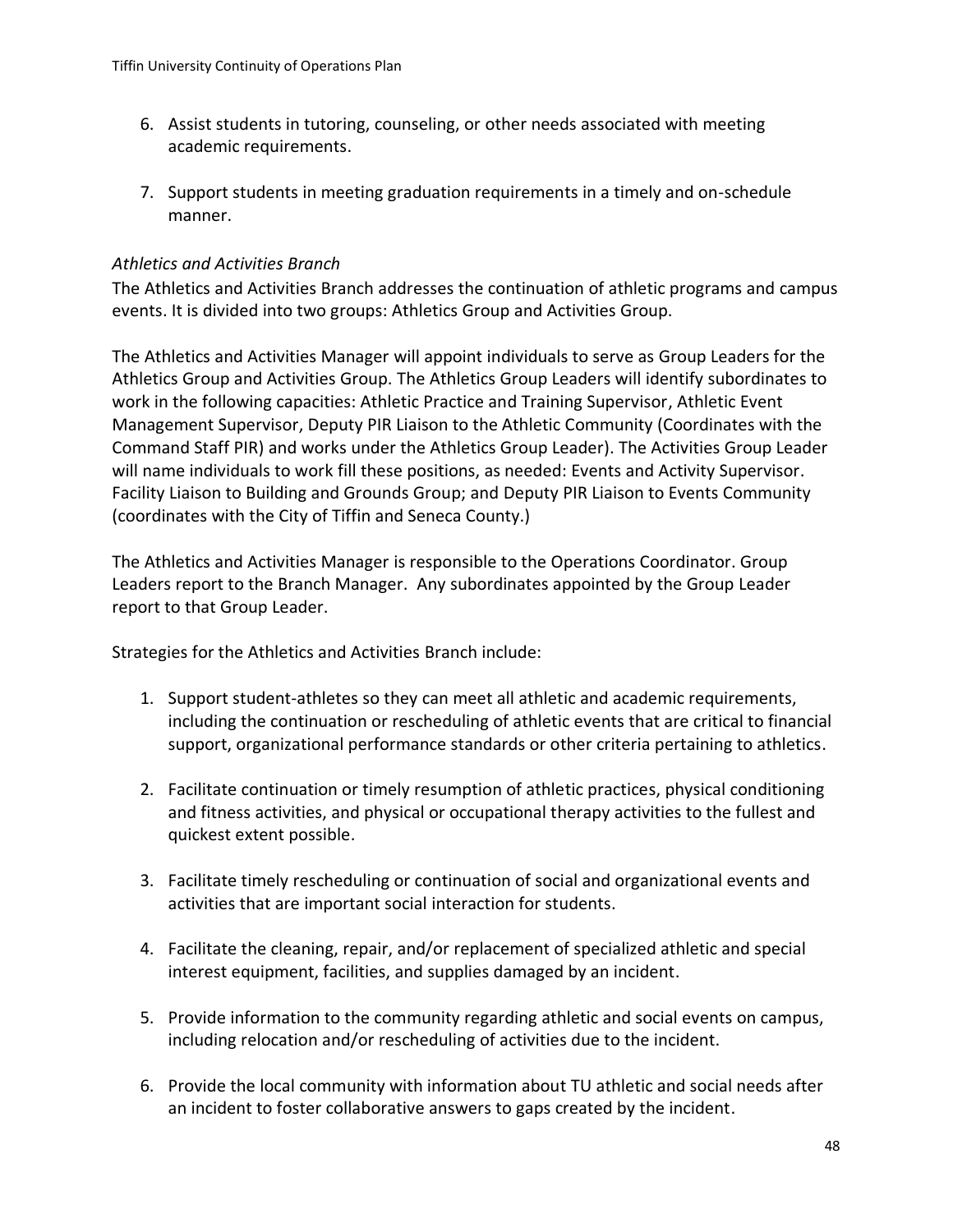## *Student Life Branch*

The Student Life Branch ensures the safe and adequate housing of residential students and the ancillary services needed to support the campus community. This includes communication with students and families regarding the well-being of students who live on campus and the local community about residential needs and gaps.

The Student Life Branch is sub-divided into two functional groups: Residential Services Group and Support Services Group. Group Leaders will appoint subordinates to fill the following positions: Residential Services and Sheltering Supervisor, Student Health and Wellness Supervisor, Transportation Supervisor, Food Services Supervisor, and Deputy PIR Liaison for Students and Families.

The Student Life Branch Manager reports to the Operations Coordinator. Group Leaders for Residential Services and Support Services reports to the Student Life Manager. All group workers report to the appropriate Group Leader.

Strategies for the Student Life Branch include:

- 1. Maintain residence halls or alternate residential facilities for students who live on campus.
- 2. Maintain support systems for students with functional needs or other special needs, such as dietary requirements, learning devices, or other assistance.
- 3. Maintain support systems for students who are veterans.
- 4. Maintain support services for mental and behavioral health, such as counseling, emotional therapy, and spiritual and religious needs.
- 5. Establish transportation assistance for students if courses or other university services are temporarily relocated to off-campus locations.
- 6. Maintain food service through the contracted provider to ensure residential facilities and on-campus students have access to adequate food and water.
- 7. Facilitate and provide correct and timely information about the incident and university operations to students and their families through the PIR who is part of the CDT.

# *Buildings and Grounds Branch*

The Buildings & Grounds Branch is charged with assessing damage to university property, determining the occupancy suitability for structures, identifying utility outages and alternatives, designing and planning for repairs and replacement of damaged property, and conducting reconstruction operations. Due to the technical nature of these goals, the group may require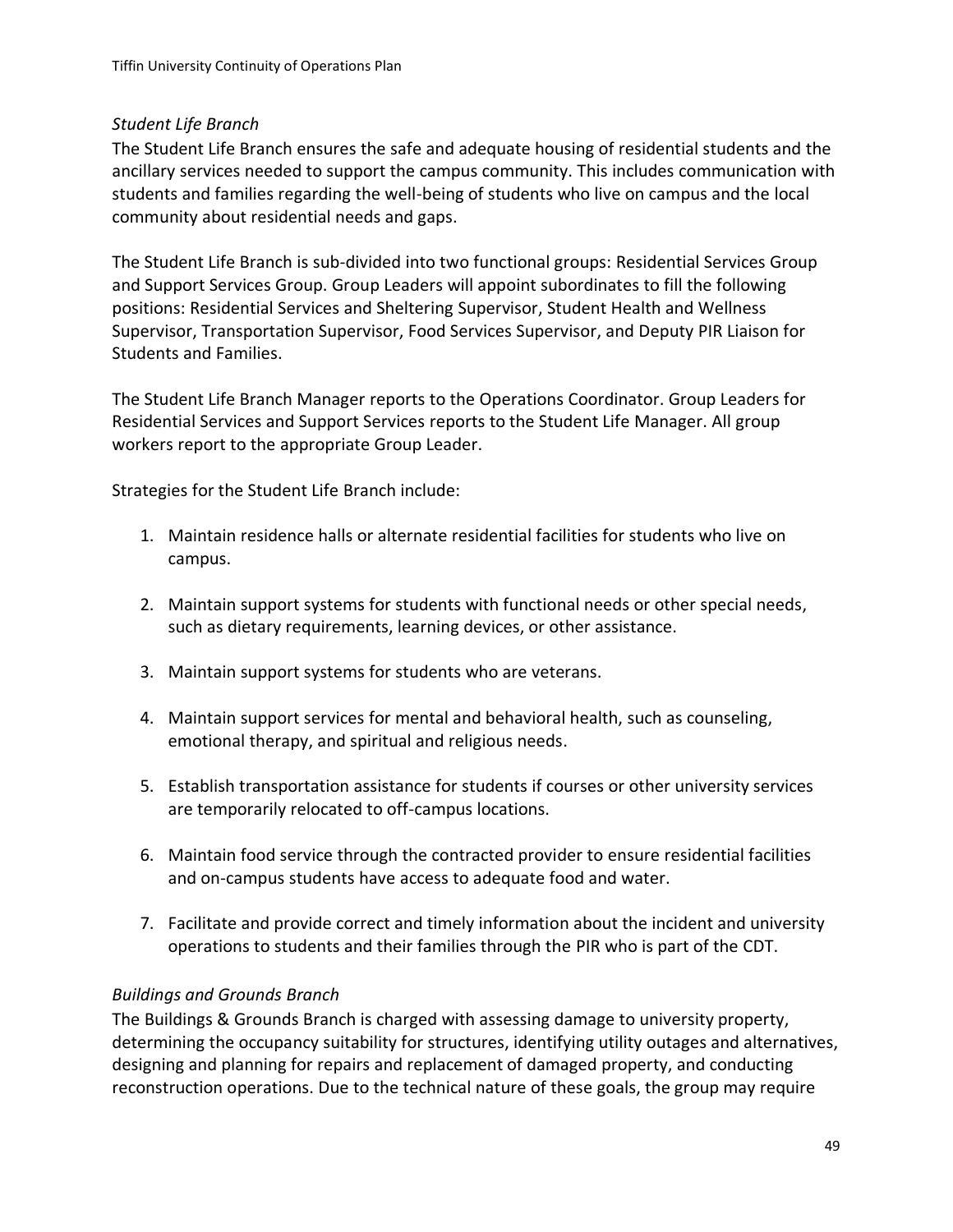assistance from contractors, building officials, engineers, and others. They are also charged with establishing and maintaining a safe and secure environment on university property; therefore, campus safety and security issues fall under this functional group.

The Buildings & Grounds Manager will identify individuals to lead multiple functional groups: Security and Safety Services Group Leader. Damage Assessment, Utilities, and Public Works Group Leader, Clean-Up and Debris Management Group Leader, Repairs Group Leader, Reconstruction Plan Development Group Leader, and Reconstruction Operations Group Leader.

The Buildings and Grounds Manager reports to the Operations Coordinator. Group Leaders are responsible to the Buildings and Grounds Manager. Any worker assigned to a Group Leader is responsible to that person.

Goals for the Buildings and Grounds Branch include:

- 1. Create and maintain a safe campus environment. This is the top priority of this branch.
- 2. Provide access control and physical security for all university properties, including alternate areas that have been temporarily identified for university use.
- 3. Assess damages to university property, including the status of utilities and public services to each building and determine the priority for repair and/or replacement.
- 4. Collect and dispose of incident-related debris in accordance with regulations from the Ohio EPA and other regulatory agencies.
- 5. Organize, coordinate, and conduct repairs to university property.
- 6. Develop a reconstruction plan, including a repair and replacement budget, priority list for repairs and replacement projects, and a timeline.
- 7. Develop and implement construction plans that best meet the needs of the university as full operational status is achieved.
- 8. Manage and evaluate reconstruction to ensure the needs of the university are being met or exceeded in a reasonable time frame according to plan.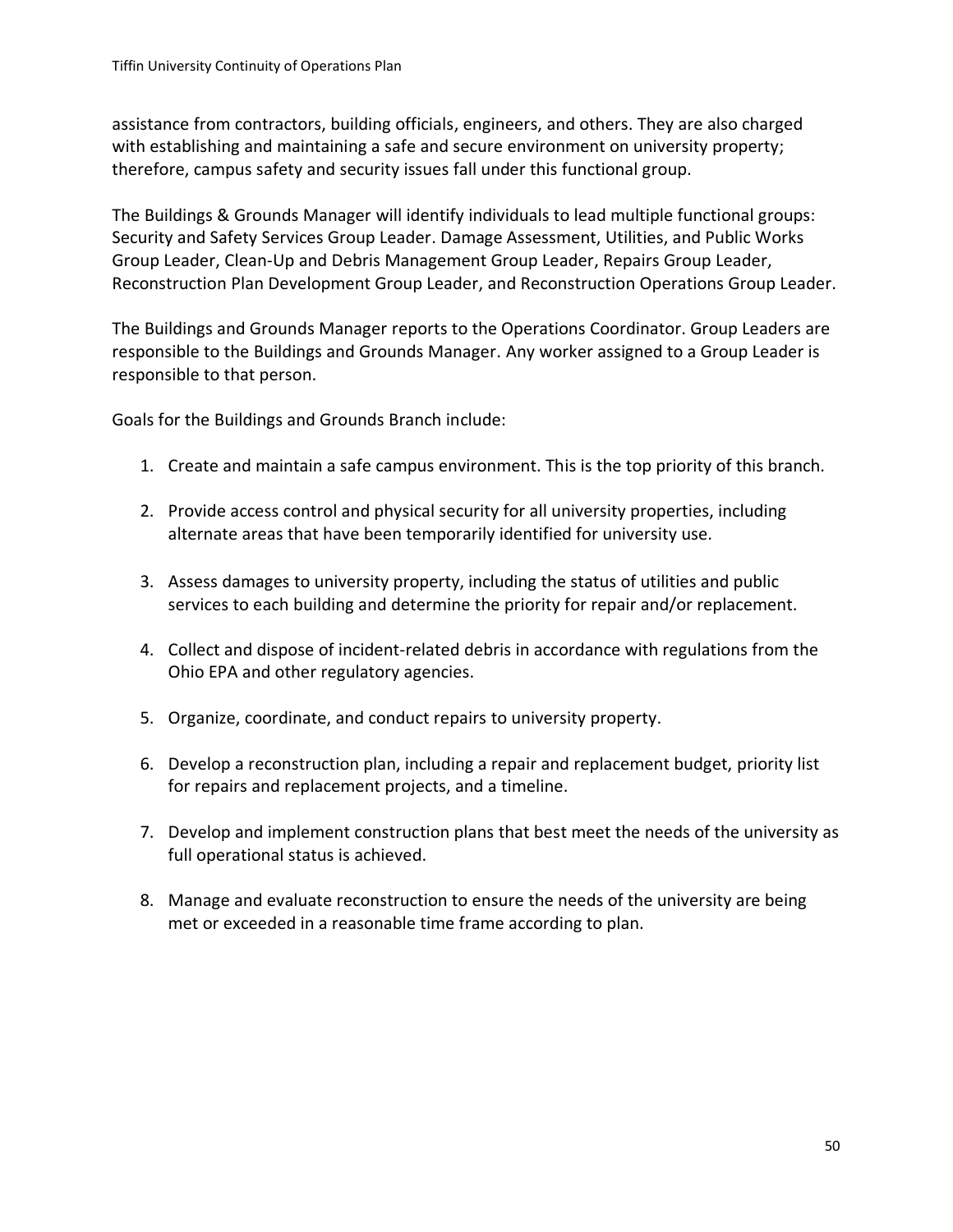#### <span id="page-51-0"></span>**SECTION 6: CONTINUITY ACTIONS**

Strategies are actions that can be taken at the direction of the CDT; these strategies are options the CDT can implement. They are not required and some may not be necessary, depending on the specific incident. Strategies are chosen because they support recovery objectives and allow for an orderly and effective resumption of operational activities.

#### <span id="page-51-1"></span>**6.1 Administrative**

- 1. Supply generator power to the core buildings (Seitz, Main Classroom, Freidley, Franks and/or Marion Center, Gilmor, Facility Maintenance Building, and Hertzer Technology Center) or alternates, using either permanently installed whole-building generators or mobile generators with pigtail connections to facilitate rapid conversion to alternate power.
- 2. Core buildings and the consolidated services to be housed in each include:
	- a. Seitz Hall academic advising, bursar, human resources, financial management, university President and Vice President, registrar, financial aid, marketing, all admissions, and international student assistance
	- b. Franks Hall or Marion Center sheltering
	- c. Gilmor Student Center athletic administration, residential life offices, Dean of Students, food services, non-athletic activities offices, student engagement offices, mail stop; and safety and security forces
	- d. Friedley Hall veteran's services, alumni relations, institutional advancement, vice president offices, disability services and the call center
	- e. Hertzer Technology Center laboratory instruction and information technology services and assistance
	- f. Main Classroom Building Deans' offices, faculty offices, internship office, and classrooms
	- g. Facility Maintenance Building all maintenance and repair activities
- 3. If any or all core buildings are damaged and unable to be used, alternate buildings should be used in similar fashion to house services.
- 4. All workers and students who are able to work from home or an alternate location should be permitted to do so. If the work cannot be accomplished off-site, deadlines should be adjusted and alternate facilities established, if possible.
- 5. Daily financial operations should be divided into "day-to-day business" and "incident related business" so that receipts and payments are maintained in a prompt and timely manner. If possible, separate workers should be assigned to both divisions.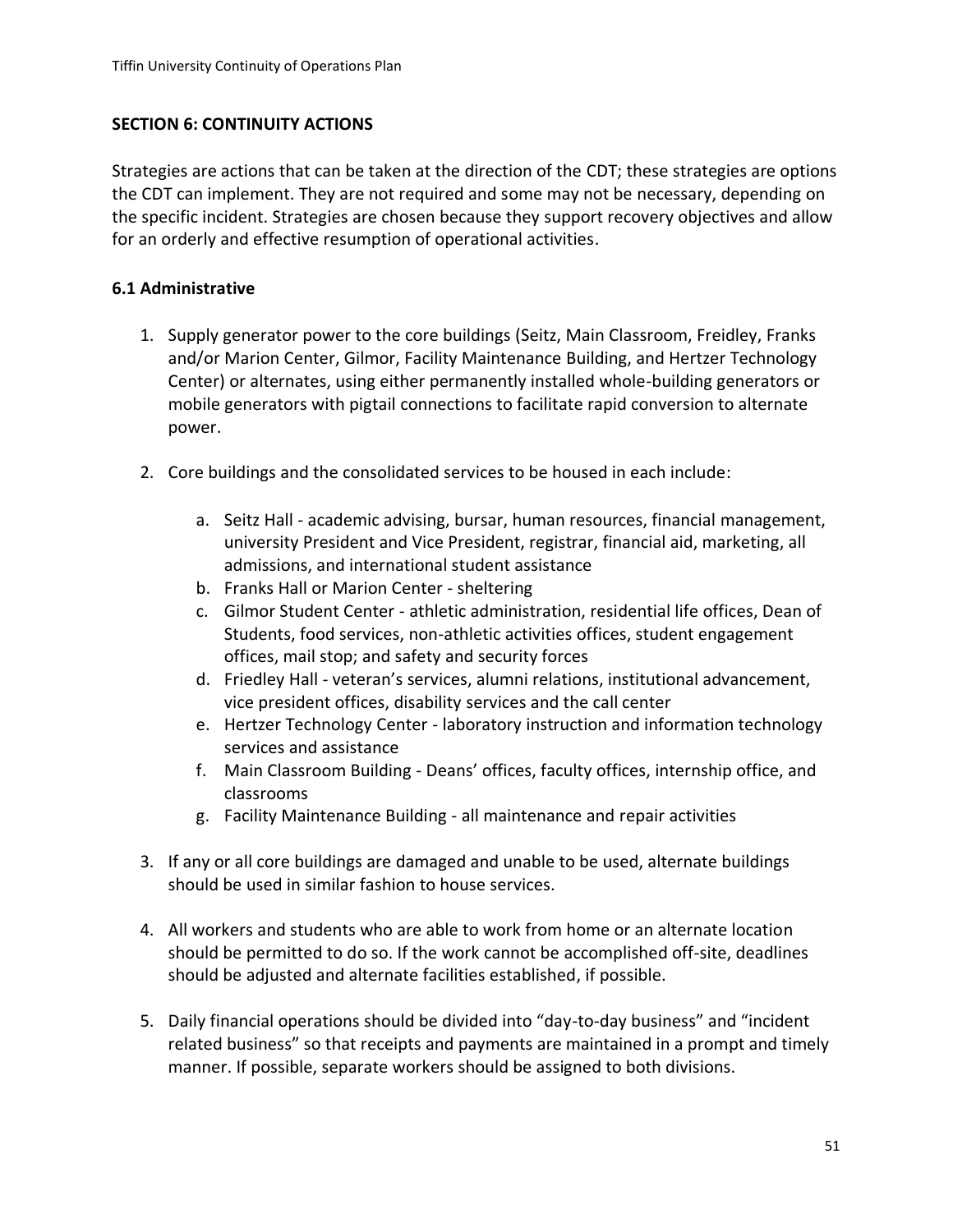- 6. CDT Operations briefings should be conducted daily, at a minimum, and more frequently when necessary. The Continuity Director should lead these briefings. Minutes should be kept and distributed to the entire CDT. Each Managers and Group Leader should provide updates on their functional area at each briefing.
- 7. CDT Work schedules (based operational periods) should be established to facilitate ongoing availability of key leadership; this also allows the CDT to work a predictable and tolerable work schedule for the duration of the event. Operational periods should be adjusted as the incident unfolds and resolves.

## <span id="page-52-0"></span>**6.2 Academic**

- 1. Convert face-to-face classroom delivery to digital classrooms, minimizing the need to use most campus classroom facilities except for lab instruction and minimal other activities.
- 2. Close any buildings that are seriously damaged to avoid injury or additional damages from use.
- 3. Relocate faculty offices and some classes (as needed, depending on digital conversion) to the Main Classroom Building to consolidate services into a single facility and isolate students and staff from the most severely damaged areas. Laboratories should be open in the Hertzer Technology Center if possible.
- 4. Maintain all mandatory services for accreditation requirements, such as assistance to students with functional needs, ADA services, veteran's services, in accordance with educational standards.
- 5. Utilize conference calling, web communication, and other digital methods to assist students who need help with academic issues.

## <span id="page-52-1"></span>**6.3 Athletics and Activities**

- 1. Establish a campus reception center to disseminate information to students and staff regarding all university concerns; if available, the Osceola Theater is the ideal location for this service. Schedule regular incident updates for students and staff to disseminate consistent and accurate information to the campus community.
- 2. Determine if a temporary suspension of athletic and campus events is necessary; quickly communicate this information to those affected by the decision. A brief (several days to one week) temporary suspension of these activities may facilitate a safe and secure environment while damage assessment and immediate recovery activities are taking place.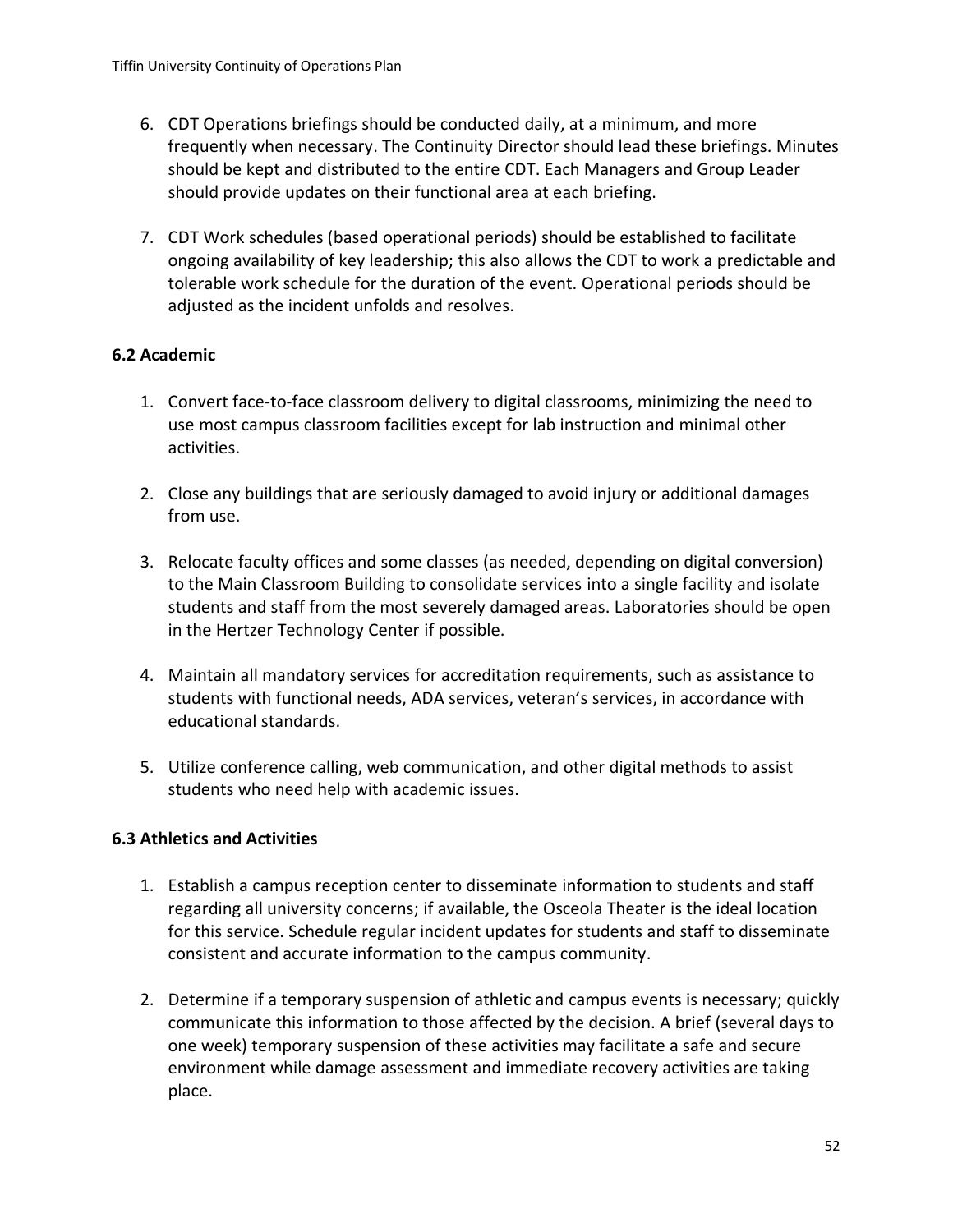- 3. Identify alternate locations for athletic practice, events, and training. Outdoor facilities on campus may be open if participants and observers can be effectively and safely accommodated on university property.
- 4. Student athletes may be available to assist with the clean-up and repair of athletic fields, equipment, and facilities.
- 5. Changes in any schedules for athletic or campus events should be published in a manner that adequately notifies interested parties.
- 6. Alternate facilities may be identified and available from other schools, colleges and universities. Local secondary schools may have facilities that are most easily accessible.
- 7. Alternate locations for practice and training may be available at local health clubs, fitness facilities, and recreation centers.
- 8. Alternate locations for campus events may be available at local secondary schools, other colleges and universities, private banquet halls and gathering spaces, and at local churches.

#### <span id="page-53-0"></span>**6.4 Student Life**

- 1. Residence halls that are damaged should be closed for immediate repair and students should be housed in shelters on or as close to campus as possible. The Marion Center and Chisholm Auditorium may be acceptable alternate housing locations.
- 2. Open residential sheltering to meet needs of students whose residence halls have been damaged and are temporarily uninhabitable; Franks Hall, Chisholm Auditorium, or the Marion Center can be utilized for this.
- 3. American Red Cross (ARC) may provide assistance with housing, depending on the scope of the incident. TU may have to operate its own shelters if ARC is overwhelmed with shelter operations due to a widespread incident.
- 4. Students can provide volunteer assistance in a shelter and other areas where additional workers are needed.
- 5. Food service should be provided by the contracted vendor with adaptations necessary due to power outages, facility damages, and other special circumstances.
- 6. Counseling services may be available through community mental health resources to supplement university staff under extreme conditions; local hospitals, mental health boards, and churches may be able to provide assistance.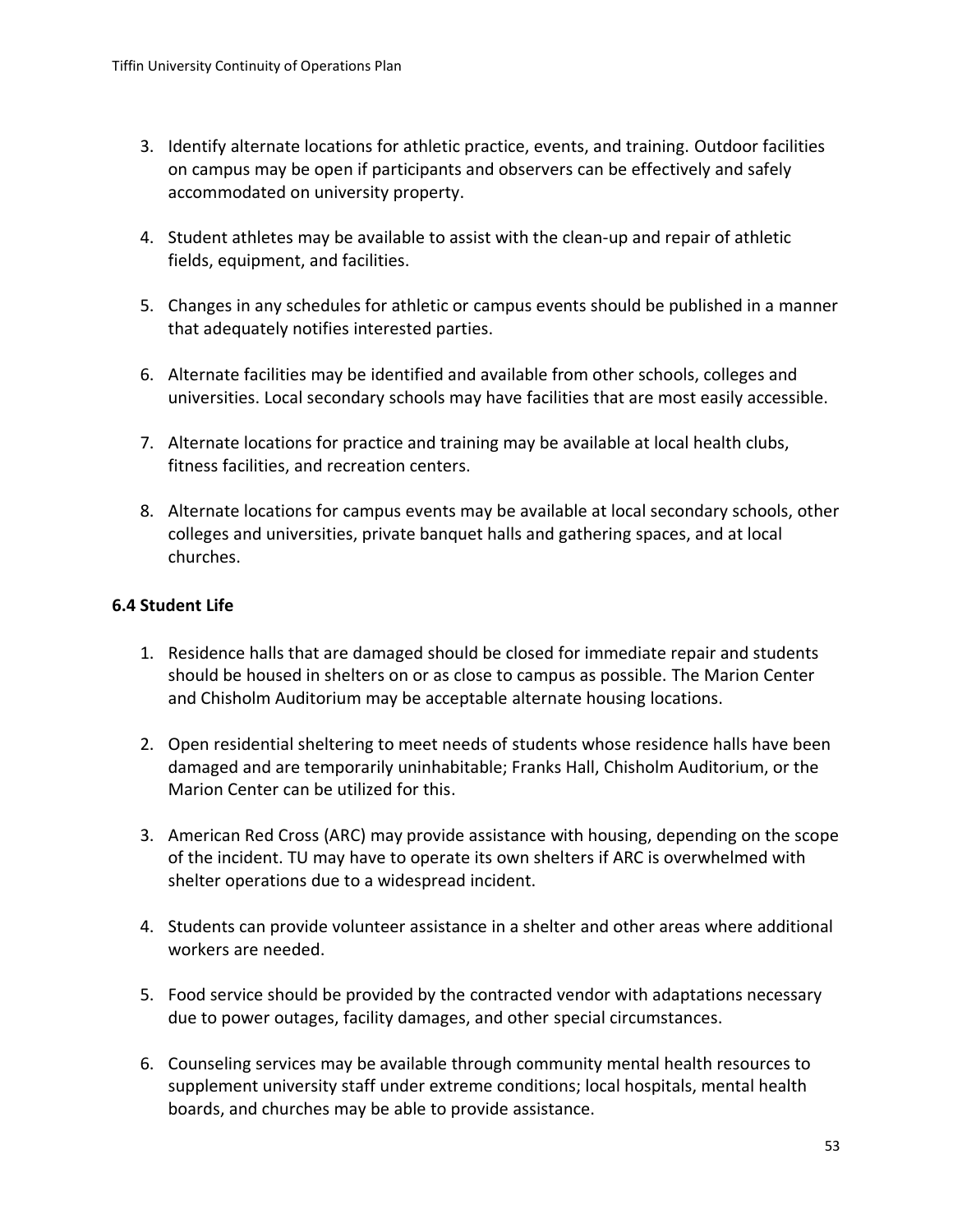#### <span id="page-54-0"></span>**6.5 Buildings and Grounds**

- 1. Consolidation of like-services in one building will facilitate repairs and maintenance in affected structures and areas.
- 2. Seitz Hall, Main Classroom Building, Freidley Hall, Franks Hall, Hertzer Technology Center, Gilmor Student Center, the Facility Maintenance buildings, and the Marion Center are the core campus buildings. If those buildings are damaged beyond usability, establish alternate locations to be used as a core campus service area.
- 3. Installation of whole-building or temporary portable generators in Seitz Hall, Freidley Hall, Gilmor Student Center, Franks Hall and Main Classroom Building will allow most services to be relocated to those buildings temporarily.
- 4. Acquire or contract with a vendor for the use of temporary generators; pre-install pigtail connections in buildings to facilitate rapid conversion to generator power as needed.
- 5. Prioritize debris removal from areas adjacent to the five primary buildings (Seitz, Main Classroom, Freidley, Franks, and Gilmor) and the access pathways to those buildings.
- 6. Temporary lighting provided by generator power will help with security for campus areas under dire circumstances.
- 7. Rapid debris removal will allow for clearer visualization of doorways and facilities to prevent looting and other crimes during recovery.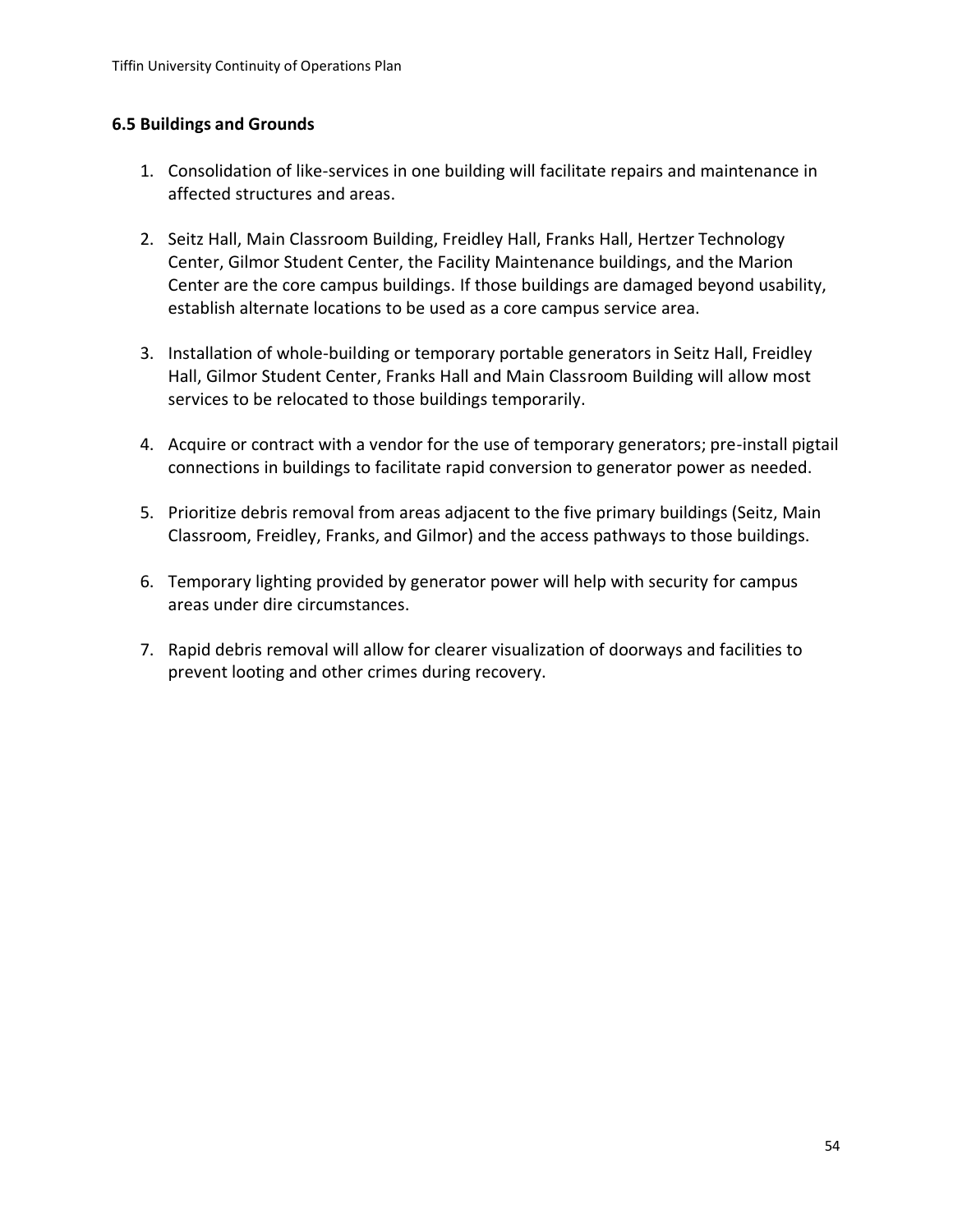#### <span id="page-55-0"></span>**SECTION 7: ACTION PLAN DEVELOPMENT**

The Continuity Director should ensure that the Planning Coordinator develops continuity objectives to guide the implementation of strategies. The Planning Coordinator is responsible for planning the overall continuity mission using the objectives set by the Continuity Director. He/she should develop a daily plan of action that includes a status report from the past period, objectives for the current period, assignments to CDT roles, and any other information relevant to the necessary daily goals.

A continuity operations plan should include the following components:

- Objectives for recovery that have the following characteristics:
	- $S$  specific M – measurable A – action oriented R – realistic T – time sensitive
- An organizational chart that identifies the roles filled for the operation.
- A description of the situation including the status of the five operational branches: Administration Academic Operations Athletics and Activities Student Life Buildings and Grounds
- A list of the operational priorities for the continuity plan by operational branch
- A safety plan that lists the areas of concern from a safety perspective, such as electrical outages, safe use of generators, and the presence of downed wires in specific areas.